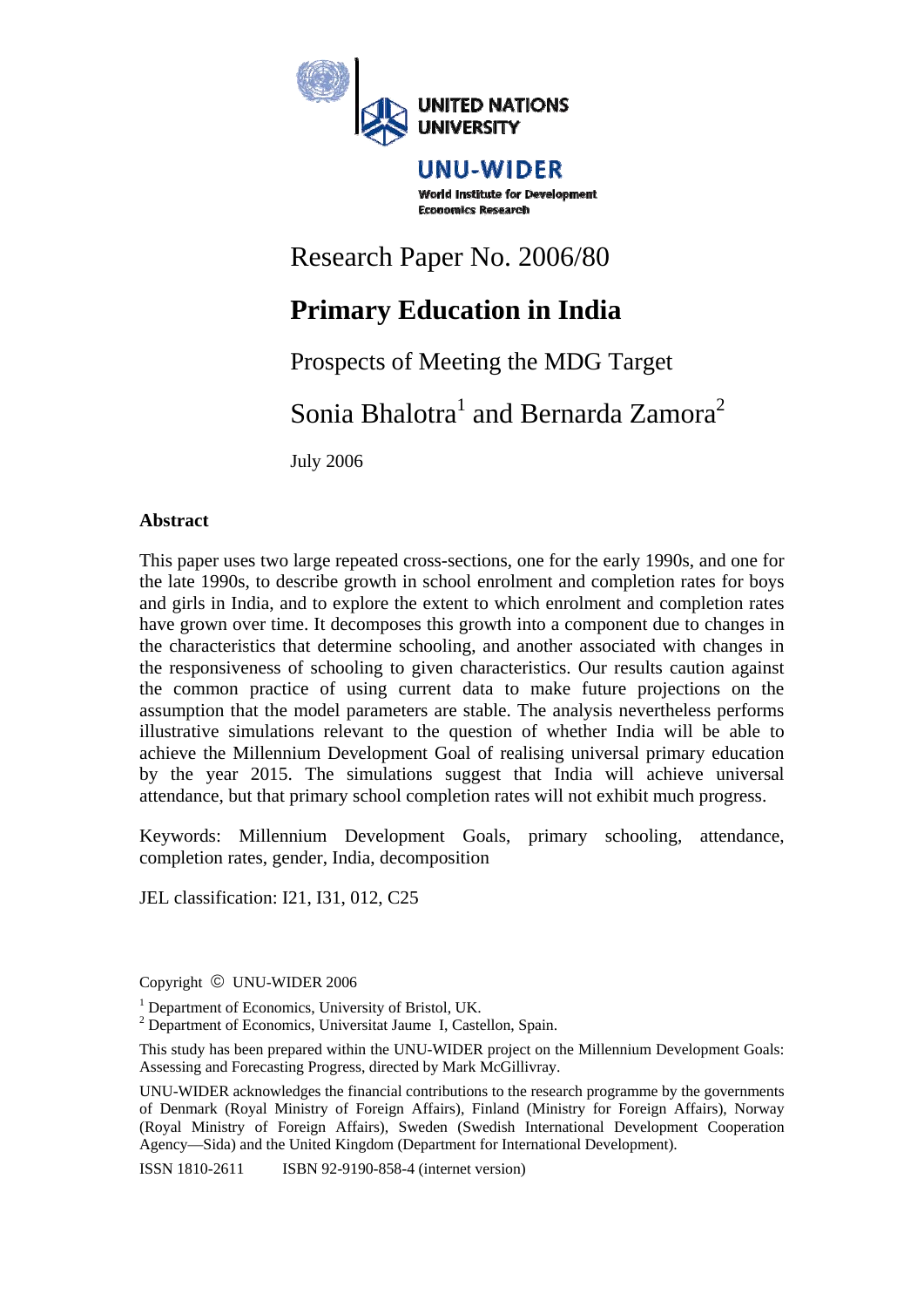#### **Acknowledgements**

We are grateful to Mark McGillivray for inviting us to write this paper and to Tony Addison for introducing us to UNU-WIDER.

The Tables appear at the end of the paper.

*The World Institute for Development Economics Research (WIDER) was established by the United Nations University (UNU) as its first research and training centre and started work in Helsinki, Finland in 1985. The Institute undertakes applied research and policy analysis on structural changes affecting the developing and transitional economies, provides a forum for the advocacy of policies leading to robust, equitable and environmentally sustainable growth, and promotes capacity strengthening and training in the field of economic and social policy making. Work is carried out by staff researchers and visiting scholars in Helsinki and through networks of collaborating scholars and institutions around the world.* 

*www.wider.unu.edu publications@wider.unu.edu* 

UNU World Institute for Development Economics Research (UNU-WIDER) Katajanokanlaituri 6 B, 00160 Helsinki, Finland

Camera-ready typescript prepared by Adam Swallow at UNU-WIDER

The views expressed in this publication are those of the author(s). Publication does not imply endorsement by the Institute or the United Nations University, nor by the programme/project sponsors, of any of the views expressed.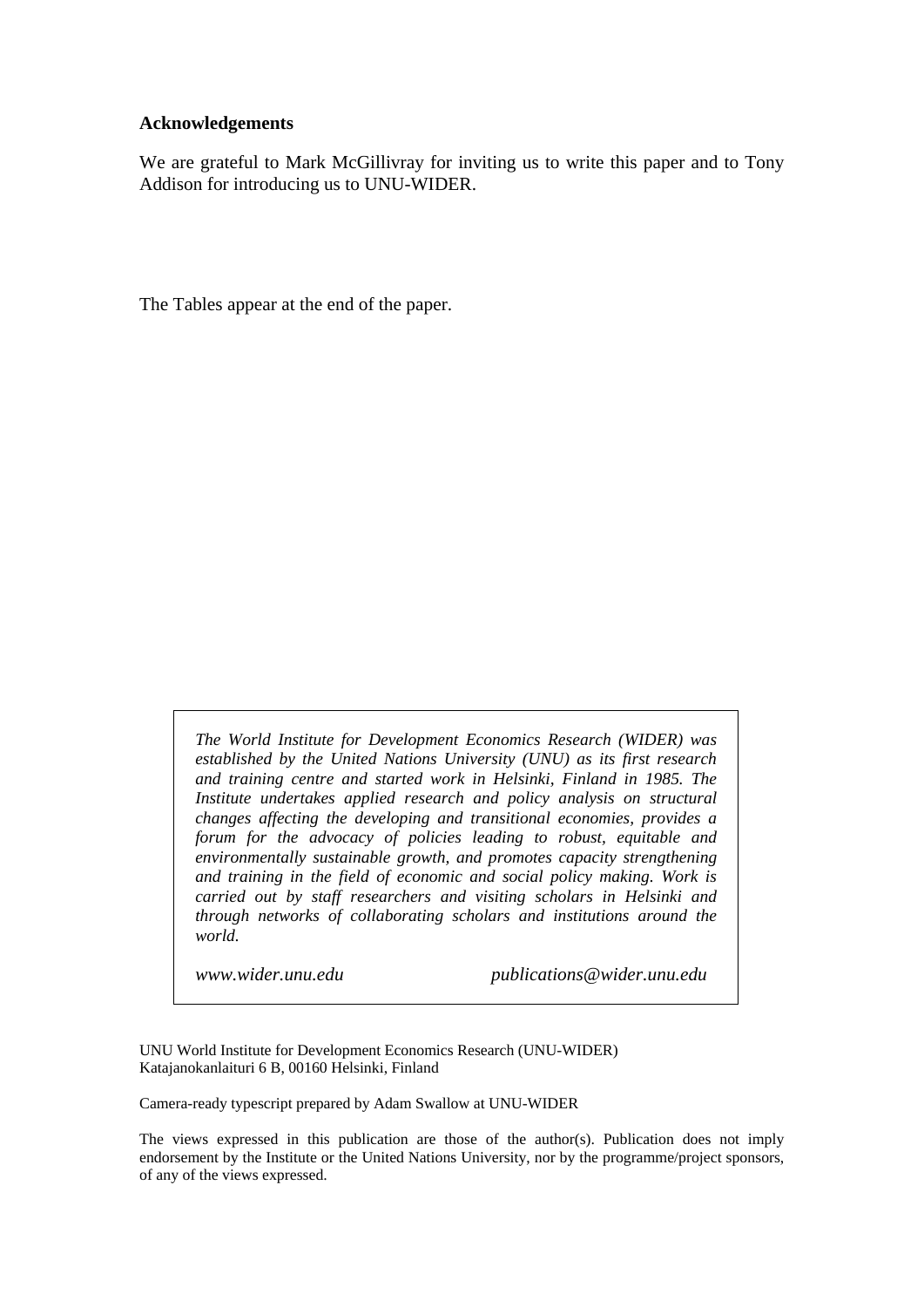# **1 Introduction**

 $\overline{a}$ 

Education is now widely valued not only for its intrinsic value in enriching the lives of individuals but also for its functional value in the development of the human capital of a nation. Educational investments in children have been shown to have high private and social returns. The private returns are associated with increased productivity and earnings in adulthood, and with further non-pecuniary gains arising from the greater efficiency with which educated individuals are able to acquire and process information (e.g. Rosenzweig 1995). The social premium to education over and above the private value includes further productivity increases arising from knowledge spillovers, gains in health for one generation that flow from gains in education for the previous, and the improved functioning of civic society and democracy. These examples illustrate that widespread education not only helps growth through productivity effects, but is also crucial to distribution of the gains from growth. Growth in a society in which most people have a basic education is most likely more pro-poor than growth in a society in which the educated are the elite few. Also, there is widespread evidence of an inter-generational correlation in educational attainment (e.g. Becker and Tomes 1986), at least some of which is thought to be causal (e.g. Lleras-Muney 2001, Chevalier 2004). To the extent that the impact of parental education on child education is causal, there are significant knock-on effects of public investment in education. In other words, they payoff to policy immediately goes up because investments in education at any one time have a multiplier effect, yielding additional benefits in the future. In summary, education is a powerful tool for reducing poverty, unemployment and inequality, improving health and nutrition and promoting sustained human development led growth (World Bank 2004: 69).

One of the Millennium Development Goals (MDGs) agreed in September 2000 at a UN summit of world leaders is the achievement of universal primary school attendance for boys and girls. This, of course, implies a complete closing of the gender gap. It also requires a 100 per cent primary school completion rate, that is, that all students entering grade 1 are retained until grade 5. The MDG couched in these terms reflects recognition of the importance of basic (primary) education. This is particularly pertinent in India where primary education has historically been neglected by the state, with educational expenditures being concentrated on the tertiary sector (e.g. Dreze and Sen 1995). As a result, there are vast inequalities in educational attainment in India, a remarkable degree of illiteracy coexisting with frontier research in science and technology. India is also marked for being one of the group of countries in South Asia and Northern Africa where outcomes tend systematically to be better for boys than for girls, suggesting gender discrimination or at least undesirable gender differentiation. A further reason that India offers an interesting case study is that it exhibits striking diversity in educational indicators across its states that, in further work, we will exploit to consider more carefully the sorts of policy interventions that are likely to be effective.1 With India being such a large country,

<sup>1</sup> For instance, nearly half of all children aged 6-11 who were not in school in 1999/2000, according to the NSS data, were in Uttar Pradesh and Bihar, with a further 11 per cent being in Madhya Pradesh. There is further geographic concentration at the village level. Just 10 per cent of villages in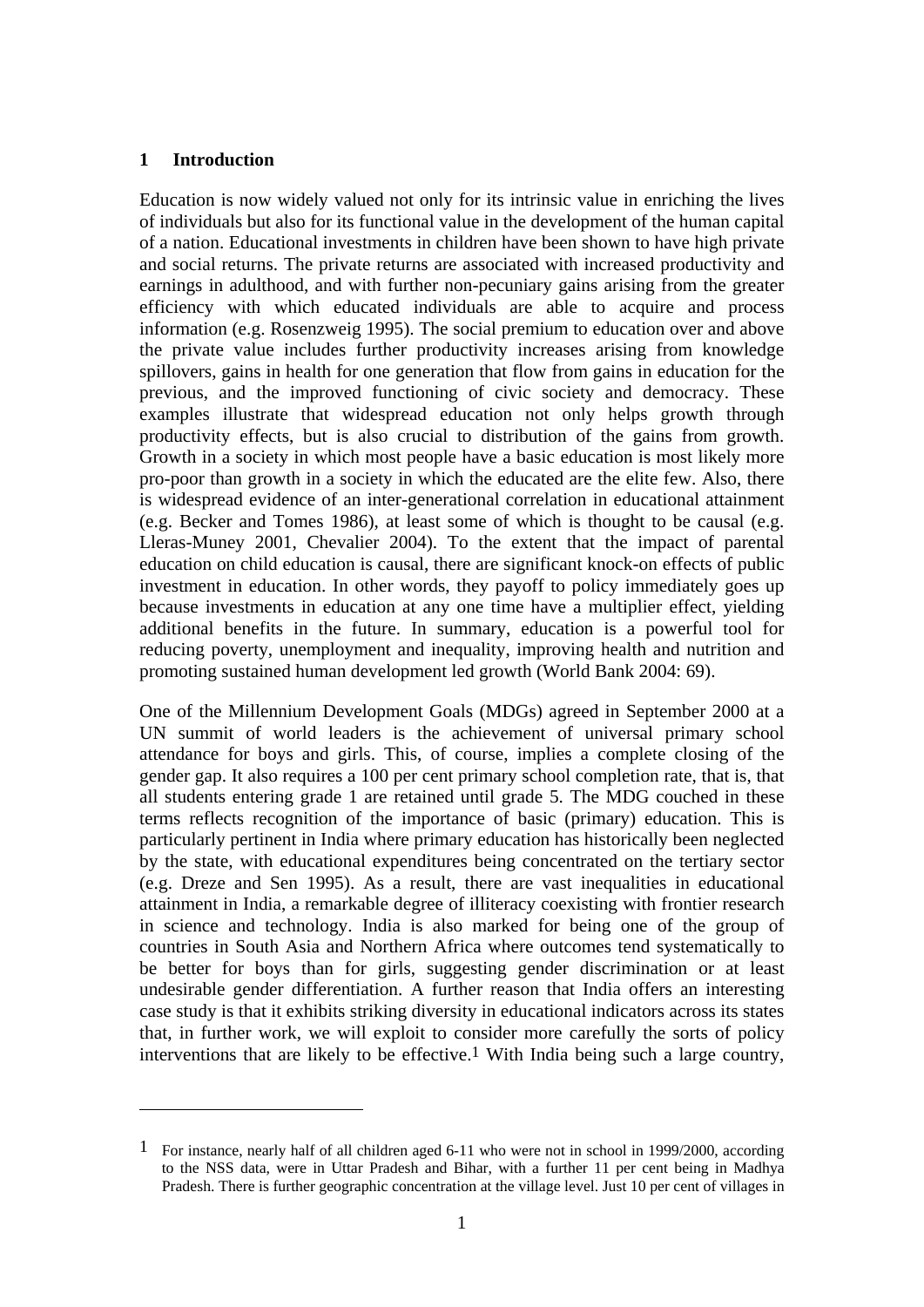sample sizes available for statistical analysis are large, allowing more general pursuit of heterogeneity in the data- for example by religion (Muslims have lower educational attainment than Hindus) or by caste (scheduled castes and tribes exhibit lower educational attainment than the higher-castes).

The NFHS data that we describe below show that, in India in 1998/9, the school attendance rate was 82.5 per cent and the primary school completion rate was 61.7 per cent. We argue in this paper that it is challenging, *a priori*, to expect both of these rates to rise to 100 per cent by 2015.

### **2 Data and definitions**

1

The data used in the analysis are from the two rounds of the National Family Health Survey of India (NFHS), conducted in 1992/3 and in 1998/9, respectively. Although this survey was primarily concerned with reproductive and child health, the household questionnaire of the survey contains information on schooling for every individual in the surveyed household. The survey covered the 26 main states of India, interviewing 88,563 households in 1992 and 92486 in 1998. In 1992/3, 69 per cent and, in 1998/9, 66 per cent of households reported living in rural areas. For rural households, we have merged in information on relevant infrastructure indicators that is available from a village questionnaire. In 1992, 485 villages were surveyed and, in 1998, 622. An advantage of household survey data over administrative data is that the latter often exaggerate school enrolment, possibly because this reflects well on school administrators and district officials, and because public expenditure allocations to schools and districts are often based upon the number of enrolled students (e.g. World Bank 2004).

As education is on the concurrent list of the constitution, it is partially a state subject. As a result, there are some differences in school structure and in definitions of progression across states. We will not concern ourselves with these here as we are interested in applying a uniform scale across all states, with a view to assessing the likelihood of India as a whole attaining the MDG for education.

In this paper, we look at two indicators, primary school attendance and the primary school completion rate. For each of these, the analysis is conducted first for all children and then for boys and girls separately. Primary school age is defined as 6-11 years. This corresponds to grades 1-5, and is sometimes referred to as lower-primary.2 The primary school attendance or enrolment rate is the ratio of the number of children aged 6-11 attending school to the total number of children aged 6-11. We are further interested in the completion rate since, in many developing countries, including India, it is common that children enrol in school but then fail to progress, or dropout. This may reflect the quality of schools but it may alternatively reflect the volatility of

India account for nearly 50 per cent of all out-of-school children aged 6-11 while 20 per cent of all villages account for 75 per cent of all out-of-school children (World Bank 2004: 77).

<sup>2</sup> The next three years (age 12-14) are then referred to as upper primary (e.g. World Bank 2004: chapter IV). Upper primary may alternatively be referred to as middle school. And lower and upper primary together are sometimes referred to as elementary education.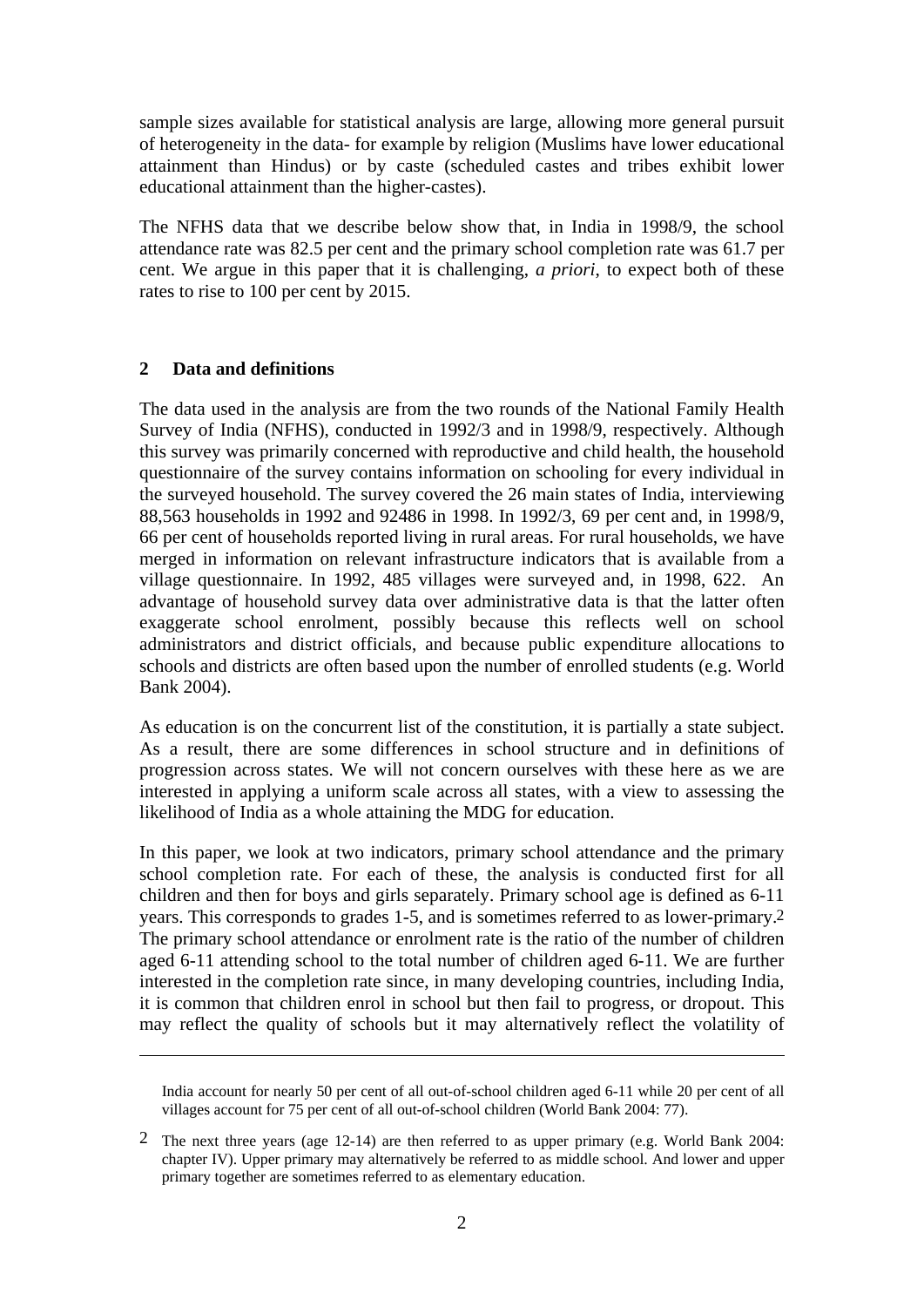parental incomes, children being taken out of school in response to unanticipated income shocks (e.g. Jacoby and Skoufias 1997). The completion rate is defined as the ratio of the number of children aged 12 at the time of the survey who report having completed primary school to the number of children aged 12 who report having enrolled in primary school. Ideally, we would use longitudinal data that allow us to follow a child through school, to completion. In the absence of such data, retrospective information such as available in the NFHS for level of schooling, completed at the time of the interview, is a second-best alternative.

There are approximately 70,000 children aged 6-11 in each year and approximately 11,000 aged 12 (exact sample sizes are in the Tables). Construction of the estimation samples is described in Table 1. Comparing (weighted) averages from the two rounds of the survey shows that attendance amongst 6-11 year-olds increased from 69.5 per cent in 1992/3 to 82.5 per cent in 1998/9, and that growth in attendance was more rapid for girls than for boys (see the bottom of Table 4). In contrast, the primary school completion rate *declined*, from 65.3 per cent to 61.7 per cent. The decline was larger for girls than for boys, suggesting that the gender gap in completion widened even as the gap in attendance shrunk (see the bottom of Table 5).

Means and standard deviations of all microdata variables used in the analysis are in Table 2, where we also present a t-test of the significance of the difference of the means in the two years (this is defined in the Notes to the Table). Summary statistics for the state-level data used in the analysis are in Table 3.

# **3 Related literature and contributions**

Closely related to the current paper is a recent analysis of education and health conducted for the World Bank by Anil Deolalikar (World Bank 2004; also see Deolalikar 2005). Motivated in the same spirit as the current analysis, to assess the likelihood of India attaining the MDG in education, this study provides a comprehensive analysis of primary schooling is India. It uses the 55th round of the National Sample Survey (NSS), conducted in 1999/2000. Multivariate probits are estimated for primary school attendance, school attendance and primary completion rates. The study finds that the largest marginal effects are associated with household living standards, access to electricity and expenditure on elementary schooling.

The parameter estimates obtained for 1999/2000 are used to simulate indicators of school achievement in 2015 under three alternative scenarios. All of these involves an assumed change in each of nine predictor variables that were significant in the estimated model. Consider the attendance equation. Here, these are adult schooling amongst men and women, household consumption, annual public expenditure on elementary education per 6-14 year-old child, and the following indicators of districtlevel conditions: village access to pucca roads and electricity, the number of primary schools per 1,000 children, the pupil-teacher ratio at the primary level, and crimes against (kidnappings of) women and girls. Since the education deficit is concentrated in the poor states (see footnote 1), the simulations group the Indian states as poor and non-poor. In the first scenario, the specified characteristics in the poor states are brought up to the national average. In the second scenario, they are brought up to the average for the non-poor states. In the third scenario, they are increased at a specified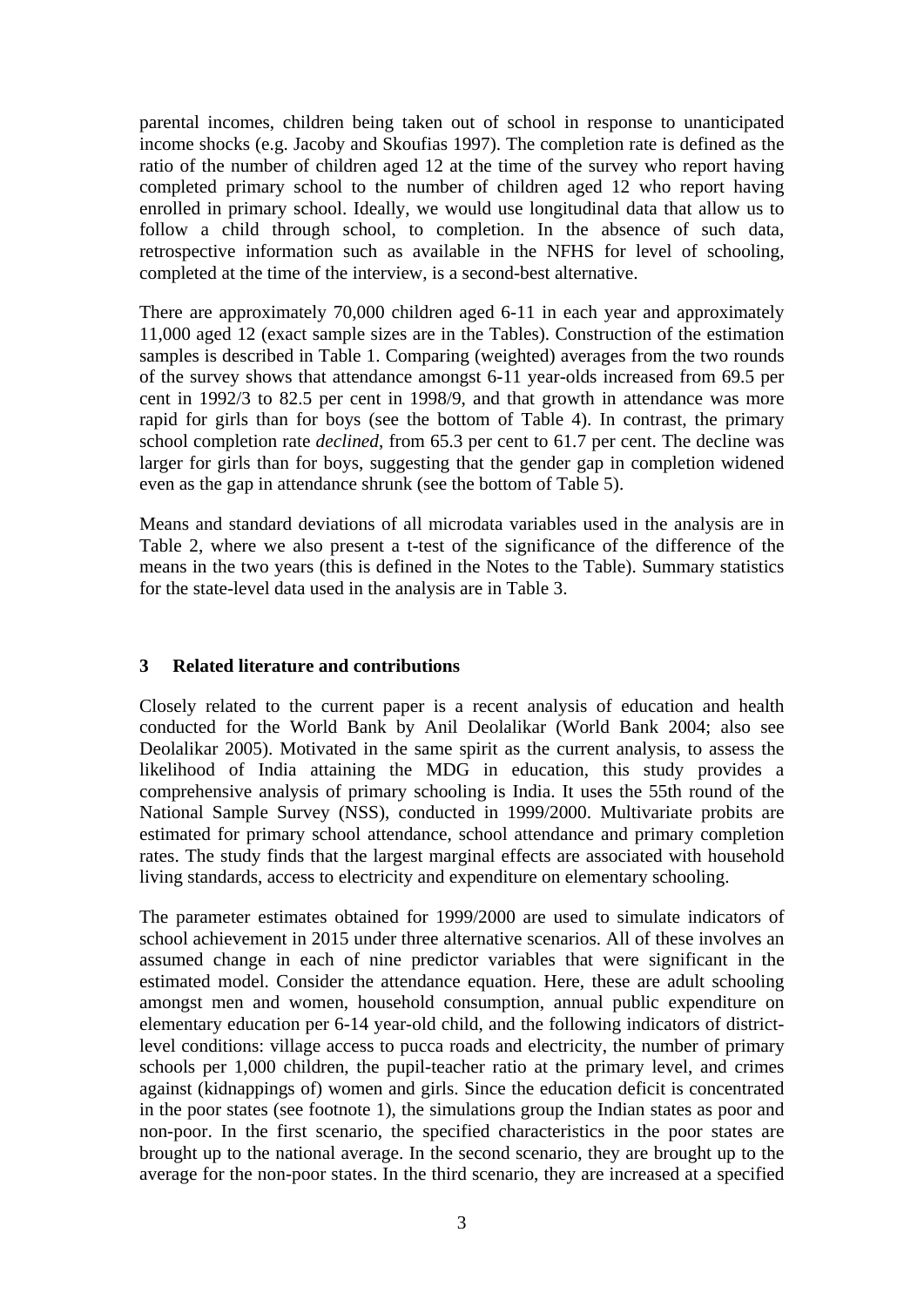rate per annum between 1999/2000 and 2015. The specified rate is set for each of the nine variables in an *ad hoc* way, to illustrate the possibilities. The predicted outcomes for 2015 get progressively more encouraging as one moves from the first to the third scenario. The overall conclusion in this study is that attaining the MDG for education is extremely unlikely in the poor states and, as a result, in India as a whole.

The current study employs definitions of school outcomes similar to those used by World Bank (2004) and it estimates multivariate probits that are similarly specified. However, we use the NFHS data rather than the NSS, which is useful in that it provides an opportunity to cross-check the results of one study against the other. A contribution of the current study is that it uses repeated cross-sectional data (two rounds of the NFHS) to investigate the growth in schooling indictors. It then assesses the extent to which (a) the predictor variables actually change and (b) the parameters are stable over time. We find that the predictor variables change much less than hypothesized in the illustrative simulations conducted in World Bank (2004).3 For example, in scenario-3, the assumed annual change in male and female years of schooling is 0.25 and 0.3 respectively. Between 1992/3 and 1998/9, these variables increased (for the sample of 6-11 year olds) by only 0.055 and 0.066 years per year respectively. We also find that the parameters are not stable over time, which makes it very difficult to extrapolate to the future. Indeed, we find that almost all of the growth in schooling can be attributed to changes in the elasticities. We caution against the common practice of making predictions on the assumption of stable parameters, while recognizing that there may be no better alternative. We conclude that the prospect of India attaining universal primary attendance is good, but that the prospect of attaining universal completion rates in primary school is bleak unless a major intervention is undertaken.

### **4 Analytical approach**

 $\overline{a}$ 

Educational enrolment at any time will depend upon supply and demand factors. In a competitive markets framework, education is an investment in human capital and the extent of this investment will depend only upon its relative rate of return. When credit markets are imperfect, or when parents value education of their children as a consumption or a status good (e.g. Banerjee 2004) then parental wealth also affects the level of education demanded. A role for religion, gender and ethnicity in further determining the demand for education may be argued to arise from differences in tastes, opportunity costs (wages) or perceived returns along these dimensions. Empirically, the demand for education can be modelled like the demand for any other good, as a function of total resources (parental wealth), relative prices (rates of return), demographics and taste-shifters. Supply-variables like access to school are included in the model to allow for disequilibria: not everyone who demands education can have it; see Ham (1986) for similar reasoning for the inclusion of the regional unemployment rate in models of labour demand. The estimated equations are similar

<sup>3</sup> Anil Deolalikar clarifies that the figures he uses in Deolalikar (2005) and World Bank (2004) are only illustrative. Also, despite more optimistic assumptions on the rate of growth of variables that improve schooling probabilities, his conclusions are, like ours, pessimistic.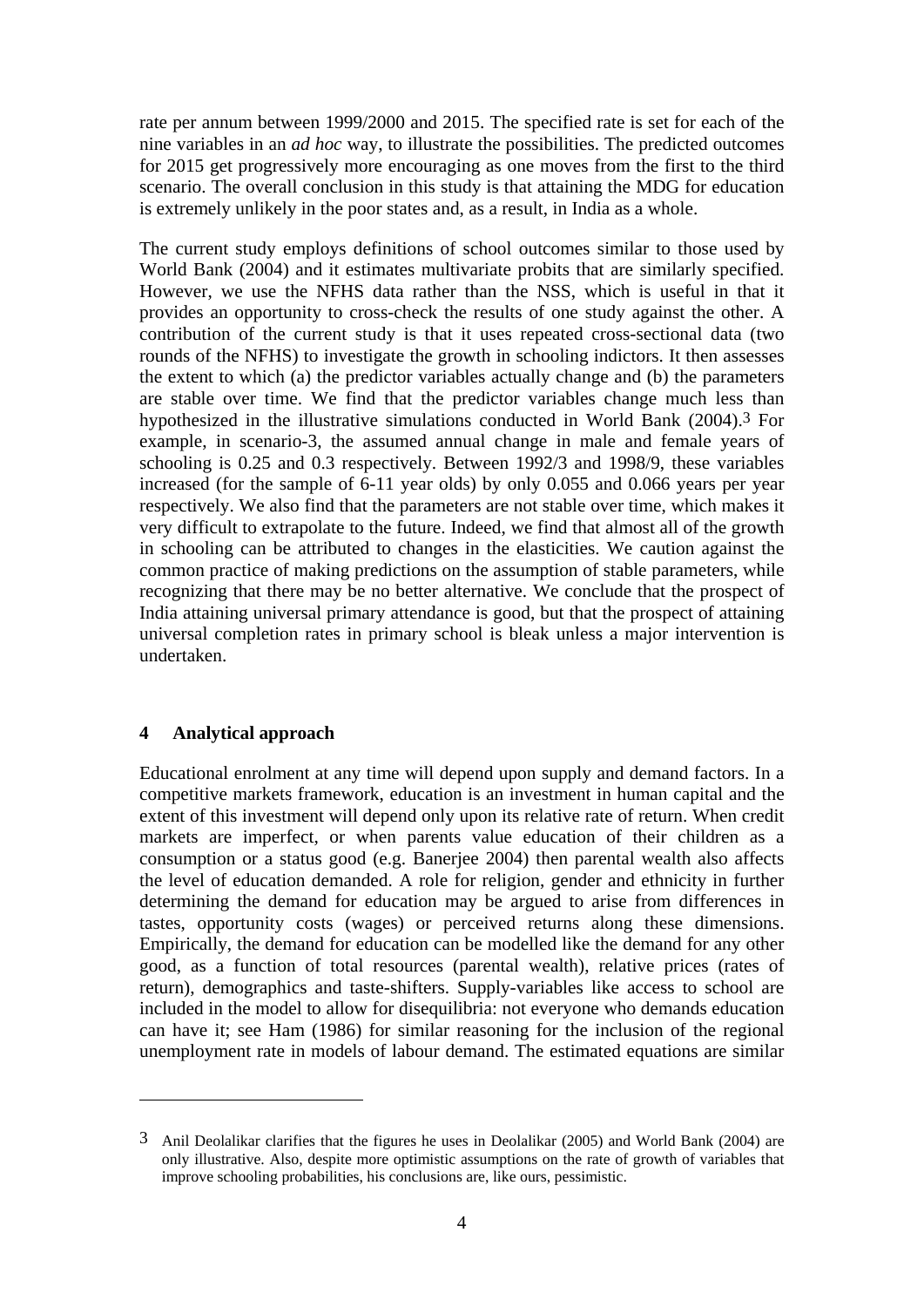to those in numerous previous studies of educational enrolment and progression (e.g. Behrman and Knowles 1999).

Our approach to developing projections to 2015 is as follows. We estimate equations for selected educational indicators for each of the years, 1992/3 and 1998/9, for all children and also separately for boys and girls. We analyse changes in schooling outcomes between 1992/3 and 1998/9, decomposing them into changes in characteristics (regressors, X) and changes in model parameters  $(\beta's)$ . We then assume that the contribution of the evolution of variables over time is the same between 1998/9 and 2015, as between 1992/3 and 1998/9.

# **5 Empirical model**

As the outcomes analysed in this paper are binary indicator variables (0/1), they are modelled as probits and the parameters estimated by maximum likelihood. We estimate separate equations for each year, rather than pool the data. The data are, however, pooled across the states, state fixed effects being included to allow for all state-level unobservables. This will include political-economic variables, historically determined attitudes to education and initial conditions. The socio-economic status of the household is captured by wealth indicators, adult education and demographics. For rural areas, we include indicators of the supply of schooling at the village level. Since no similar information is available for urban regions, these variables appear in interaction with a dummy for whether the household lives in a rural area. If a variable has a sufficiently large number of missing values then, rather than discard all observations with any missing data, we create a dummy to indicate missing values and include this in the model as an additional regressor; this is the case for caste and religion.

Estimates of the attendance equations for each year and each gender are in Table 4, while estimates of the completion equations are in Table 5. The independent variables in the attendance and completion models are the same, with one exception. Since the attendance equation is for 6-11 year-olds, it includes a set of age dummies and, in the sample that pools genders, this is interacted with a dummy for whether the child is a girl (1) or a boy (0). The completion equation, which is for 12 year-olds, simply includes a gender dummy.

To take account of the survey design, all estimates are weighted using weights available in the datafile. Reported standard errors are robust to arbitrary forms of heteroskedasticity that we expect are likely given clustering in the data structure. Tests of the joint significance of subsets of variables (e.g. village infrastructure, state fixed effects) are reported in the Tables. The contribution of the state fixed-effects to the total explained variation as measured by the Pseudo R-squared is also reported in the Tables.

### **Explaining the state fixed effects**

In a second stage of the analysis, we investigate what state-level variables might explain the observed state fixed effects in the estimated micro-level equations. The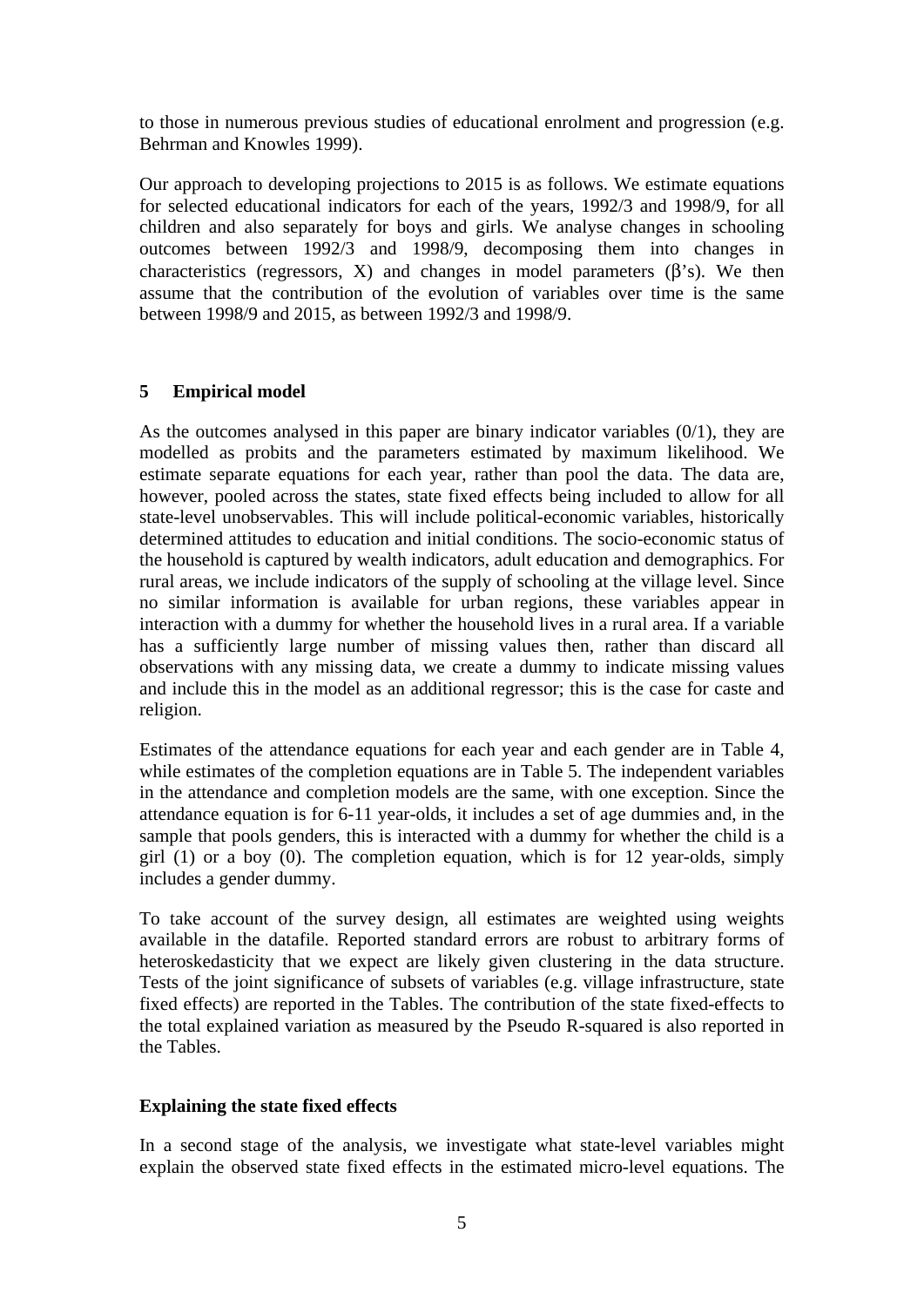state dummy coefficients are saved for each year and then pooled to generate a panel with T=2. The panel of state fixed effects coefficients is merged with a panel of data on state-level GNP, inequality, education expenditure and other relevant predictors. We have time series data on these predictor variables (see Besley and Burgess 2002, 2004; we are grateful to these authors for allowing us to use the data they have compiled). We have constructed five-year averages of the predictors, over the five years preceding the data of the NFHS survey (i.e. 1987/8-92/3 for NFHS1 and 1993/4-98/9 for NFHS2).

#### **6 Results**

The probit results are reported in Tables 4 and 5. Discussion of the individual, household and village-level effects is detailed in Bhalotra and Zamora (2006) and summarized in section 8 below. The state dummies are jointly highly significant in both years and most are individually significant. They explain around 2 to 4 (2 to 6) percent of the total variance in attendance (completion) after controlling by the remaining variables. The second-stage results which take the state fixed effects from the probits for each year, pool them and regress them on state-level variables are in Table 6. The state-level variables displayed in Table 6 explain 89 per cent (71 per cent) of the state variation in attendance (completion) that remains after conditioning on household wealth, education and demographics and, for rural households, on some infrastructure indicators. The rest of this section describes the state-level effects in some detail as these are particularly relevant to the design of interventions aimed at improving schooling outcomes.

The female illiteracy rate significantly reduces attendance and completion for both genders. For attendance, this effect is four times as large for girls as for boys but, for completion, it is only marginally larger for girls. The male illiteracy rate has no effect (not shown), nor does the ratio of the female to the male illiteracy rate (shown).

Real p.c. GNP (net state domestic product) has a significantly positive effect on attendance, and no effect on completion. The attendance effect is larger for girls than for boys. At a given level of GNP, the share of education expenditure in GNP has a positive effect on attendance, although no effect on completion. We also included the fraction of education expenditure that goes towards primary education but this was insignificant in every specification. The ratio of development expenditure to state GNP has a significant effect on both attendance and completion (although significance is marginal for girls' completion), even after controlling for education expenditure. Development expenditure includes, in addition to expenditure on education, expenditure on health, famine relief and food subsidies. It would, of course, be relevant to policy to know which elements of state development expenditure impact on educational outcomes. We included the share of health expenditure in the equation, expecting that it may have a positive impact, especially on completion, given that there is considerable evidence that children with poor health join school late or drop out early (e.g. Alderman *et al*. 2003). However this variable had no effect in any of the equations, and so it was not retained.

The ratio of rural to urban consumption (mean real consumption per capita) has a positive effect on attendance for both genders, the effect being almost twice as large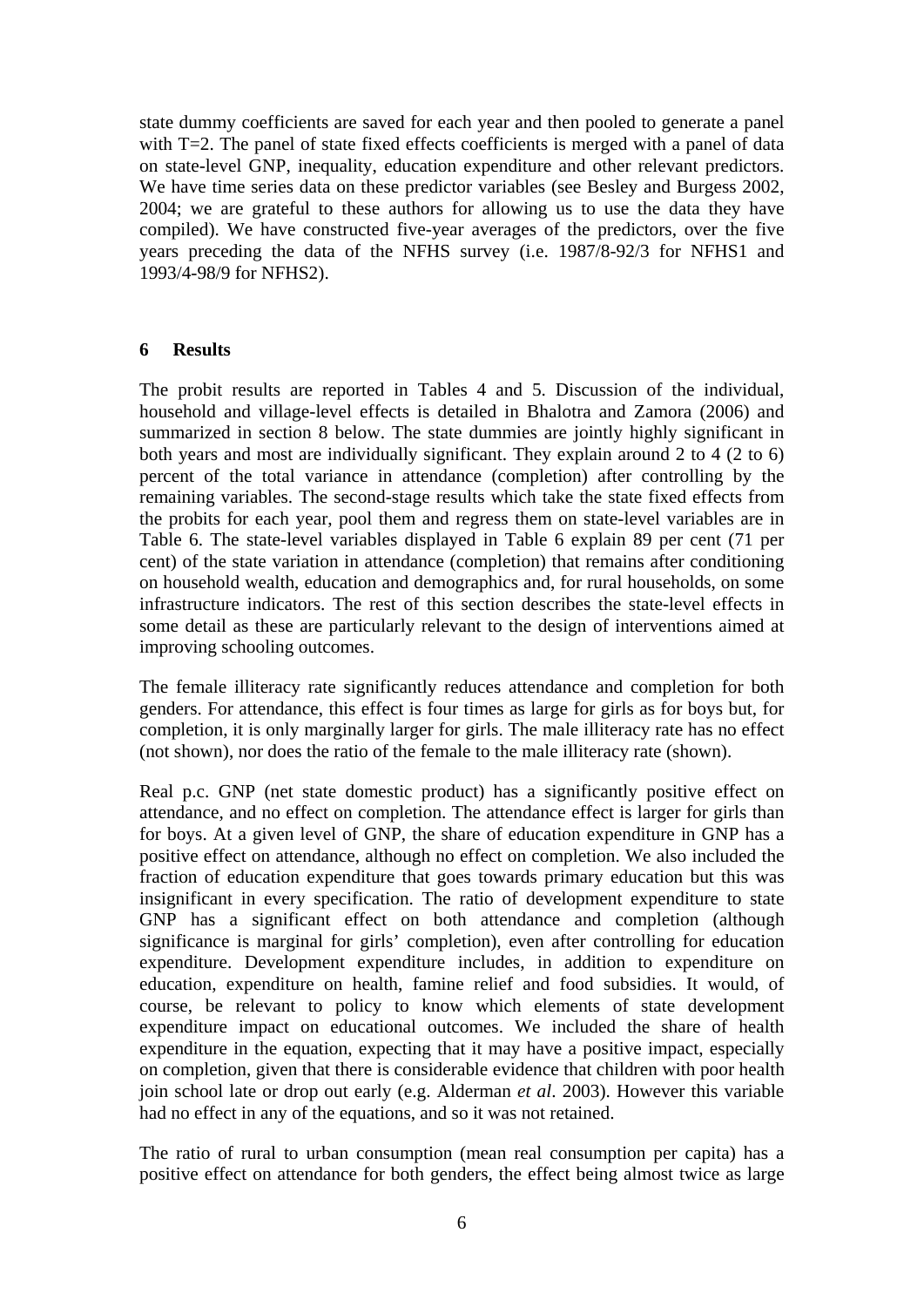for girls as for boys. We also see a hint of a positive effect on girls' completion rates. The higher is the rural–urban consumption ratio, the lower is between-sector inequality. Since schooling outcomes are worse in rural areas, this result is plausible. We included the gini coefficient to capture within-sector inequality for each of the rural and urban sectors. As both coefficients were insignificant, they were dropped. Poverty within each of these sectors is measured by the poverty gap index. We find that higher rural poverty is associated with lower attendance, but there is no effect on completion. Urban poverty is insignificant in every specification.

The number of elementary schools (i.e. lower and upper primary; see footnote 2) has a positive effect on attendance but no effect on completion. The ratio of female to male teachers in primary schools encourages attendance though, unexpectedly, this effect is not larger for girls than for boys. Also possibly unexpected is the result that the feminization of the teacher workforce adversely affects completion, this effect being greater for girls than for boys! This variable deserves further investigation. The year dummy indicates that, other things equal, unobservables specific to the year 1998/9 pushed attendance rates down and completion rates up.

# **7 Decomposition and simulation**

This section reports estimates of the extent to which the change in school attendance and completion rates between 1992/3 and 1998/9 can be attributed to changes in characteristics. It then simulates the change from 1998/9 to 2015, applying alternative weighting schemes corresponding to the estimated elasticities for 1992/3 and 1998/9 respectively.

For the purpose of developing projections of the school indicators to 2015, based on the evolution of predictor variables between 1992/3-1998/9, it is convenient to have a one-step model that shows the impact of state and household level variables on mortality all at once. We therefore replace the state fixed effects with the state-level variables that appeared as regressors in stage-2 above. Having confirmed that the linear probability model gives results similar to the probit, we use the linear estimator for this one-step model. The estimates are reported in Appendix Tables 1 and 2. These are the equations that the decomposition described below is based upon. Note that the effective sample is reduced from 26 to 15 states, these being the states for which the state-level data are available. This means that the results cannot be directly compared with those reported earlier. Further differences between the results reported in Tables 4-6 and those in the Appendix Tables may be explained by correlations between the state-level variables and other regressors in the Appendix Tables.

A standard if *ad hoc* and questionable way of making extrapolations or predictions is to assume that the parameters of a model are stable and to predict changes in the outcome from changes in the predictor variables. When only a single cross-section of data is available, there may be no choice but to assume parameter stability. However, there is no *a priori* reason to believe that the relation of interest is time-invariant. The probability of attending or completing school is bounded between zero and one, and we may expect the marginal effect of 'inputs' to get smaller as educational outcomes improve. Alternatively, it may be argued that there are diminishing returns to some inputs. For instance, the positive effect of access to television on schooling outcomes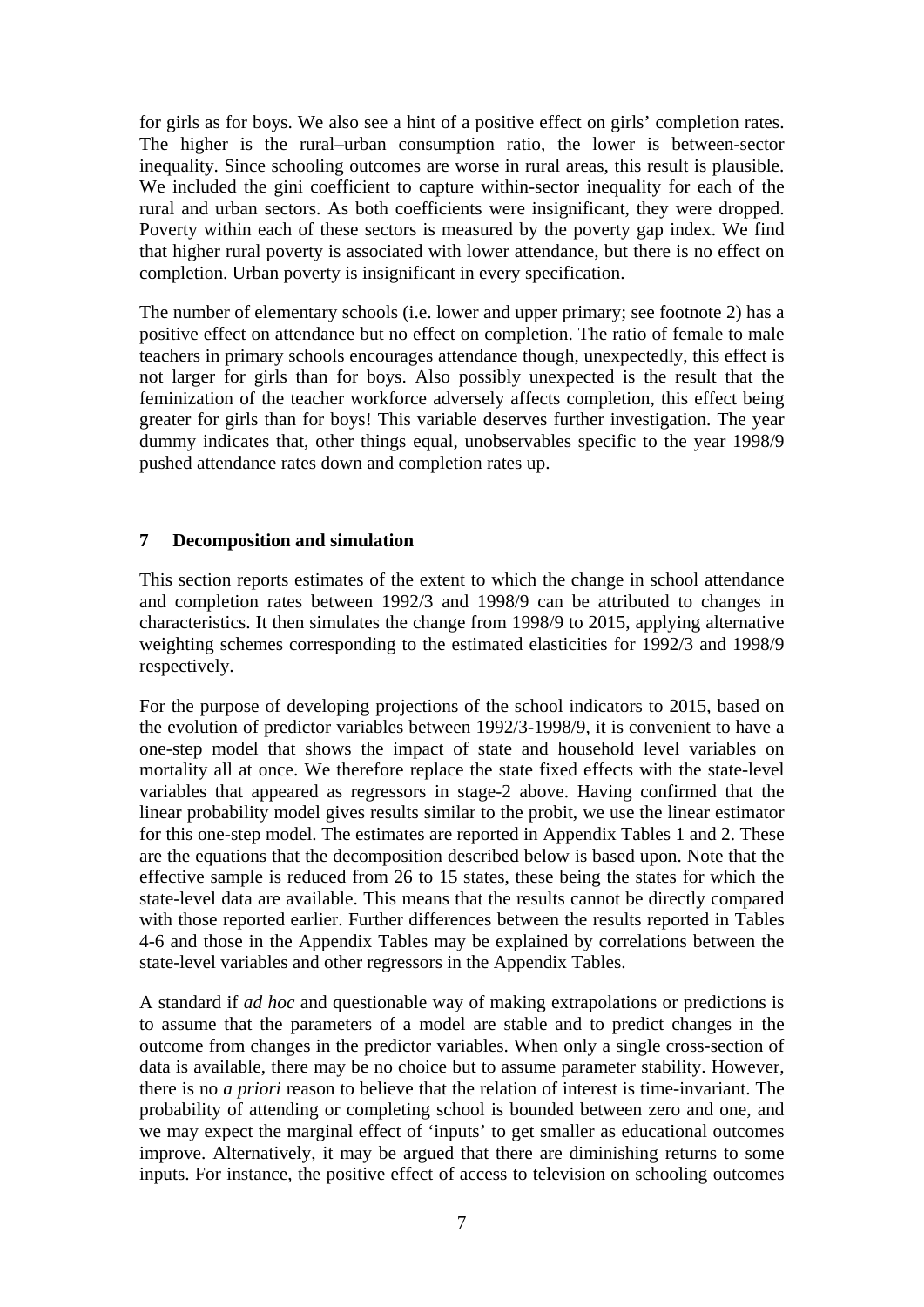may decline as TV sets become common enough that the relevant information has diffused through the community. This may explain our finding that the effect of the number of TV sets per capita in a village raises attendance and completion probabilities in 1992/3, but not in 1998/9 (see Tables 4 and 5).

In the current study, we estimate the same model on each of two rounds of data. As a result, we can investigate the assumption that the elasticities are constant over time (i.e the same in the 1998/9 survey as in the 1992/3 survey). In particular, we assess the extent to which the observed change in schooling between the two periods can be attributed to changes in the predictor variables over that period *versus* changes in the parameters.

Decomposition of differences in outcomes has a long history following the pioneering work of Oaxaca (1973) and Blinder (1973). Most applications perform decompositions in order to compare two groups of people, such as men and women (as in Oaxaca and Blinder), or Hindus and Muslims (as in Bhalotra and van Soest 2004). In this case, the change attributable to differences in sample characteristics is regarded as 'explained' while that attributable to differences in parameters between the two groups is thought of as 'unexplained' and, therefore, potentially related to discrimination. Discrimination aside, the same ideas apply to the decomposition of changes over time that we undertake in this paper. To the extent that the average values of predictors change over time, we would expect the outcome to change over time. For example, we may find that the increase in school attendance observed can be attributed, in part, to an increase in the fraction of villages with a primary school. But if attendance in 1998/9 were to respond less to an increase in the supply of schooling than it did six years before, then we would find a smaller increase in attendance than if the elasticity were constant over time.

Most applications of the decomposition methodology have been to linear models. The procedure can be extended in a fairly straightforward manner to nonlinear models such as the probit (see Yun 2004). However, the detailed decomposition (i.e. decomposition by individual variable or by specified sub-groups of the regressor set) is harder to interpret in the non-linear model. For this reason, we report decompositions based upon the linear probability model. The coefficients used to weight changes in the predictor variables are those obtained from a pooled model.4

Refer to Table 7. Consider attendance first. The increase in attendance rates of boys and girls over the six-year period, 1992/3-98/9, is predicted to be 9.8 and 16.7 per cent-points respectively, close to the actual increases of 9.5 and 16.3 per cent-points. Most of this is explained by the regressors: 78 per cent in the case of boys and 67 per cent in the case of girls. Decomposition by sub-group shows that most of the explained variation, in turn, is on account of the state-level variables. Assuming that the per annum change in attendance rates that is attributable to the regressors remains the same between 1998/9 and 2015 as it was between 1992/3 and 1998/9, and weighting by the coefficients estimated on a model that pools the 1992/3 and 1998/9 data, we predict primary school attendance rates to be 100 per cent in 2015 for both boys and girls.

 $\overline{a}$ 

<sup>4</sup> Stata provides an excellent summary in the help-file for the command 'Oaxaca'.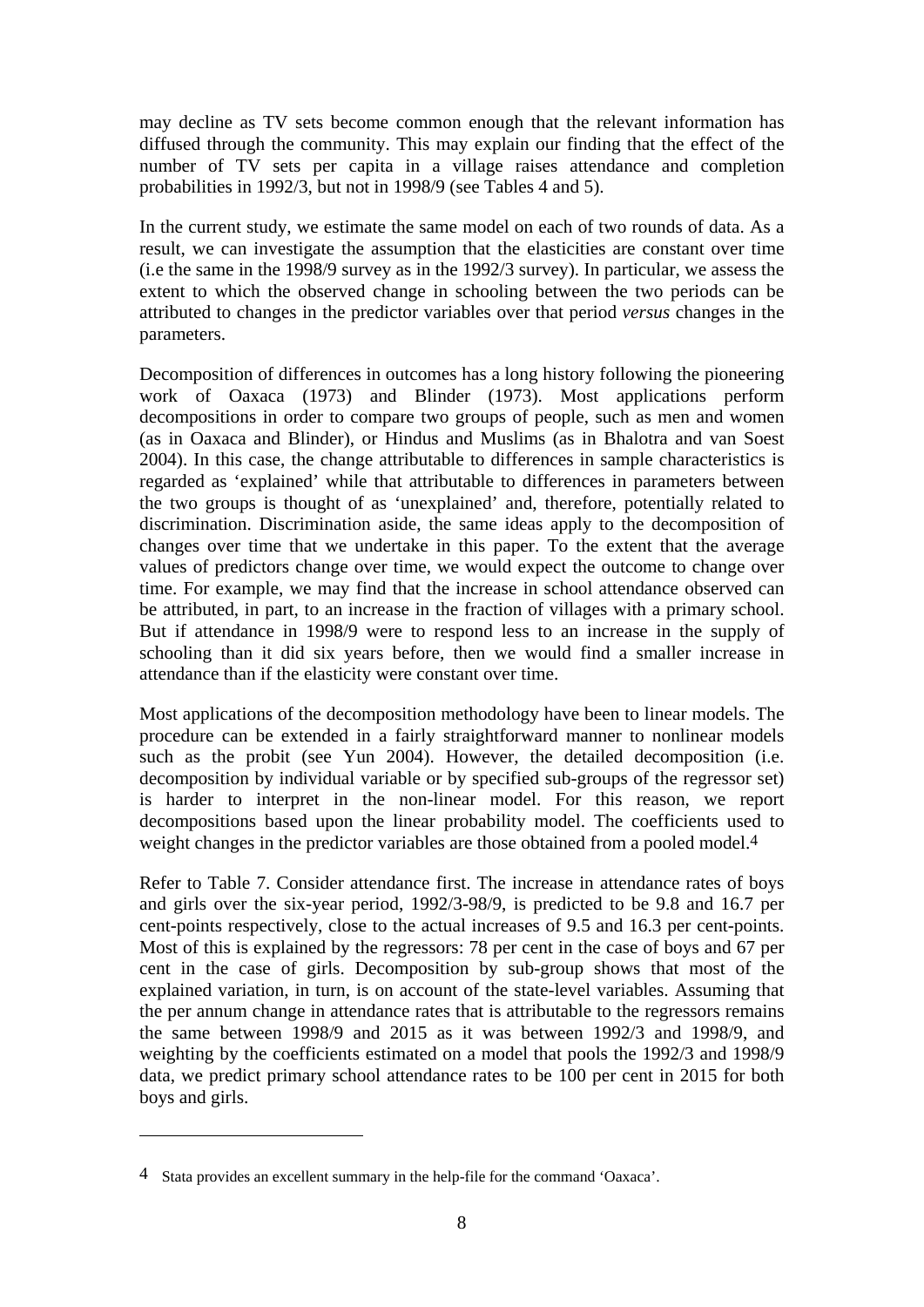Now consider completion rates, for which the predicted change between 1992/3 and 1998/9 is 3.4 per cent for boys and 5 per cent for girls. These predicted changes are much more positive than the actual changes which were –3.1 per cent for boys and –4.3 per cent for girls. As in the case of attendance, most of the predicted change is accounted for by growth in the regressors: 65 per cent in the case of boys and 90 per cent in the case of girls. Our predictions for the year 2015 are that completion rates will rise from 61.6 per cent in 1998/9 to 65.2 per cent for boys and from 61.8 per cent in 1998/9 to 70 per cent for girls. A positive feature of these results is that the gender gap appears set to reverse. However, for neither boys nor girls are completion rates set to rise to anywhere near 100 per cent.

#### **8 Conclusions**

Comparing educational data for children in the 1992/3 and 1998/9 surveys, we find that primary school attendance grew for both boys and girls in the age range 6-11, indeed, more rapidly for girls. However reported completion rates for 12 year old children deteriorated in this time-frame.

We find that the elasticities of models for these schooling outcomes do change between 1992/3 and 1998/9, as a consequence of which any projections we make are sensitive to which elasticities we use to weight the contribution of the change of variables over time. We use elasticities from a model that pools the 1992/3 and 1998/9 data. Assuming that the predicted change due to the regressors is the same between 1998/9-2015 as it was between 1992/3-98/9, we project that all girls and boys aged 6- 11 will be attending primary school by the year 2015, but that, conditional upon enrolling, only 65 per cent of boys and 70 per cent of girls at age 12 will have completed primary school.

Putting the fairly positive results for attendance together with the worrying results for completion rates serves to highlight the importance of late entry and dropout. It suggests that the causes of late entry and dropout are not to be found amongst variables conventionally analysed – such as household wealth, distance to school or maternal education. This is an area that merits further exploration.

The policy-amenable variables 'macro' (state-level) variables that have contributed to changes in attendance and completion between 1992/3-98/9 and that therefore need to be monitored now include female literacy, GNP p.c., the share of education and development expenditure in GNP, poverty rates within the rural and urban sectors, and the disparity in living standards between rural and urban areas (i.e. the difference in average consumption expenditure between the two sectors).

Other significant predictors of attendance rates, observed at the microlevel in our data, include the presence of primary and middle schools in the village (in the case of rural India) and, at least in the first survey-year, the prevalence of TV sets. Wealth and living conditions at the household level are also relevant, significant indicators being an index of household possessions, whether the household has access to electricity, and whether it has a separate room for cooking. The higher the educational level of the most educated adult in the household, the greater is the likelihood that a child in that household is attending school. It does not seem to matter to attendance rates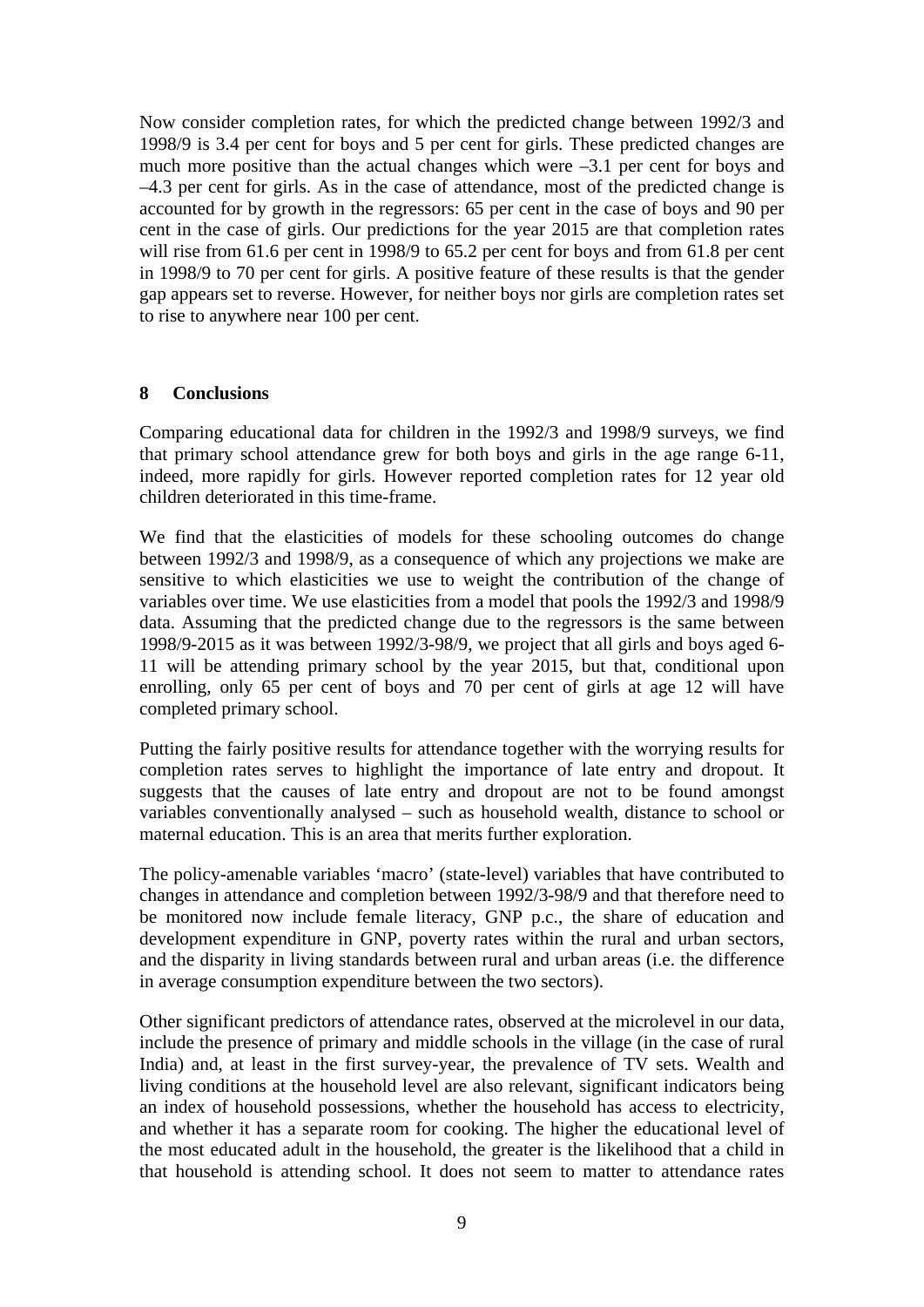whether this person is a man or a woman. However, where the head of the household is a woman, children are more likely to be in school. Children are less likely to attend school when the principal-female (head or head's wife) in the household is working. As the proportion of women in work is expected to rise, this factor will constrain increases in attendance unless the parameters of the model change to nullify this effect (the latter is a real possibility since increases in women's labour force participation have, historically, been associated with wider structural change in the organization of both markets and households). Children in larger households are less likely to attend school and, for a given household size, children of primary school age are less likely to attend if children under the age of five are present in the household. These results suggest that, if India experiences further reductions in fertility, it will see further rises in school attendance. There are some significant compositional effects on attendance, indicating that scheduled castes, scheduled tribes and Muslims are less likely to have children attend school. Age dummies in the model are consistent with late entry, especially amongst boys. At every age, girls are less likely than boys to be attending school, the gender gap tending to increase with age.

Looking at the regressions for completion rates, we find there was little positive change growth between 1992/3 and 1998/9. Consider what we have learnt about the variation in completion rates in a given year. Amongst state-level or macro-variables, the two-step analysis indicates that only the female literacy rate is a significant predictor of completion rates, although the one-step analysis reported in Appendix Table 2 suggests a wider range of influences. Amongst variables in the micro-data, the presence of a middle or a secondary school in the village (in rural India) has a positive impact on completion probabilities, consistent with the notion that children will be less likely to complete primary if there is nowhere to go after. Wealthier households, as indicated by a durables index, are more likely to have children complete primary school. The educational level of the most educated adult in the household is significant and, in contrast to the attendance results, completion rates are further favoured by the most educated adult being a woman. Completion is also more likely when the household head is a woman and, as in the case of attendance, less likely when the principal female is working. Large families and, further, families with small children appear to find it harder to support their children through primary school. Although scheduled tribe children are less likely to complete, in contrast to the attendance results, children from scheduled castes and from Muslim families are no less likely to complete. An important finding is that, holding constant a rich set of household and state level covariates, girls are less likely than boys to complete primary school, the probability differential being 0.05 in 1992/3 and rising to 0.07 in 1998/9. Overall, the results suggest that a first step towards improving completion rates would be to close the gender-gap in completion. The results also suggest that the improvements in the overall female literacy rate in the state will contribute to improving primary completion rates for boys and girls.

As discussed, further research is required into the determinants of completion rates. We suggest that factors such as poor health may delay enrolment and weaken cognitive ability and therefore progression. At the same time, school curricula that are uninteresting to the children or irrelevant to their future earnings prospects, or timetables that conflict with peak agricultural seasons may be important constraints on completion. A further possibility is that children enrol but then fail to complete because the household is subject to an income or health shock that makes the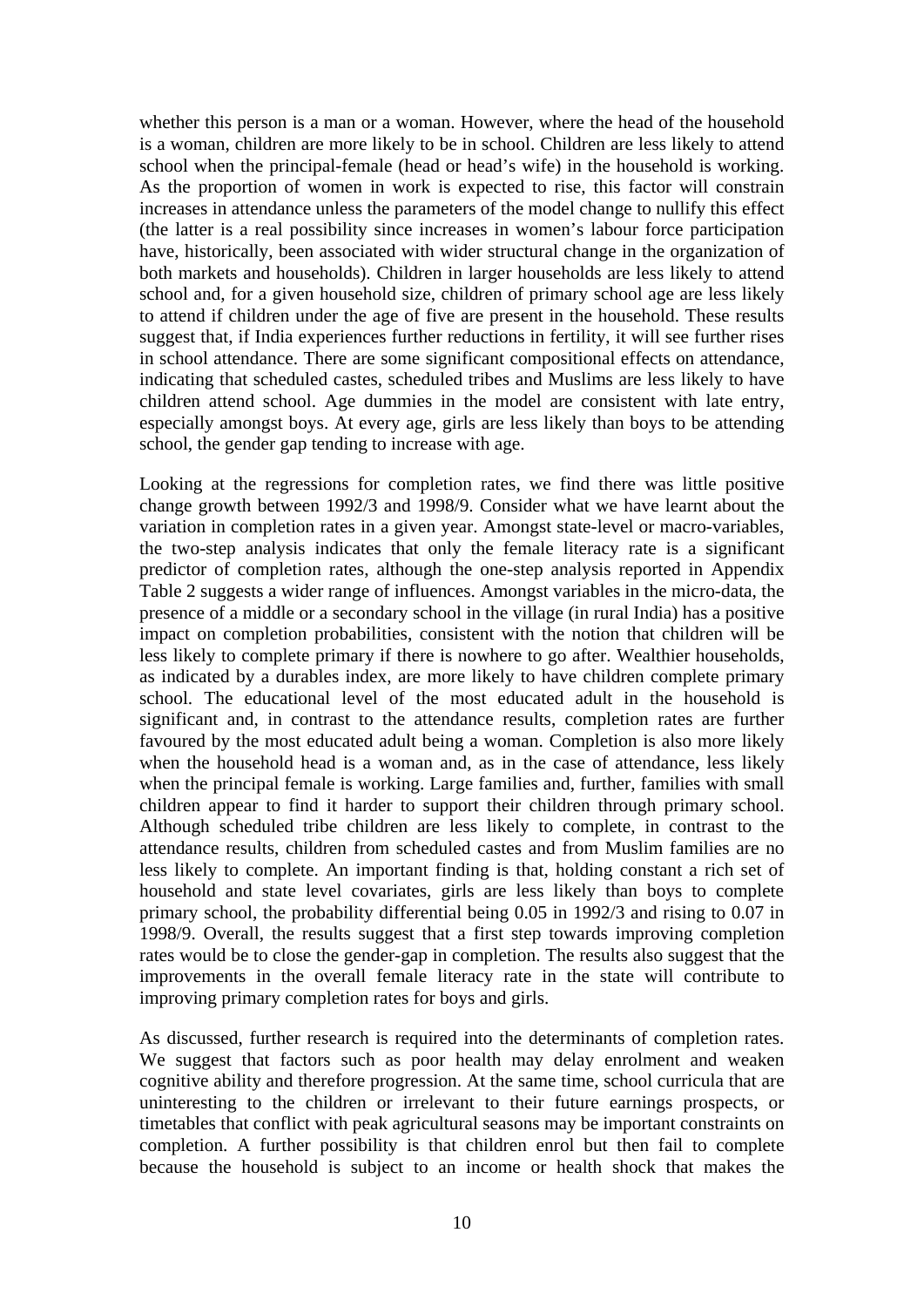opportunity cost of schooling too high for the family to afford at the time. Once a child has dropped out, she or he may not enrol again.

#### **References**

- Alderman, H., J. Hoddinott and B. Kinsey (2003), Long term consequences of early childhood malnutrition, FCND Discussion Paper 168, Washington DC: International Food Policy Research Institute.
- Banerjee, A. (2004), Educational policy and the economics of the family, *Journal of Development Economics*, Volume 74(1), 3-32.
- Becker, G. and N. Tomes (1986), Human capital and the rise and fall of families, *Journal of Labor Economics*, 4, S1-S39.
- Behrman, J. and J. Knowles (1999), Household income and child schooling in Vietnam, *World Bank Economic Review*, 13(2), 211-56.
- Besley, T. and R. Burgess (2002), The political economy of government responsiveness: Theory and evidence from India, *Quarterly Journal of Economics*, 117(4), 1415-52.
- Besley, T. and R. Burgess (2004), Can labor regulation hinder economic performance? Evidence from India, *Quarterly Journal of Economics*, 19(1), 91- 134
- Bhalotra, S. and B. Zamora (2006), Growth in school enrolment and completion rates in India, Mimeograph, University of Bristol.
- Bhalotra, S. and A. van Soest (2004), Birth-spacing and neonatal mortality in India: Dynamics, frailty and fecundity, Discussion Paper 04/567, Department of Economics, University of Bristol.
- Blinder, A. (1973), Wage discrimination: reduced form and structural variables, *Journal of Human Resources*, 8, 436-55.
- Chevalier, A. (2004), Parental Education and Child's Education: A Natural Experiment, IZA Discussion Paper 1153, May.
- Deolalikar, A. (2005), The Health Millennium Development Goals in India: How attainable?, Paper presented at a workshop on Child Health in Developing Countries, Department of Economics, University of Bristol, 14-15 June.
- Dreze, J. and A. Sen (1995), *India: Economic Development and Social Opportunity,* New Delhi: Oxford University Press.
- Ham, J. (1986), On the interpretation of unemployment in empirical labour supply analysis, in Richard Blundell and Ian Walker eds. *Unemployment, Search and Labour Supply*, Cambridge University Press, 121-42.
- Jacoby, H. and E. Skoufias (1997), Risk, financial markets and human capital in a developing country, *Review of Economic Studies*, 64, 311-35.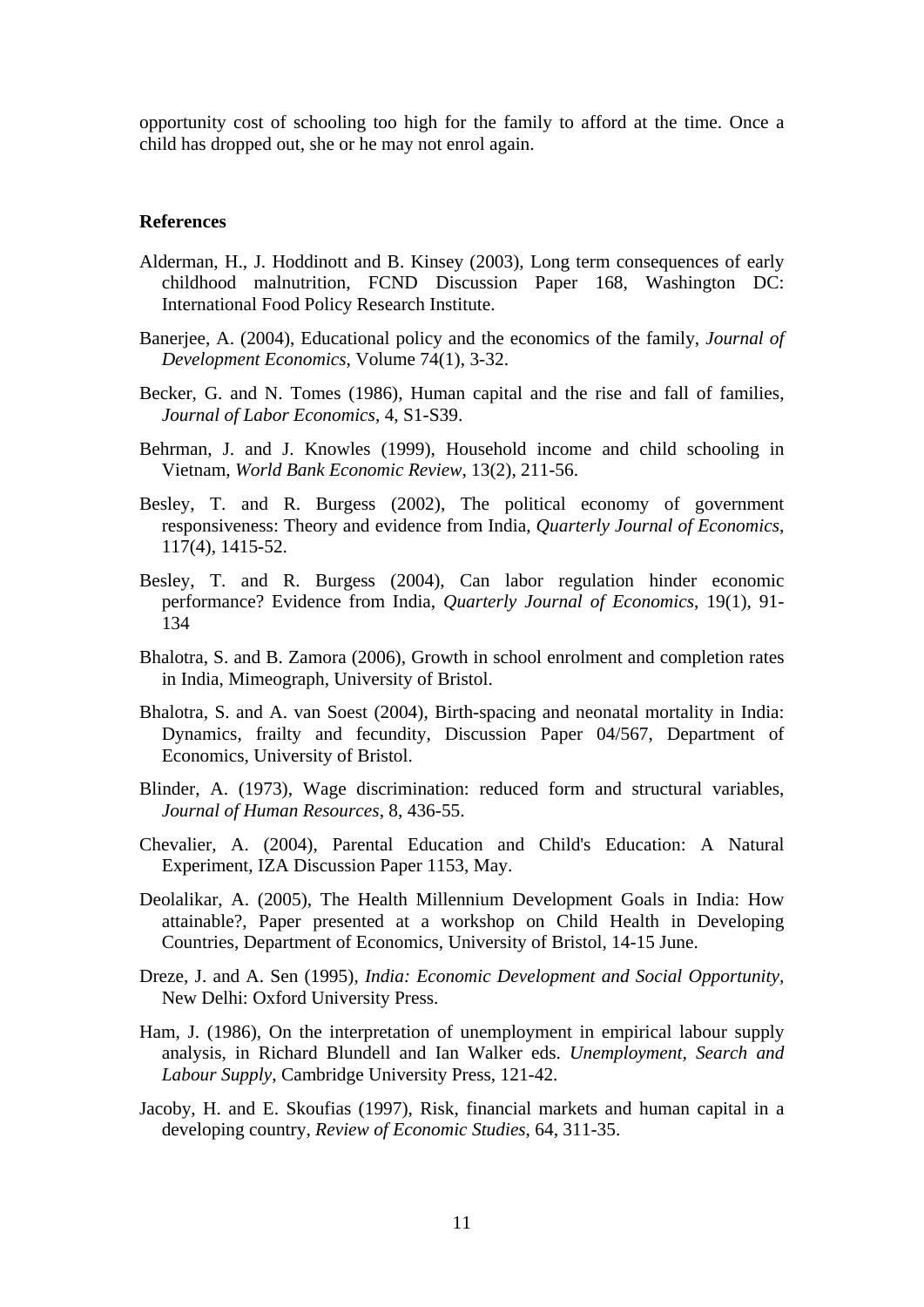- Lleras-Muney, A. (2001), The relationship between education and adult mortality in the US. Mimeograph, Princeton University.
- Oaxaca, R. (1973), Male–female differentials in urban labour markets, *International Economic Review*, 14, 693-709.
- Rosenzweig, M. (1995), Why are there returns to schooling, *American Economic Review*, 85(2), 153-8.
- World Bank (2004), *Attaining the Millennium Development Goals in India: Role of Public Policy and Service Delivery*: Human Development Unit, South Asia Region, June.
- Yun, M-S. (2004), Decomposing differences in the first moment, *Economics Letters* 82, 275-80.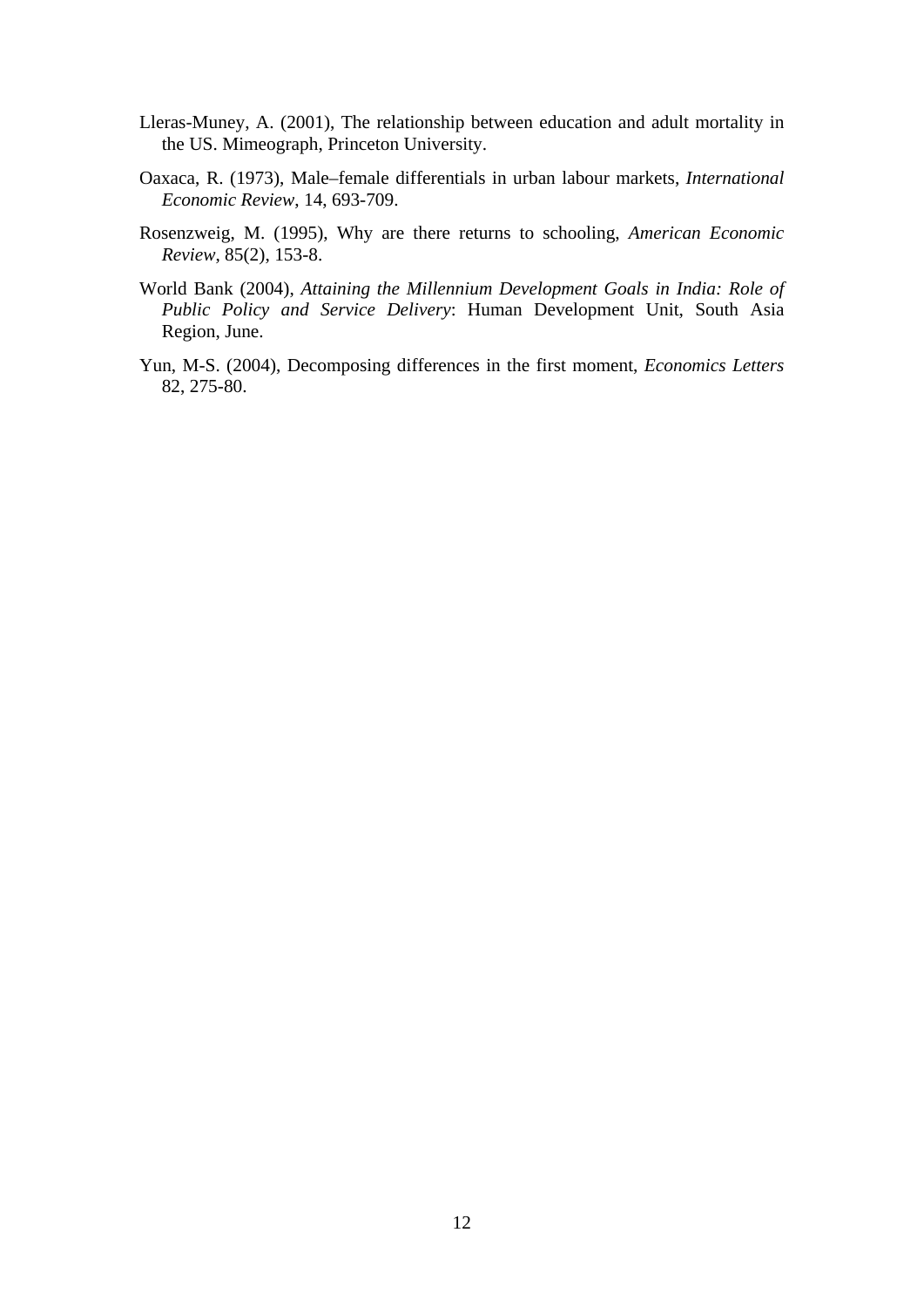# Table 1 Selection of the samples for analysis

#### 1.1. Sample selection for school attendance

|                                                          | <b>NFHS92/93</b> |       | <b>NFHS98/99</b> |       |  |
|----------------------------------------------------------|------------------|-------|------------------|-------|--|
|                                                          | ℅<br># obs.      |       | # obs.           | %     |  |
| Children aged 6-11 of the facto population*              | 74510            | 100   | 71479            | 100   |  |
| Dropped observations                                     |                  |       |                  |       |  |
| (1) missing answer whether attending school              | 367              | 0.49  | 283              | 0.40  |  |
| (2) missing value in years of education of highest adult | 69               | 0.09  | 31               | 0.04  |  |
| (3) missing answer in distance to nearest town           | 166              | 0.22  | 236              | 0.33  |  |
| (4) missing answer in distance to pucca road             | 1148             | 1.54  | 658              | 0.92  |  |
| Attendance sample                                        | 72841            | 100   | 70392            | 100   |  |
| Boys attending school                                    | 30322            | 41.63 | 31958            | 45.40 |  |
| Boys not attending school                                | 7613             | 10.45 | 4549             | 6.46  |  |
| Girls attending school                                   | 23876            | 32.78 | 27335            | 38.83 |  |
| Girls not attending school                               | 11030            | 15.14 | 6550             | 9.31  |  |

#### 1.2. Sample selection for primary school completion

|                                                          | <b>NFHS92/93</b> |       | <b>NFHS98/99</b> |       |
|----------------------------------------------------------|------------------|-------|------------------|-------|
|                                                          | # obs.           | %     | # obs.           | %     |
| Children aged 12 of the facto population                 | 14204            | 100   | 14086            | 100   |
| Dropped observations                                     |                  |       |                  |       |
| (1) no education or unknown education level              | 3212             | 22.61 | 2108             | 14.97 |
| (2) missing value in years of education of highest adult | 21               | 0.15  | 12               | 0.09  |
| (3) missing answer in distance to nearest town           | 36               | 0.25  | 42               | 0.30  |
| (4) missing answer in distance to pucca road             | 207              | 1.46  | 130              | 0.92  |
| Primary completion sample                                | 10834            | 100   | 11659            | 100   |
| Boys who have completed primary                          | 3984             | 36.77 | 4050             | 34.74 |
| Boys who have not completed primary                      | 2191             | 20.22 | 2473             | 21.21 |
| Girls who have completed primary                         | 3118             | 28.78 | 3270             | 28.05 |
| Girls who have not completed primary                     | 1541             | 14.22 | 1946             | 16.69 |

 \* de facto population estimated with population who slept the night previous to the survey in the household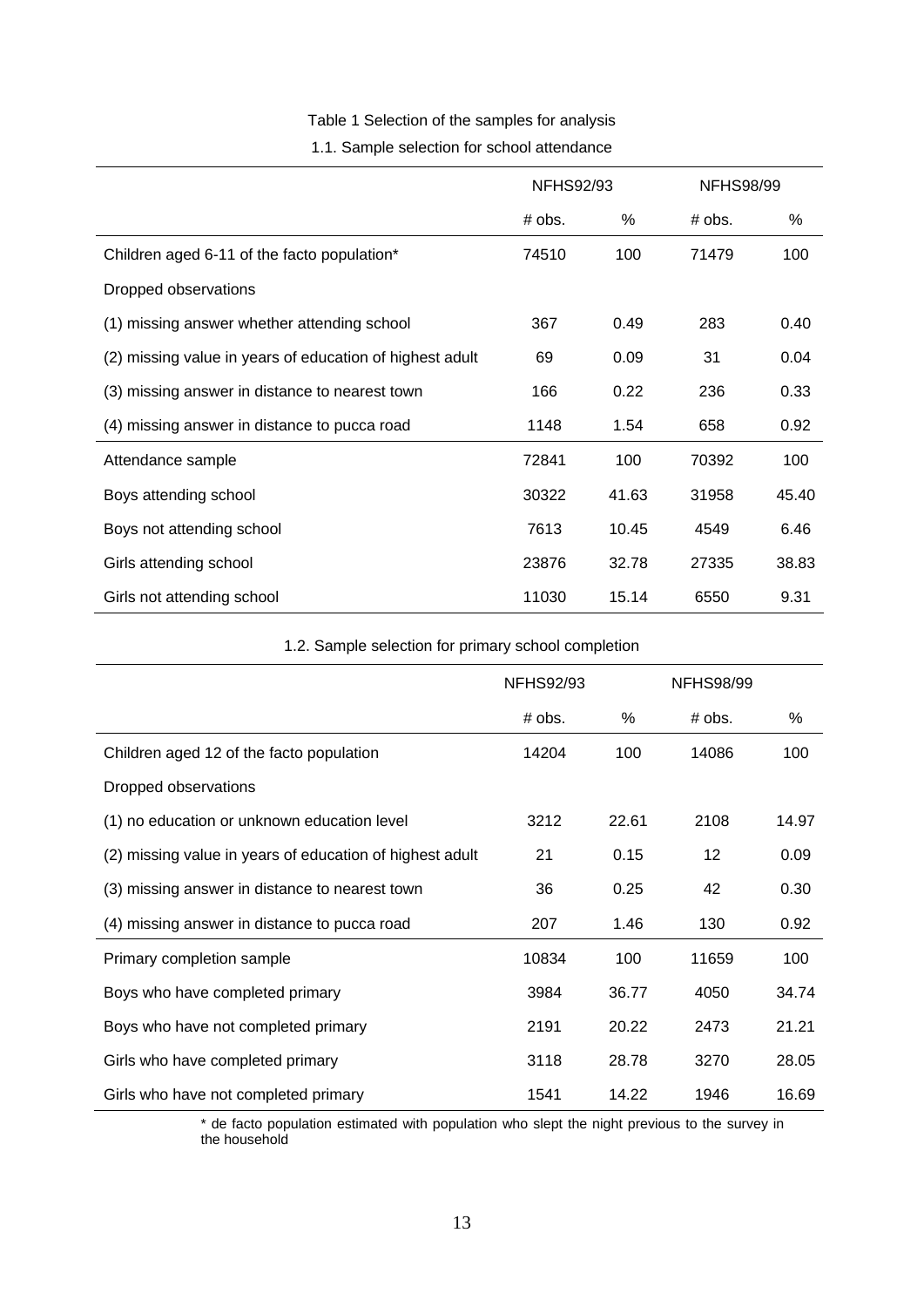|                                     |          | Attendance sample |           | Completion sample                                                                         |          |           |  |
|-------------------------------------|----------|-------------------|-----------|-------------------------------------------------------------------------------------------|----------|-----------|--|
|                                     |          |                   |           | Mean(92/93) Mean(98/99) t ratio <sup>3</sup> Mean(92/93) Mean(98/99) t ratio <sup>3</sup> |          |           |  |
| Age 7                               | 0,167    | 0,163             | 1.63      |                                                                                           |          |           |  |
| Age 8                               | 0,189    | 0,191             | $-0.77$   |                                                                                           |          |           |  |
| Age 9                               | 0,144    | 0,141             | 0.69      | ---                                                                                       |          |           |  |
| Age 10                              | 0,197    | 0,201             | $-1.16$   |                                                                                           |          |           |  |
| Age 11                              | 0,126    | 0,127             | 0,000     |                                                                                           |          |           |  |
| Female                              | 0,479    | 0,482             | $-0.78$   | 0,410                                                                                     | 0,438    | $-2.19*$  |  |
| Pucca house                         | 0,212    | 0,277             | $-23.8**$ | 0,270                                                                                     | 0,315    | $-6.8**$  |  |
| Own flush toilet                    | 0,141    | 0,153             | $-4.73**$ | 0,192                                                                                     | 0,178    | 1.26      |  |
| Electricity                         | 0,476    | 0,551             | $-19.5**$ | 0,573                                                                                     | 0,613    | $-2.53*$  |  |
| Potable water into the house        | 0,392    | 0,385             | 4.64**    | 0,455                                                                                     | 0,400    | $7.0**$   |  |
| Separate room for cooking           | 0,530    | 0,468             | 24.1**    | 0,609                                                                                     | 0,526    | $12.9**$  |  |
| Land owner                          | 0,558    | 0,536             | $-0.12$   | 0,567                                                                                     | 0,550    | 0.34      |  |
| Livestock owner                     | 0,603    | 0,546             | $11.8***$ | 0,578                                                                                     | 0,555    | $2.12*$   |  |
| Durables index                      | $-0,332$ | $-0,321$          | $6.4**$   | 0,084                                                                                     | $-0,069$ | $8.4**$   |  |
| Rural* pucca house                  | 0,080    | 0,128             | $-25.5**$ | 0,094                                                                                     | 0,143    | $-8.7**$  |  |
| Rural* own flush toilet             | 0,038    | 0,049             | $-7.2**$  | 0,052                                                                                     | 0,057    | 0.09      |  |
| Rural* electricity                  | 0,276    | 0,338             | $-16.7**$ | 0,320                                                                                     | 0,369    | $-2.9**$  |  |
| Rural* potable water into the house | 0,239    | 0,238             | 0.14      | 0,260                                                                                     | 0,237    | $3.3**$   |  |
| Rural* separate room for cooking    | 0,378    | 0,327             | $16.1***$ | 0,409                                                                                     | 0,358    | $7.6**$   |  |
| Rural* land owner                   | 0,510    | 0,488             | 1.92      | 0,508                                                                                     | 0,494    | 0.87      |  |
| Rural* livestock owner              | 0,557    | 0,506             | $9.7**$   | 0,525                                                                                     | 0,509    | 0.92      |  |
| Rural* durables index               | $-0,256$ | $-0,431$          | $31.8**$  | $-0,104$                                                                                  | $-0,276$ | $13.7***$ |  |
| School years of highest educ. adult | 5,948    | 6,316             | $-13.8**$ | 7,369                                                                                     | 6,983    | $2.51*$   |  |
| Highest educated adult is female    | 0,448    | 0,446             | $3.4**$   | 0,371                                                                                     | 0,398    | $-1.62$   |  |
| Household size                      | 7,639    | 7,514             | $6.4**$   | 7,495                                                                                     | 7,260    | $4.9**$   |  |
| Proportion of females under five    | 0,066    | 0,062             | $4.8**$   | 0,042                                                                                     | 0,037    | $2.7**$   |  |
| Proportion of males under five      | 0,073    | 0,068             | $4.0**$   | 0,044                                                                                     | 0,041    | 1.36      |  |
| Proportion of females aged 6 to 16  | 0,194    | 0,199             | $-5.3**$  | 0,193                                                                                     | 0,201    | $-2.30*$  |  |
| Proportion of males aged 6 to 16    | 0,208    | 0,210             | $2.19*$   | 0,233                                                                                     | 0,236    | 0.16      |  |
| Proportion of females aged 17 to 30 | 0,106    | 0,110             | $-4.5**$  | 0,085                                                                                     | 0,088    | $-1.64$   |  |
| Proportion of males aged 17 to 30   | 0,070    | 0,065             | $8.6**$   | 0,075                                                                                     | 0,068    | $5.5**$   |  |
| Proportion of females aged +50      | 0,040    | 0,039             | $-0.24$   | 0,040                                                                                     | 0,039    | $-0.61$   |  |
| Proportion of males aged +50        | 0,037    | 0,034             | $4.1**$   | 0,041                                                                                     | 0,038    | $2.6**$   |  |
| Household head female               | 0,063    | 0,072             | $-0.15$   | 0,079                                                                                     | 0,080    | $2.22*$   |  |
| Child of head                       | 0,746    | 0,742             | $5.6**$   | 0,783                                                                                     | 0,789    | $1.1$     |  |

| Table 2 Microdata sample statistics (weighted by all India sample weight) $^{\shortparallel}$ |  |  |  |
|-----------------------------------------------------------------------------------------------|--|--|--|
|                                                                                               |  |  |  |
|                                                                                               |  |  |  |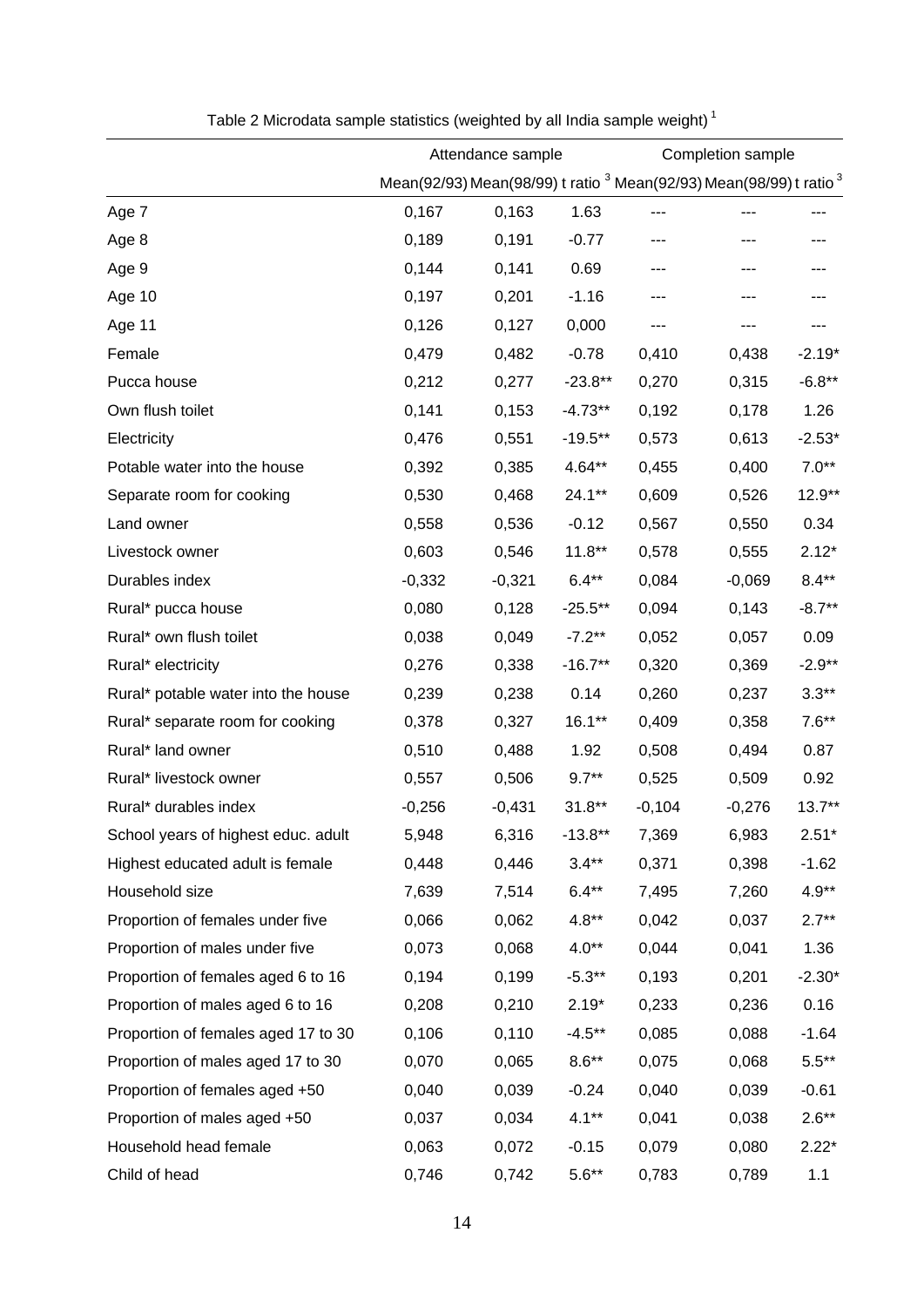| Principal female working <sup>2</sup>  | 0,260  | 0,314  | $-13.9**$ | 0,254  | 0,300  | $-4.1***$ |
|----------------------------------------|--------|--------|-----------|--------|--------|-----------|
| Rural resident                         | 0,754  | 0,765  | $-5.7**$  | 0,707  | 0,736  | $-3.3**$  |
| Scheduled caste                        | 0,128  | 0,193  | $-28.6**$ | 0,114  | 0,184  | $-11.6**$ |
| Scheduled tribe                        | 0,094  | 0,096  | $-5.8**$  | 0,072  | 0,084  | $-2.9**$  |
| Muslim                                 | 0,148  | 0,157  | $-12.4**$ | 0,128  | 0.146  | $-7.0**$  |
| Christian                              | 0,020  | 0,020  | $3.5**$   | 0,026  | 0,025  | $3.6**$   |
| Other religion                         | 0,032  | 0,029  | $3.5**$   | 0,038  | 0,033  | $2.20*$   |
| Rural* distance to nearest town        | 13,803 | 11,183 | $12.7**$  | 12,541 | 10,571 | $2.55*$   |
| Rural* distance pucca road             | 1,863  | 3,368  | $-45.7**$ | 1,520  | 3,194  | $-20.8**$ |
| Distance to pucca road* primary school | 1,665  | 3,012  | $-44.0**$ | 1,392  | 2,846  | $-19.3**$ |
| Distance to pucca road* girl           | 0,896  | 1,641  | $-31.4**$ | 0,533  | 1,385  | $-14.9**$ |
| Rural* village electrified             | 0,556  | 0,608  | $-20.8**$ | 0,550  | 0,603  | $-8.7**$  |
| Rural* primary school in village       | 0,666  | 0,685  | $-12.9**$ | 0,635  | 0,665  | $-6.5***$ |
| Rural* middle school in village        | 0,379  | 0,381  | $-9.0**$  | 0,386  | 0,396  | $-4.0**$  |
| Rural* secondary school in village     | 0,207  | 0,214  | $-1.92$   | 0,213  | 0,221  | $-0.5$    |
| Rural* bank in village                 | 0,179  | 0,163  | $7.7**$   | 0,188  | 0,171  | $3.8**$   |
| Rural* post office in village          | 0,344  | 0,354  | $-3.7**$  | 0,347  | 0,350  | $-0.42$   |
| Rural*number of TV sets per 1000 hab.  | 5.230  | 16,956 | $-10.1**$ | 5,724  | 18,453 | $-3.6**$  |
| Rural* missing number of TV sets       | 0,007  | 0,031  | $-18.9**$ | 0,007  | 0,030  | $-7.6***$ |

Notes

1. Sample weight inversely proportional to the variance of an observation

2. Female head or spouse of head

3 t statistic test of the null hypothesis mean(92/93)-mean(98/99)=0

\* significant at 5% \*\* significant at 1%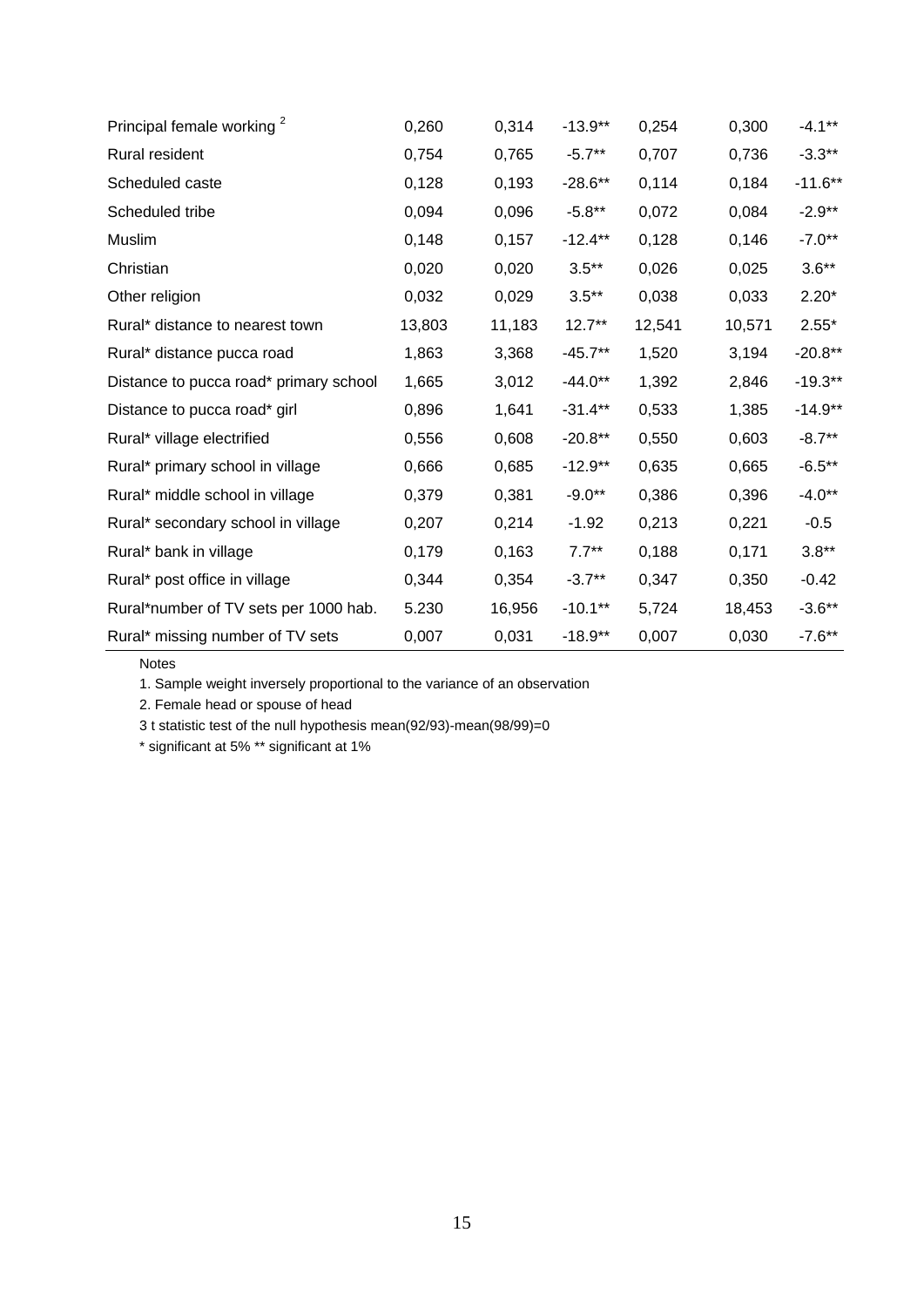| <b>State</b>      | Real<br><b>GDP</b><br>p.c. | Devexp/<br><b>GDP</b> | Eduexp/<br><b>GDP</b> | Rural<br>poverty | Urban<br>poverty | Rural/<br>urban<br>cons. | F<br>illiteracy<br>rate | F/M<br>illiteracy | F/M<br>teachers<br>primary |
|-------------------|----------------------------|-----------------------|-----------------------|------------------|------------------|--------------------------|-------------------------|-------------------|----------------------------|
| Andhra            |                            |                       |                       |                  |                  |                          |                         |                   |                            |
| Pradesh           | 5.00                       | 1.43                  | 0.98                  | $-12.1$          | $-8.19$          | 1.90                     | $-0.83$                 | 0.31              | 6.22                       |
| Assam             | 3.12                       | 3.05                  | 5.66                  | $-8.63$          | 16.8             | $-0.85$                  | $-1.28$                 | $-2.71$           | 64.5                       |
| <b>Bihar</b>      | 4.10                       | 2.68                  | 4.18                  | $-2.87$          | $-10.7$          | $-1.68$                  | $-0.64$                 | 0.41              | 0.11                       |
| Gujarat           | 6.39                       | 1.66                  | 2.45                  | $-6.91$          | $-7.46$          | 0.23                     | $-1.40$                 | 0.60              | 1.52                       |
| Haryana           | -----                      | 0.54                  | 2.29                  | 6.23             | $-12.5$          | $-4.70$                  | $-1.36$                 | 1.18              | 12.5                       |
| Jammu             | 1.59                       | 7.66                  | 6.16                  | 34.5             | 21.9             | $-9.22$                  | $-0.87$                 | 1.16              | $-0.12$                    |
| Karnataka         | 5.39                       | 0.80                  | 1.40                  | $-10.5$          | $-11.7$          | 0.99                     | $-1.39$                 | 0.40              | 7.82                       |
| Kerala            | 5.63                       | 0.93                  | $-0.15$               | $-7.99$          | $-11.2$          | $-2.10$                  | $-6.65$                 | 1.12              | 3.51                       |
| Madhya            |                            |                       |                       |                  |                  |                          |                         |                   |                            |
| Pradesh           | 4.77                       | 1.82                  | 2.79                  | $-6.29$          | $-0.79$          | $-0.57$                  | $-0.87$                 | 0.91              | 3.32                       |
| Maharashtra       | 5.14                       | $-0.08$               | 2.69                  | $-11.7$          | $-1.29$          | 1.32                     | $-1.84$                 | 0.58              | 2.49                       |
| Orissa            | 5.30                       | 1.88                  | 4.04                  | $-1.93$          | $-8.31$          | 6.61                     | $-1.19$                 | 0.32              | $-1.21$                    |
| Punjab            | 5.12                       | 3.03                  | 1.43                  | 3.41             | $-15.4$          | $-4.02$                  | $-1.77$                 | 0.69              | $-0.79$                    |
| Rajasthan         | 5.72                       | 2.29                  | 2.98                  | $-4.45$          | $-2.27$          | $-1.34$                  | $-0.58$                 | 1.35              | 72.6                       |
| <b>Tamil Nadu</b> | 6.09                       | 0.37                  | 1.25                  | $-10.1$          | $-4.72$          | 5.64                     | $-1.57$                 | $-0.28$           | 0.68                       |
| West<br>Bengal    | 4.71                       | 1.63                  | 3.28                  | $-5.71$          | $-14.5$          | 0.45                     | $-1.64$                 | 0.36              | 115.5                      |
| Uttar<br>Pradesh  | 3.80                       | 1.01                  | 3.02                  | $-5.12$          | $-12.1$          | $-1.96$                  | $-0.86$                 | 0.74              | 1.31                       |
| All India         | 4.79                       | 1.92                  | 2.78                  | $-3.13$          | $-5.14$          | $-0.58$                  | $-1.55$                 | 0.45              | 18.1                       |

Table 3 Annual growth rates of state level variables (% p.a.), 1982-99

Notes: These are the growth rates of the variables that are significant in the regression shown in Table 6 below. In Table 6, we use the average of the variable over the five years preceding the date of the survey. To describe the overall trend in these variables, we now present data for 1982-99, that is, starting 10 years before the date of the first survey (1992/3). GDP is state net domestic product, p.c. is per capita, devexp is development expenditure, eduexp is education expenditure, cons. is consumption, F and M are female and male. Precise definitions of all variables are in Bhalotra and Zamora (2006).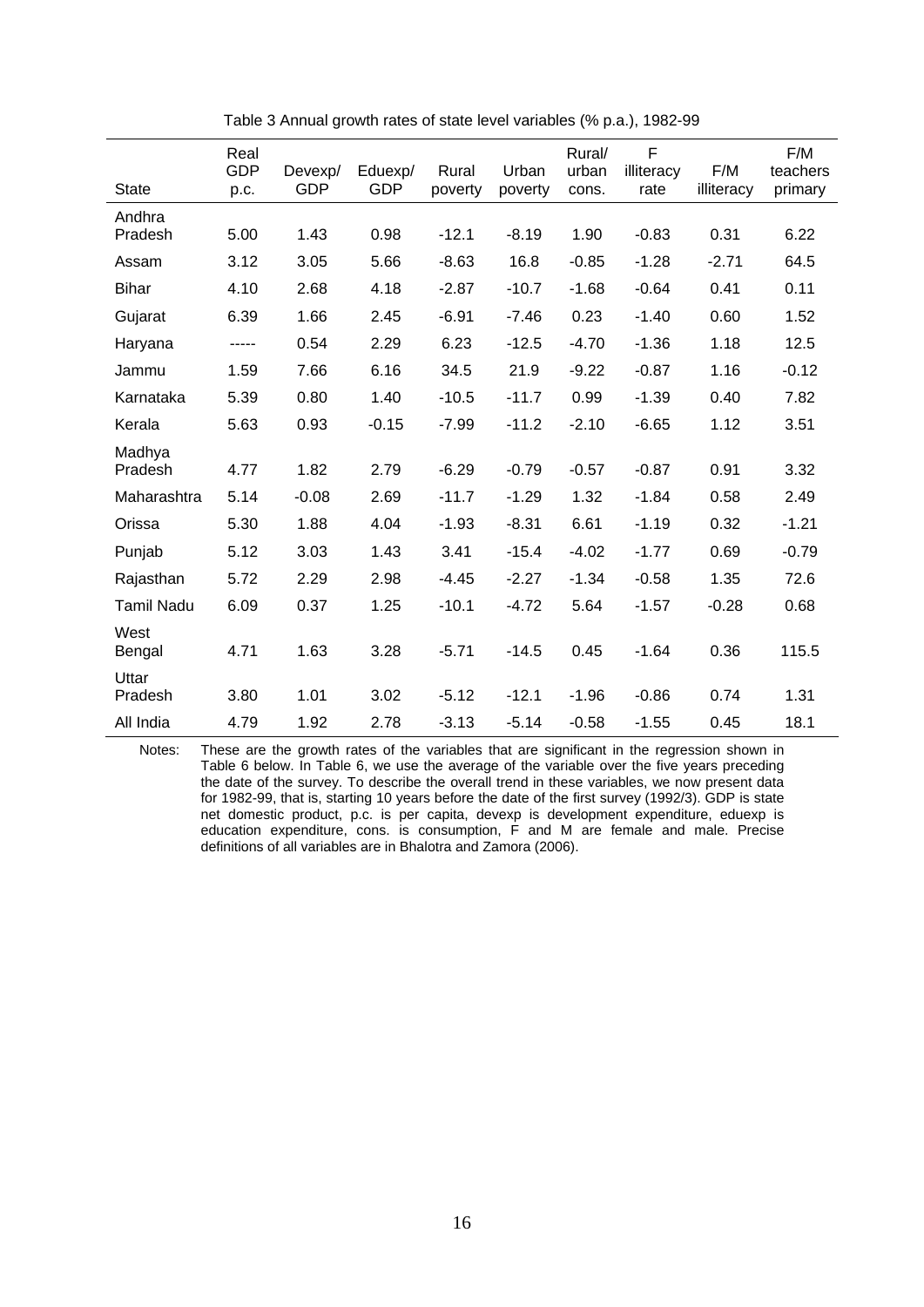|                              | Marginal effects estimates (weighted by all India sample weight) |              |              |               |              |              |
|------------------------------|------------------------------------------------------------------|--------------|--------------|---------------|--------------|--------------|
|                              | NFHS92/<br>93                                                    |              |              | NFHS98/<br>99 |              |              |
|                              | Total                                                            | <b>Boys</b>  | Girls        | Total         | <b>Boys</b>  | Girls        |
| Child age and gender effects |                                                                  |              |              |               |              |              |
| Age 7                        | 0.1208                                                           | 0.0939       | 0.1086       | 0.0640        | 0.0523       | 0.0614       |
|                              | $(15.70)$ **                                                     | $(15.90)$ ** | $(10.70)$ ** | $(13.70)$ **  | $(13.77)$ ** | $(10.24)$ ** |
| Age 8                        | 0.1626                                                           | 0.1271       | 0.1207       | 0.0734        | 0.0601       | 0.0602       |
|                              | $(23.23)$ **                                                     | $(23.25)$ ** | $(12.22)$ ** | $(16.01)$ **  | $(15.91)$ ** | $(10.09)$ ** |
| Age 9                        | 0.1640                                                           | 0.1279       | 0.1297       | 0.0758        | 0.0631       | 0.0637       |
|                              | $(21.03)$ **                                                     | $(21.13)$ ** | $(11.90)$ ** | $(14.25)$ **  | $(14.64)$ ** | $(9.27)$ **  |
| Age 10                       | 0.1575                                                           | 0.1236       | 0.0942       | 0.0621        | 0.0524       | 0.0251       |
|                              | $(18.42)$ **                                                     | $(18.12)$ ** | $(8.39)$ **  | $(10.28)$ **  | $(10.33)$ ** | $(3.32)$ **  |
| Age 11                       | 0.1519                                                           | 0.1212       | 0.0620       | 0.0544        | 0.0473       | 0.0055       |
|                              | $(15.19)$ **                                                     | $(15.35)$ ** | $(4.60)$ **  | $(6.98)$ **   | $(7.45)$ **  | (0.57)       |
| female* Age 6                | $-0.1042$                                                        | ----         | ----         | $-0.0426$     | ----         | ----         |
|                              | $(7.72)$ **                                                      | ----         | ----         | $(3.98)$ **   | ----         | ----         |
| female* Age 7                | $-0.1589$                                                        | ----         | ----         | $-0.0689$     | ----         | ----         |
|                              | $(11.11)$ **                                                     | ----         | ----         | $(5.61)$ **   | ----         | ----         |
| female* Age 8                | $-0.2176$                                                        | ----         | ----         | $-0.0868$     | ----         | ----         |
|                              | $(16.29)$ **                                                     | ----         | ----         | $(7.50)$ **   | ----         | ----         |
| female* Age 9                | $-0.2108$                                                        | ----         | ----         | $-0.0895$     | ----         | ----         |
|                              | $(13.52)$ **                                                     | ----         | ----         | $(6.30)$ **   | ----         |              |
| female* Age 10               | $-0.2329$                                                        | ----         | ----         | $-0.1101$     | ----         | ----         |
|                              | $(17.10)$ **                                                     | ----         | ----         | $(9.74)$ **   | ----         |              |
| female* Age 11               | $-0.2684$                                                        |              | ----         | $-0.1219$     |              |              |
|                              | $(15.93)$ **                                                     | ----         | ----         | $(7.89)$ **   | ----         | ----         |
| Asset effects                |                                                                  |              |              |               |              |              |
| Pucca house                  | 0.0365                                                           | 0.0214       | 0.0607       | 0.0048        | $-0.0004$    | 0.0118       |
|                              | $(2.34)^*$                                                       | (1.06)       | $(2.62)$ **  | (0.44)        | (0.03)       | (0.74)       |
| Own flush toilet             | 0.0116                                                           | 0.0287       | $-0.0192$    | 0.0112        | 0.0176       | 0.0013       |
|                              | (0.65)                                                           | (1.31)       | (0.68)       | (0.96)        | (1.19)       | (0.07)       |
| Electricity                  | 0.0704                                                           | 0.0557       | 0.0746       | 0.0437        | 0.0304       | 0.0592       |
|                              | $(4.04)$ **                                                      | $(2.51)^*$   | $(2.94)$ **  | $(3.05)$ **   | (1.52)       | $(2.79)$ **  |
| Potable water into the house | 0.0118                                                           | 0.0004       | 0.0319       | 0.0114        | 0.0061       | 0.0188       |
|                              | (0.72)                                                           | (0.02)       | (1.34)       | (0.98)        | (0.40)       | (1.09)       |
| Separate room for cooking    | 0.0356                                                           | 0.0328       | 0.0394       | 0.0298        | 0.0208       | 0.0408       |
|                              | $(2.32)^{*}$                                                     | (1.68)       | (1.81)       | $(2.65)$ **   | (1.41)       | $(2.38)^{*}$ |
| Land owner                   | $-0.0168$                                                        | 0.0141       | $-0.0626$    | 0.0215        | 0.0296       | 0.0135       |
|                              | (0.88)                                                           | (0.55)       | $(2.29)^*$   | (1.31)        | (1.31)       | (0.57)       |
| Livestock owner              | $-0.0009$                                                        | 0.0107       | $-0.0137$    | 0.0127        | 0.0150       | 0.0099       |
|                              | (0.05)                                                           | (0.45)       | (0.54)       | (0.75)        | (0.63)       | (0.42)       |
| Durables index               | 0.0401                                                           | 0.0295       | 0.0502       | 0.0204        | 0.0170       | 0.0239       |
|                              | $(9.56)$ **                                                      | $(6.33)$ **  | $(7.63)$ **  | $(7.12)$ **   | $(5.08)$ **  | $(5.55)$ **  |
| Rural* pucca house           | 0.0049                                                           | $-0.0012$    | 0.0095       | 0.0153        | 0.0010       | 0.0307       |

Table 4 Probit estimates of school attendance among 6-11 year old children.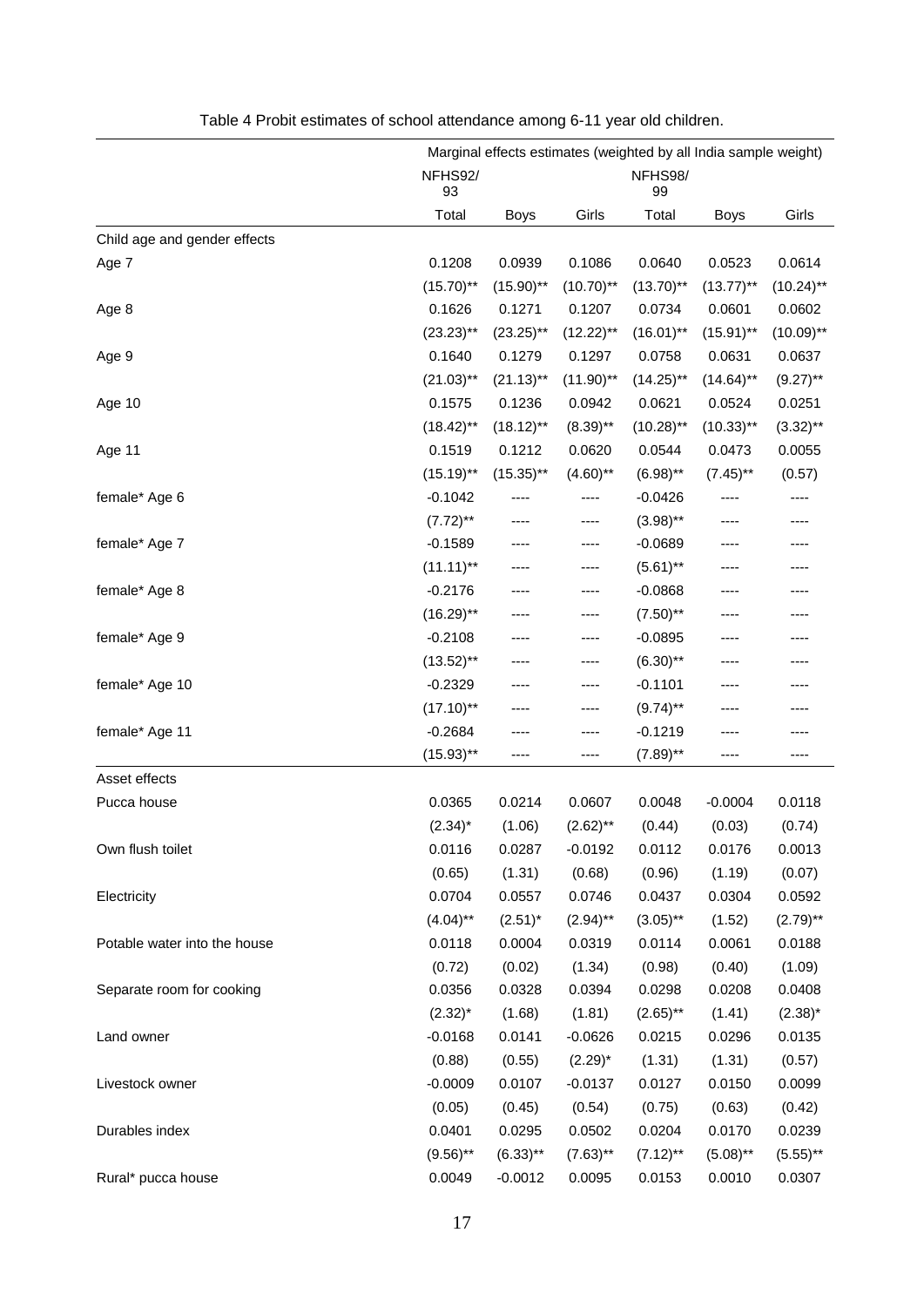|                                                | (0.23)       | (0.04)       | (0.32)       | (0.97)       | (0.04)       | (1.39)       |
|------------------------------------------------|--------------|--------------|--------------|--------------|--------------|--------------|
| Rural* own flush toilet                        | 0.0228       | 0.0002       | 0.0423       | 0.0061       | $-0.0080$    | 0.0204       |
|                                                | (0.75)       | (0.00)       | (0.97)       | (0.27)       | (0.24)       | (0.64)       |
| Rural* electricity                             | $-0.0137$    | $-0.0186$    | 0.0092       | $-0.0250$    | $-0.0198$    | $-0.0294$    |
|                                                | (0.69)       | (0.70)       | (0.34)       | (1.30)       | (0.74)       | (1.07)       |
| Rural* potable water into the house            | 0.0159       | 0.0243       | 0.0013       | 0.0015       | 0.0067       | $-0.0062$    |
|                                                | (0.90)       | (1.05)       | (0.05)       | (0.10)       | (0.35)       | (0.29)       |
| Rural* separate room for cooking               | 0.0079       | 0.0033       | 0.0118       | $-0.0124$    | $-0.0041$    | $-0.0228$    |
|                                                | (0.47)       | (0.15)       | (0.51)       | (0.88)       | (0.22)       | (1.10)       |
| Rural* land owner                              | 0.0585       | 0.0332       | 0.0932       | $-0.0025$    | $-0.0006$    | $-0.0065$    |
|                                                | $(2.90)$ **  | (1.19)       | $(3.22)$ **  | (0.14)       | (0.02)       | (0.26)       |
| Rural* livestock owner                         | $-0.0098$    | $-0.0144$    | $-0.0074$    | $-0.0077$    | $-0.0144$    | 0.0007       |
|                                                | (0.49)       | (0.55)       | (0.26)       | (0.45)       | (0.58)       | (0.03)       |
| Rural*Durables index                           | 0.0080       | 0.0101       | 0.0084       | 0.0114       | 0.0103       | 0.0133       |
|                                                | (1.11)       | (1.24)       | (0.75)       | $(3.05)$ **  | $(2.37)^*$   | $(2.36)^*$   |
| Education and demographic effects              |              |              |              |              |              |              |
| Schooling years of highest educated adult      | 0.0260       | 0.0189       | 0.0344       | 0.0138       | 0.0105       | 0.0180       |
|                                                | $(29.17)$ ** | $(19.40)$ ** | $(24.57)$ ** | $(24.27)$ ** | $(15.95)$ ** | $(20.76)$ ** |
| Highest educated adult is female               | 0.0019       | $-0.0094$    | 0.0139       | 0.0116       | 0.0040       | 0.0205       |
|                                                | (0.20)       | (0.75)       | (1.11)       | (1.40)       | (0.35)       | (1.72)       |
| Log Household size                             | $-0.0465$    | $-0.0400$    | $-0.0633$    | $-0.0403$    | $-0.0393$    | $-0.0450$    |
|                                                | $(8.08)$ **  | $(6.04)$ **  | $(7.07)$ **  | $(10.47)$ ** | $(8.75)$ **  | $(7.62)$ **  |
| Proportion of female members under five        | $-0.2296$    | $-0.1424$    | $-0.3435$    | $-0.1850$    | $-0.1016$    | $-0.2856$    |
|                                                | $(6.64)$ **  | $(3.64)$ **  | $(6.21)$ **  | $(8.16)$ **  | $(3.78)$ **  | $(8.04)$ **  |
| Proportion of male members under five          | $-0.2236$    | $-0.1328$    | $-0.3421$    | $-0.1842$    | $-0.1356$    | $-0.2413$    |
|                                                | $(6.42)$ **  | $(3.38)$ **  | $(6.16)$ **  | $(7.98)$ **  | $(4.99)$ **  | $(6.68)$ **  |
| Proportion of female members aged 6 to 16      | $-0.0750$    | $-0.0164$    | $-0.1773$    | $-0.0728$    | $-0.0405$    | $-0.1153$    |
|                                                | $(2.23)^*$   | (0.45)       | $(3.15)$ **  | $(3.29)$ **  | (1.64)       | $(3.19)$ **  |
| Proportion of male members aged 6 to 16        | $-0.1324$    | $-0.1458$    | $-0.0944$    | $-0.1385$    | $-0.1318$    | $-0.1471$    |
|                                                | $(3.90)$ **  | $(3.78)$ **  | (1.76)       | $(6.18)$ **  | $(4.95)$ **  | $(4.26)$ **  |
| Proportion of female members aged 17 to 30     | 0.1076       | 0.0877       | 0.1288       | 0.1135       | 0.1010       | 0.1275       |
|                                                | $(3.67)$ **  | $(2.71)$ **  | $(2.74)$ **  | $(5.85)$ **  | $(4.63)$ **  | $(4.13)$ **  |
| Proportion of male members aged 17 to 30       | $-0.2666$    | $-0.2100$    | $-0.3428$    | $-0.1744$    | $-0.1165$    | $-0.2522$    |
|                                                | $(8.61)$ **  | $(6.16)$ **  | $(6.82)$ **  | $(8.36)$ **  | $(4.87)$ **  | $(7.64)$ **  |
| Proportion of female members aged more than 50 | 0.0793       | 0.0302       | 0.1587       | 0.0134       | 0.0057       | 0.0140       |
|                                                | (1.86)       | (0.64)       | $(2.30)^*$   | (0.45)       | (0.16)       | (0.29)       |
| Proportion of male members aged more than 50   | 0.0191       | 0.0165       | 0.0189       | $-0.0372$    | $-0.0445$    | $-0.0240$    |
|                                                | (0.42)       | (0.33)       | (0.26)       | (1.19)       | (1.24)       | (0.48)       |
| Household head female                          | 0.0416       | 0.0284       | 0.0624       | 0.0196       | 0.0047       | 0.0414       |
|                                                | $(3.20)$ **  | (1.69)       | $(3.34)$ **  | $(2.69)$ **  | (0.46)       | $(4.38)$ **  |
| Child of head                                  | 0.0306       | 0.0269       | 0.0354       | 0.0182       | 0.0238       | 0.0126       |
|                                                | $(3.42)$ **  | $(2.22)^*$   | $(2.77)$ **  | $(2.99)$ **  | $(3.31)$ **  | (1.32)       |
| Principal female working                       | $-0.0489$    | $-0.0504$    | $-0.0437$    | $-0.0421$    | $-0.0316$    | $-0.0555$    |
|                                                | $(6.78)$ **  | $(5.49)$ **  | $(4.34)$ **  | $(32.85)$ ** | $(10.47)$ ** | $(16.68)$ ** |
| Scheduled caste                                | $-0.0247$    | $-0.0130$    | $-0.0409$    | $-0.0206$    | $-0.0101$    | $-0.0346$    |
|                                                | $(2.81)$ **  | (1.10)       | $(3.25)$ **  | $(3.10)$ **  | (1.05)       | $(3.78)$ **  |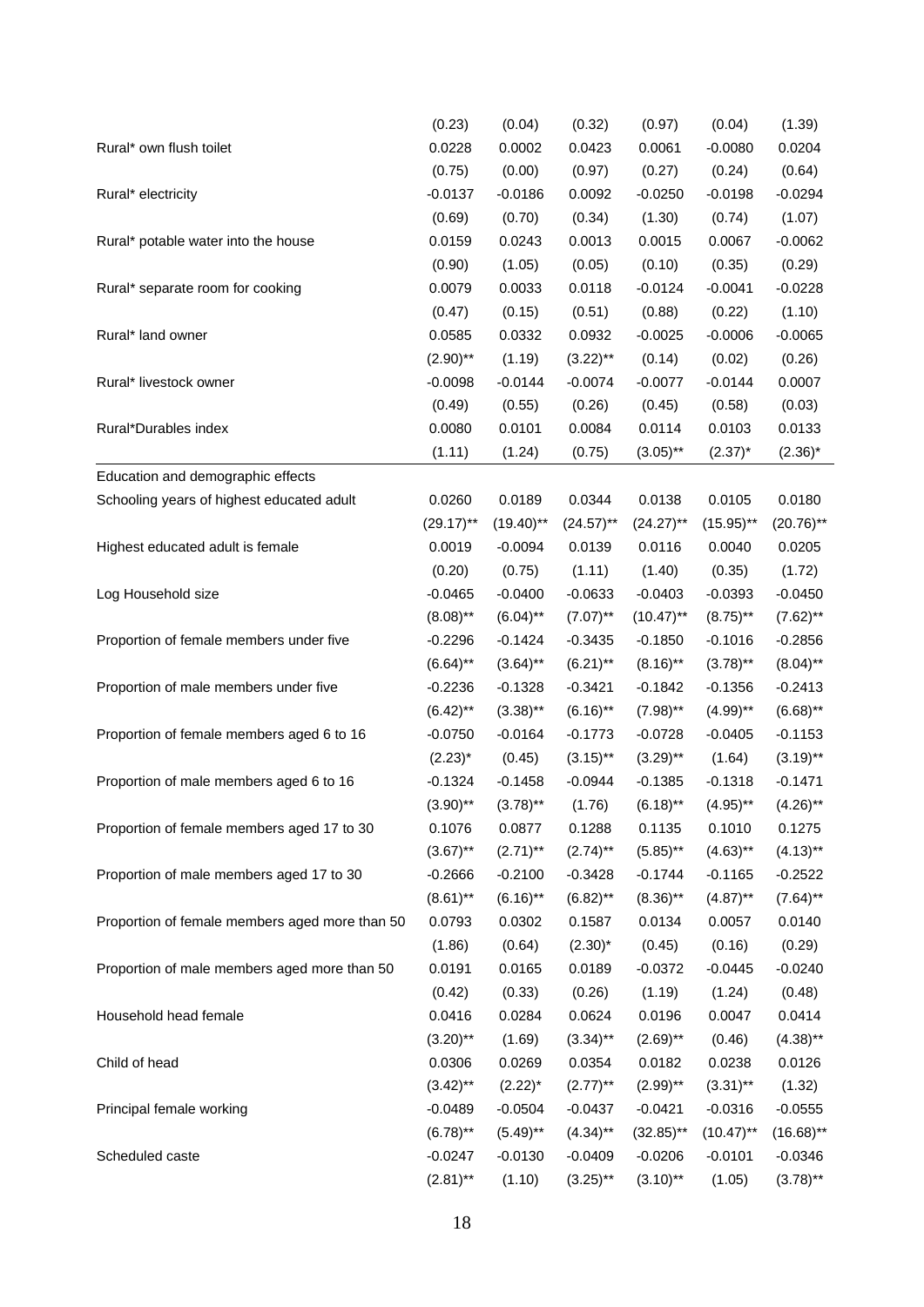| scheduled tribe                              | $-0.0814$    | $-0.0769$              | $-0.0835$   | $-0.0707$    | $-0.0636$    | $-0.0801$   |
|----------------------------------------------|--------------|------------------------|-------------|--------------|--------------|-------------|
|                                              | $(7.60)$ **  | $(5.61)$ **            | $(5.44)$ ** | $(16.05)$ ** | $(12.16)$ ** | $(8.85)$ ** |
| Muslim                                       | $-0.0936$    | $-0.0991$              | $-0.0815$   | $-0.0507$    | $-0.0586$    | $-0.0429$   |
|                                              | $(10.07)$ ** | $(8.64)$ **            | $(5.95)$ ** | $(11.92)$ ** | $(8.19)$ **  | $(4.72)$ ** |
| Christian                                    | $-0.0170$    | $-0.0224$              | $-0.0130$   | 0.0404       | 0.0372       | 0.0433      |
|                                              | (0.73)       | (0.76)                 | (0.37)      | $(3.04)$ **  | $(2.11)^*$   | $(2.07)^*$  |
| Other religion                               | $-0.0013$    | $-0.0025$              | 0.0024      | $-0.0011$    | $-0.0144$    | 0.0189      |
|                                              | (0.07)       | (0.10)                 | (0.09)      | (0.07)       | (0.63)       | (0.93)      |
| Rural infrastructure effects                 |              |                        |             |              |              |             |
| Rural resident                               | $-0.0732$    | $-0.0403$              | $-0.1182$   | 0.0140       | 0.0193       | 0.0059      |
|                                              | $(3.49)$ **  | (1.46)                 | $(3.99)$ ** | (0.76)       | (0.78)       | (0.22)      |
| Rural*Distance to nearest town               | $-0.0002$    | $-0.0001$              | $-0.0004$   | $-0.0003$    | $-0.0003$    | $-0.0003$   |
|                                              | (1.27)       | (0.47)                 | (1.49)      | $(2.49)^*$   | $(2.21)^*$   | (1.49)      |
| Rural*Distance pucca road                    | $-0.0013$    | $-0.0024$              | $-0.0007$   | 0.0016       | 0.0007       | 0.0025      |
|                                              | (0.97)       | (1.79)                 | (0.37)      | $(2.41)^*$   | (1.04)       | $(2.47)^*$  |
| Rural*Distance to pucca road* primary School | $-0.0004$    | 0.0004                 | $-0.0010$   | $-0.0012$    | $-0.0006$    | $-0.0019$   |
|                                              | (0.29)       | (0.26)                 | (0.50)      | (1.73)       | (0.88)       | (1.80)      |
| Rural*Distance to pucca road* girl           | $-0.0008$    |                        | ----        | $-0.0003$    |              | ----        |
|                                              | (0.94)       | $\qquad \qquad \cdots$ | $\cdots$    | (0.73)       | ----         | $\cdots$    |
| Rural* Village electrified                   | 0.0037       | 0.0096                 | 0.0014      | 0.0098       | 0.0058       | 0.0132      |
|                                              | (0.43)       | (0.84)                 | (0.11)      | (1.63)       | (0.70)       | (1.50)      |
| Rural* Primary School in village             | 0.0314       | 0.0373                 | 0.0200      | 0.0244       | 0.0209       | 0.0305      |
|                                              | $(2.79)$ **  | $(2.50)^*$             | (1.21)      | $(2.93)$ **  | (1.95)       | $(2.47)^*$  |
| Rural* Middle School in village              | 0.0204       | 0.0045                 | 0.0374      | $-0.0010$    | 0.0009       | $-0.0029$   |
|                                              | $(2.42)^*$   | (0.39)                 | $(3.19)$ ** | (0.16)       | (0.10)       | (0.32)      |
| Rural* Secondary School in village           | 0.0053       | $-0.0030$              | 0.0158      | 0.0097       | 0.0040       | 0.0167      |
|                                              | (0.55)       | (0.23)                 | (1.18)      | (1.40)       | (0.40)       | (1.70)      |
| Rural* Bank in village                       | 0.0050       | 0.0025                 | 0.0088      | $-0.0010$    | 0.0011       | $-0.0037$   |
|                                              | (0.51)       | (0.19)                 | (0.61)      | (0.13)       | (0.11)       | (0.31)      |
| Rural* Post Office in village                | -0.0147      | $-0.0139$              | $-0.0111$   | $-0.0039$    | $-0.0034$    | $-0.0044$   |
|                                              | (1.71)       | (1.20)                 | (0.91)      | (0.62)       | (0.40)       | (0.49)      |
| Rural*Number of TV sets in village per 1000  |              |                        |             |              |              |             |
| habitants                                    | 0.0007       | 0.0002                 | 0.0012      | 0.0000       | $-0.0000$    | 0.0001      |
|                                              | $(3.06)$ **  | (1.17)                 | $(3.13)$ ** | (0.52)       | (0.83)       | (1.36)      |
| Rural* missing number of TV sets             | 0.0553       | 0.0322                 | 0.1021      | $-0.0191$    | $-0.0008$    | $-0.0366$   |
|                                              | (1.73)       | (0.69)                 | $(2.50)^*$  | (1.16)       | (0.04)       | (1.52)      |
| State fixed effects                          | yes          | yes                    | yes         | yes          | yes          | yes         |
| Variables available only for 1998/99         |              |                        |             |              |              |             |
| <b>Other Backward Caste</b>                  |              |                        | ----        | $-0.0076$    | 0.0029       | $-0.0213$   |
|                                              |              |                        |             | (1.07)       | (0.31)       | $(2.11)^*$  |
| <b>Missing Caste</b>                         |              |                        | ----        | $-0.0232$    | $-0.0210$    | $-0.0238$   |
|                                              |              |                        | ----        | (1.76)       | (1.26)       | (1.27)      |
| Missing religion                             |              |                        |             | $-0.0092$    | 0.0512       | $-0.0905$   |
|                                              |              |                        | ----        | (0.15)       | (1.05)       | (0.80)      |
| Mean dependent variable                      | 0.6971       | 0.7646                 | 0.6242      | 0.8252       | 0.8603       | 0.7872      |
| Observations                                 | 72841        | 37935                  | 34906       | 69456        | 36027        | 33429       |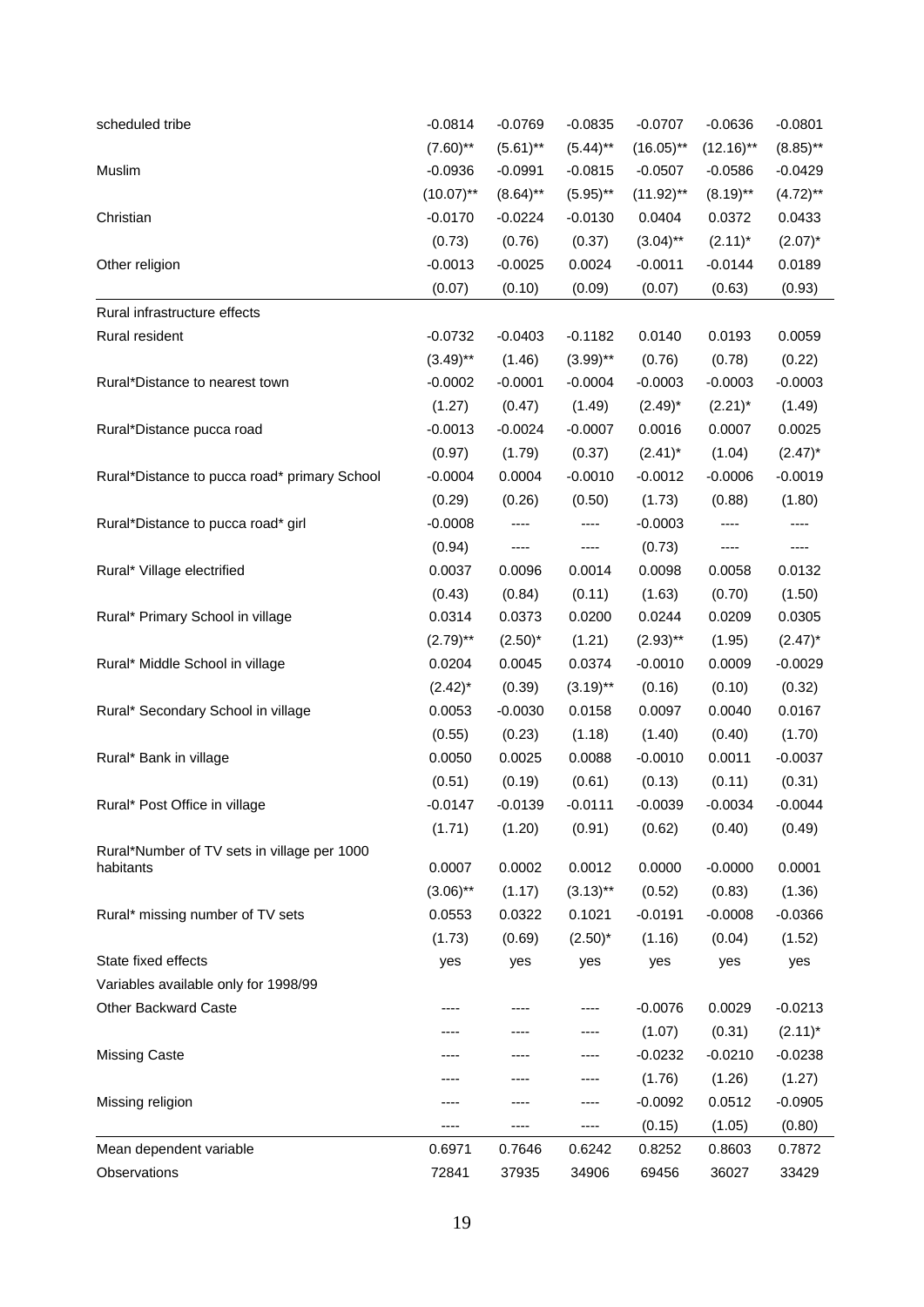| Pseudo R-squared                            | 0.2787   | 0.2343   | 0.3079   | 0.2285   | 0.2071   | 0.2457   |
|---------------------------------------------|----------|----------|----------|----------|----------|----------|
| Pseudo R-squared due to state fixed effects | 0.0280   | 0.0195   | 0.0426   | 0.0201   | 0.0146   | 0.0298   |
| Log Pseudolikelihood                        | $-32221$ | $-15850$ | $-15991$ | $-24828$ | $-11554$ | $-13051$ |
| Wald Chi <sub>2</sub>                       | 8634     | 3862     | 5372     | 5634     | 2641     | 36429    |
| F Age effects                               | $593**$  | 606**    | $197**$  | 290**    | $306**$  | 186**    |
| F gender*age effects                        | 1028**   | $---$    | ----     | 420**    | ----     | ----     |
| F assets effects                            | $309**$  | $153**$  | $191**$  | $188**$  | $91**$   | $122**$  |
| F rural*assets effects                      | $79*$    | $43**$   | 68**     | $42**$   | $22*$    | $34**$   |
| F Village vars. Effects                     | $71**$   | $42**$   | $55***$  | $31**$   | 15       | $28**$   |
| F Household demographics                    | 2108**   | $1110**$ | 1355**   | 1595**   | 827**    | $1051**$ |
| F state effects                             | 1571**   | 622**    | 1325**   | 753**    | 286**    | 705**    |

Notes

1 Head or spouse of head

•Interaction of rural residence with assets variables is included to capture the difference of the impact of assets variables in rural as opposed to urban households.

•Interaction of rural residence with infrastructure variables is necessary as there is no corresponding urban information.

The F tests at the end of the Table are tests of joint significance of the named groups of variables. Absolute value of Robust z-statistics in parentheses. \* significant at 5% level; \*\* significant at 1% level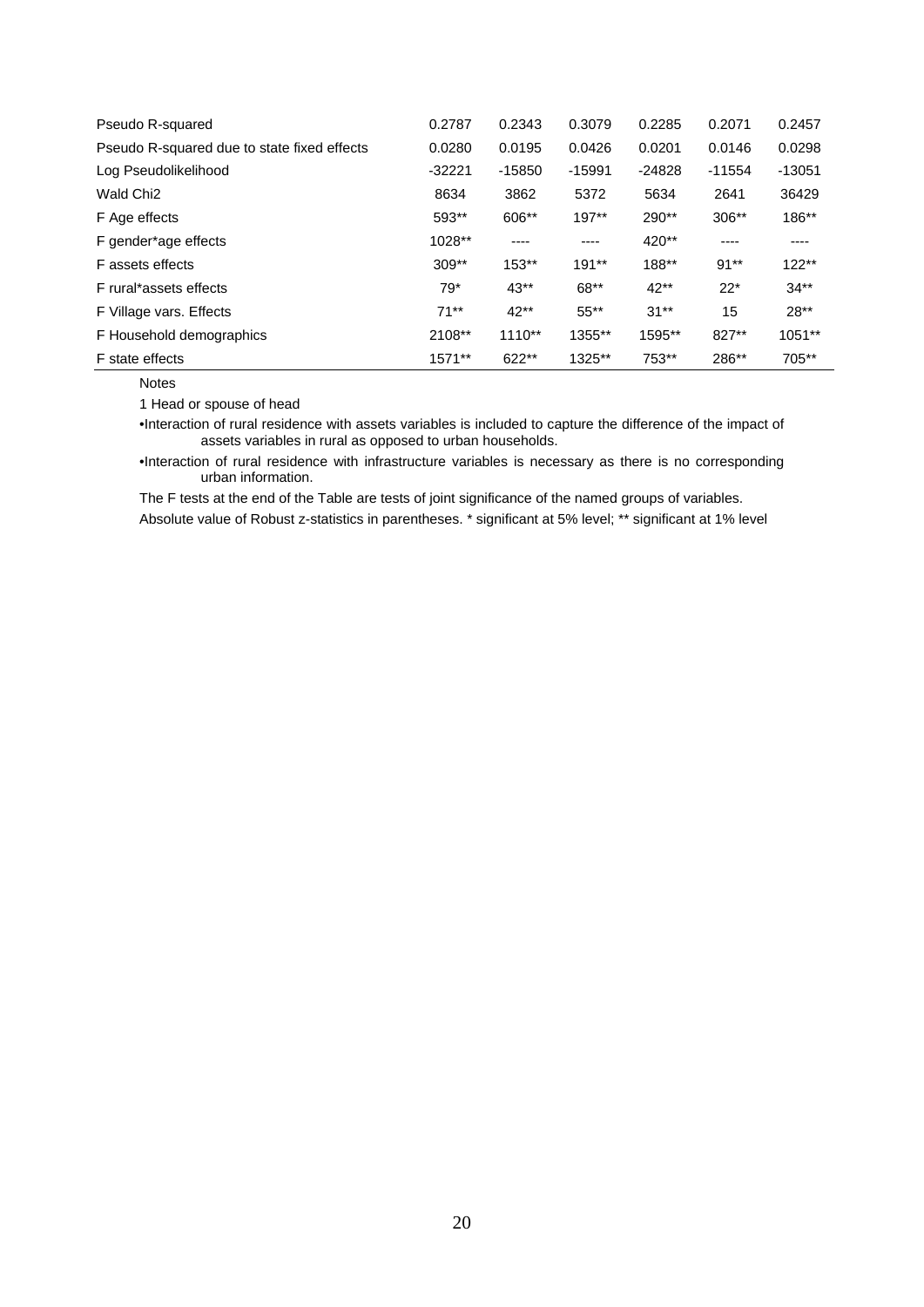|                                           |               | Marginal effects estimates (weighted by all India sample weights) |              |               |             |             |
|-------------------------------------------|---------------|-------------------------------------------------------------------|--------------|---------------|-------------|-------------|
|                                           | NFHS92/<br>93 |                                                                   |              | NFHS98/<br>99 |             |             |
|                                           | Total         | <b>Boys</b>                                                       | Girls        | Total         | <b>Boys</b> | Girls       |
| Gender                                    |               |                                                                   |              |               |             |             |
| Female                                    | $-0.0484$     |                                                                   |              | $-0.0620$     |             |             |
|                                           | $(2.98)$ **   |                                                                   | ----         | $(4.19)$ **   |             | ----        |
| Assets effects                            |               |                                                                   |              |               |             |             |
| Pucca house                               | 0.0373        | 0.0501                                                            | 0.0128       | 0.0371        | 0.0654      | 0.0089      |
|                                           | (1.37)        | (1.36)                                                            | (0.29)       | (1.43)        | (1.91)      | (0.21)      |
| Own flush toilet                          | $-0.0152$     | $-0.0370$                                                         | 0.0086       | 0.0842        | 0.0846      | 0.0825      |
|                                           | (0.54)        | (0.92)                                                            | (0.21)       | $(3.43)$ **   | $(2.46)^*$  | $(2.23)^*$  |
| Electricity                               | 0.0827        | 0.1080                                                            | 0.0475       | 0.1113        | 0.0777      | 0.1594      |
|                                           | $(2.20)^*$    | $(2.19)^*$                                                        | (0.78)       | $(2.44)^*$    | (1.36)      | $(2.10)^*$  |
| Potable water into the house              | 0.0190        | 0.0346                                                            | 0.0007       | 0.0324        | 0.0374      | 0.0185      |
|                                           | (0.65)        | (0.84)                                                            | (0.02)       | (1.18)        | (1.00)      | (0.45)      |
| Separate room for cooking                 | 0.0482        | 0.0570                                                            | 0.0438       | 0.0384        | 0.0540      | 0.0108      |
|                                           | (1.76)        | (1.48)                                                            | (1.10)       | (1.48)        | (1.53)      | (0.28)      |
| Land owner                                | 0.0125        | 0.0025                                                            | 0.0314       | $-0.0430$     | $-0.0301$   | $-0.0707$   |
|                                           | (0.36)        | (0.05)                                                            | (0.63)       | (1.29)        | (0.65)      | (1.48)      |
| Livestock owner                           | $-0.0088$     | 0.0006                                                            | $-0.0250$    | 0.0125        | 0.0513      | $-0.0231$   |
|                                           | (0.27)        | (0.01)                                                            | (0.53)       | (0.39)        | (1.17)      | (0.48)      |
| Durables index                            | 0.0523        | 0.0431                                                            | 0.0623       | 0.0190        | 0.0083      | 0.0343      |
|                                           | $(6.25)$ **   | $(3.79)$ **                                                       | $(5.07)$ **  | $(2.27)^*$    | (0.76)      | $(2.69)$ ** |
| Rural* pucca house                        | 0.0013        | $-0.0056$                                                         | 0.0266       | $-0.0206$     | $-0.0298$   | $-0.0200$   |
|                                           | (0.03)        | (0.11)                                                            | (0.47)       | (0.59)        | (0.64)      | (0.36)      |
| Rural* own flush toilet                   | 0.0101        | 0.0081                                                            | 0.0047       | $-0.0408$     | $-0.1000$   | 0.0302      |
|                                           | (0.22)        | (0.12)                                                            | (0.07)       | (0.96)        | (1.75)      | (0.49)      |
| Rural* electricity                        | $-0.0153$     | $-0.0458$                                                         | 0.0349       | $-0.0769$     | $-0.0671$   | $-0.0961$   |
|                                           | (0.36)        | (0.81)                                                            | (0.52)       | (1.55)        | (1.07)      | (1.19)      |
| Rural* potable water into the house       | $-0.0022$     | 0.0003                                                            | $-0.0153$    | $-0.0314$     | $-0.0393$   | $-0.0133$   |
|                                           | (0.06)        | (0.01)                                                            | (0.30)       | (1.00)        | (0.91)      | (0.28)      |
| Rural* separate room for cooking          | $-0.0221$     | $-0.0437$                                                         | 0.0115       | $-0.0199$     | $-0.0335$   | 0.0037      |
|                                           | (0.70)        | (1.01)                                                            | (0.24)       | (0.68)        | (0.83)      | (0.09)      |
| Rural* land owner                         | 0.0617        | 0.0724                                                            | 0.0411       | 0.0406        | 0.0421      | 0.0630      |
|                                           | (1.57)        | (1.36)                                                            | (0.70)       | (1.13)        | (0.84)      | (1.22)      |
| Rural* livestock owner                    | $-0.0212$     | $-0.0004$                                                         | $-0.0451$    | 0.0046        | $-0.0312$   | 0.0380      |
|                                           | (0.55)        | (0.01)                                                            | (0.78)       | (0.13)        | (0.63)      | (0.70)      |
| Rural*Durables index                      | $-0.0207$     | $-0.0123$                                                         | $-0.0298$    | 0.0227        | 0.0362      | 0.0047      |
|                                           | (1.59)        | (0.70)                                                            | (1.52)       | (1.96)        | $(2.37)^*$  | (0.27)      |
| Education and demographics effects        |               |                                                                   |              |               |             |             |
| Schooling years of highest educated adult | 0.0200        | 0.0186                                                            | 0.0233       | 0.0239        | 0.0235      | 0.0253      |
|                                           | $(10.33)$ **  | $(7.23)$ **                                                       | $(8.02)$ **  | $(13.52)$ **  | $(9.81)$ ** | $(9.69)$ ** |
| Highest educated adult is female          | 0.0676        | 0.0634                                                            | 0.0671       | 0.0538        | 0.0497      | 0.0600      |
|                                           | $(3.79)$ **   | $(2.76)$ **                                                       | $(2.33)^{*}$ | $(3.40)$ **   | $(2.34)^*$  | $(2.52)^*$  |

# Table 5 Probit estimates of school completion among 12 year old children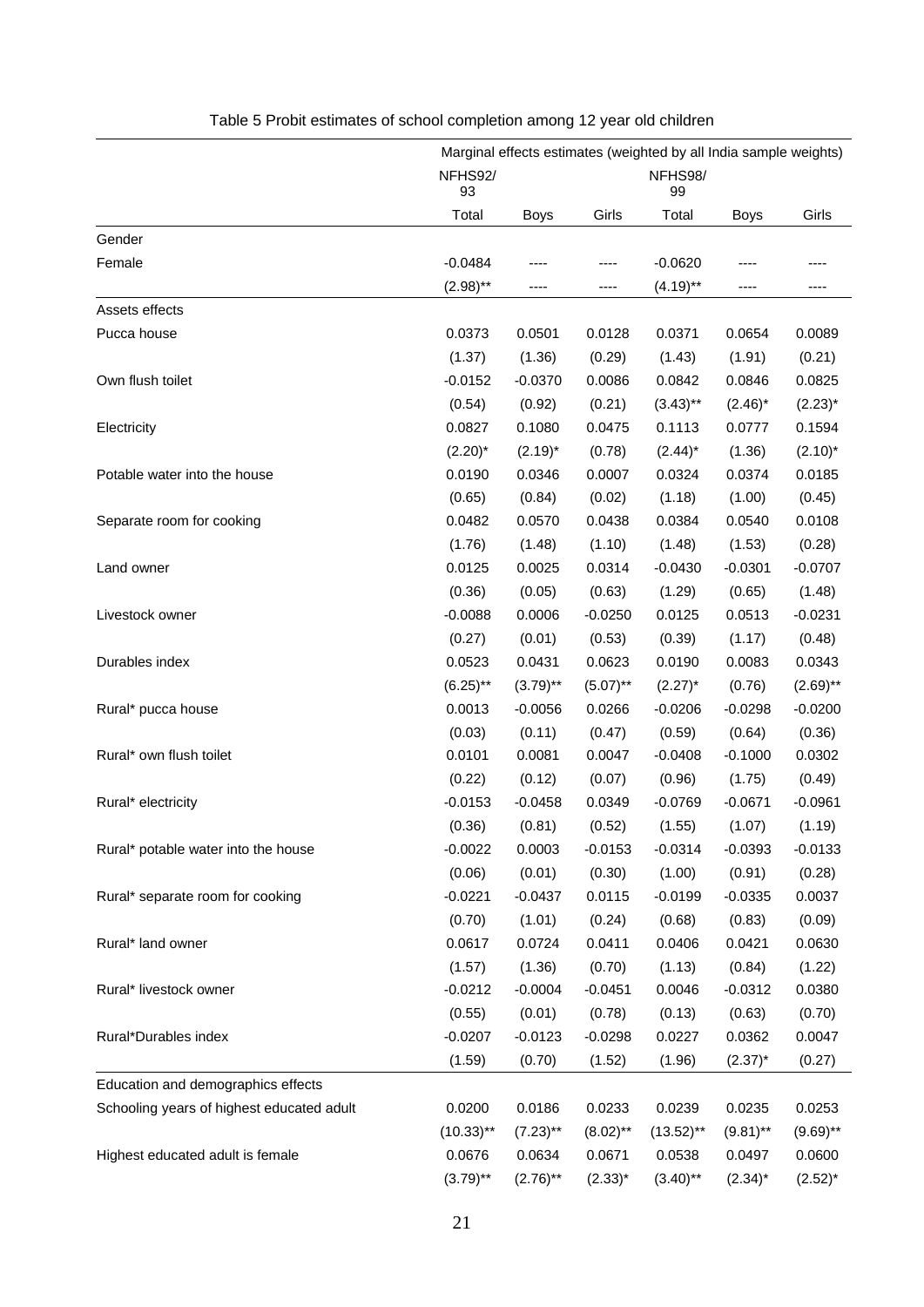| Log Household size                             | $-0.0251$    | $-0.0131$   | $-0.0466$   | $-0.0315$   | $-0.0279$   | $-0.0495$   |
|------------------------------------------------|--------------|-------------|-------------|-------------|-------------|-------------|
|                                                | (1.72)       | (0.67)      | $(2.08)^*$  | $(2.29)^*$  | (1.48)      | $(2.45)^*$  |
| Proportion of female members under five        | $-0.1230$    | $-0.0646$   | $-0.1974$   | $-0.5574$   | $-0.3909$   | $-0.7775$   |
|                                                | (1.26)       | (0.49)      | (1.35)      | $(5.81)$ ** | $(3.03)$ ** | $(5.37)$ ** |
| Proportion of male members under five          | $-0.3802$    | $-0.3242$   | $-0.4255$   | $-0.5408$   | $-0.3345$   | $-0.7959$   |
|                                                | $(3.85)$ **  | $(2.52)^*$  | $(2.70)$ ** | $(5.72)$ ** | $(2.65)$ ** | $(5.50)$ ** |
| Proportion of female members aged 6 to 16      | $-0.0499$    | $-0.0246$   | $-0.1183$   | $-0.0825$   | 0.0690      | $-0.3000$   |
|                                                | (0.61)       | (0.23)      | (0.94)      | (1.10)      | (0.70)      | $(2.53)^*$  |
| Proportion of male members aged 6 to 16        | $-0.1037$    | $-0.0623$   | $-0.1218$   | $-0.3571$   | $-0.2642$   | $-0.4625$   |
|                                                | (1.27)       | (0.58)      | (0.96)      | $(4.60)$ ** | $(2.58)$ ** | $(3.75)$ ** |
| Proportion of female members aged 17 to 30     | $-0.0730$    | $-0.0564$   | $-0.0743$   | $-0.1412$   | $-0.0911$   | $-0.2175$   |
|                                                | (0.99)       | (0.59)      | (0.66)      | $(2.07)^*$  | (1.02)      | $(2.04)^*$  |
| Proportion of male members aged 17 to 30       | $-0.3890$    | $-0.4216$   | $-0.3795$   | $-0.5598$   | $-0.5110$   | $-0.6471$   |
|                                                | $(4.84)$ **  | $(4.05)$ ** | $(2.99)$ ** | $(7.13)$ ** | $(5.03)$ ** | $(5.19)$ ** |
| Proportion of female members aged more than 50 | 0.0141       | $-0.0148$   | 0.0556      | $-0.1187$   | 0.0543      | $-0.3655$   |
|                                                | (0.14)       | (0.11)      | (0.34)      | (1.19)      | (0.41)      | $(2.42)^*$  |
| Proportion of male members aged more than 50   | 0.1561       | 0.1715      | 0.1551      | 0.0105      | 0.1805      | $-0.2043$   |
|                                                | (1.54)       | (1.30)      | (0.98)      | (0.11)      | (1.42)      | (1.35)      |
| Household head female                          | $-0.0003$    | 0.0005      | 0.0068      | 0.0726      | 0.0421      | 0.1170      |
|                                                | (0.01)       | (0.01)      | (0.17)      | $(3.43)$ ** | (1.31)      | $(5.71)$ ** |
| Child of head                                  | $-0.0167$    | $-0.0444$   | 0.0218      | 0.0337      | 0.0521      | 0.0105      |
|                                                | (0.88)       | (1.78)      | (0.73)      | (1.96)      | $(2.16)^*$  | (0.44)      |
| Principal female working                       | $-0.0177$    | $-0.0409$   | 0.0163      | $-0.0536$   | $-0.0346$   | $-0.0776$   |
| Scheduled caste                                | 0.0057       | 0.0139      | $-0.0097$   | $-0.0087$   | $-0.0130$   | $-0.0003$   |
|                                                | (0.29)       | (0.54)      | (0.29)      | (0.47)      | (0.52)      | (0.01)      |
| scheduled tribe                                | $-0.0937$    | $-0.0621$   | $-0.1412$   | $-0.0595$   | $-0.0905$   | $-0.0309$   |
|                                                | $(3.34)$ **  | (1.74)      | $(3.09)$ ** | $(2.44)^*$  | $(2.82)$ ** | (0.86)      |
| Muslim                                         | $-0.0847$    | $-0.1068$   | $-0.0530$   | $-0.1273$   | $-0.1627$   | $-0.0926$   |
|                                                | $(3.89)$ **  | $(3.70)$ ** | (1.53)      | $(6.06)$ ** | $(5.82)$ ** | $(3.20)$ ** |
| Christian                                      | $-0.0386$    | 0.0603      | $-0.1471$   | $-0.0893$   | $-0.1805$   | 0.0276      |
|                                                | (0.85)       | (0.99)      | $(2.24)^*$  | (1.72)      | $(2.95)$ ** | (0.36)      |
| Other religion                                 | $-0.0098$    | $-0.0500$   | 0.0303      | $-0.0866$   | $-0.1043$   | $-0.0666$   |
|                                                | (0.28)       | (1.04)      | (0.59)      | $(2.21)^*$  | $(2.14)^*$  | (1.06)      |
| Rural infrastructure effects                   |              |             |             |             |             |             |
| Rural resident                                 | $-0.0151$    | $-0.0183$   | $-0.0316$   | 0.1007      | 0.0716      | 0.1019      |
|                                                | (0.30)       | (0.28)      | (0.38)      | (1.76)      | (0.96)      | (1.17)      |
| Rural*Distance to nearest town                 | $-0.0006$    | $-0.0007$   | $-0.0004$   | $-0.0004$   | 0.0006      | $-0.0018$   |
|                                                | (1.40)       | (1.37)      | (0.53)      | (0.79)      | (0.79)      | $(2.23)^*$  |
| Rural*Distance pucca road                      | $-0.0111$    | $-0.0140$   | $-0.0075$   | 0.0003      | 0.0014      | $-0.0004$   |
|                                                | $(2.06)^*$   | $(2.07)^*$  | (0.96)      | (0.12)      | (0.52)      | (0.12)      |
| Rural*Distance to pucca road* primary School   | 0.0127       | 0.0144      | 0.0091      | 0.0005      | $-0.0014$   | 0.0019      |
|                                                | $(2.32)^{*}$ | $(2.07)^*$  | (1.11)      | (0.23)      | (0.48)      | (0.54)      |
| Rural*Distance to pucca road* girl             | $-0.0030$    | ----        | ----        | $-0.0004$   | ----        |             |
|                                                | (0.95)       | ----        | ----        | (0.32)      | ----        | ----        |
| Rural* Village electrified                     | 0.0120       | 0.0069      | 0.0253      | 0.0199      | 0.0272      | 0.0083      |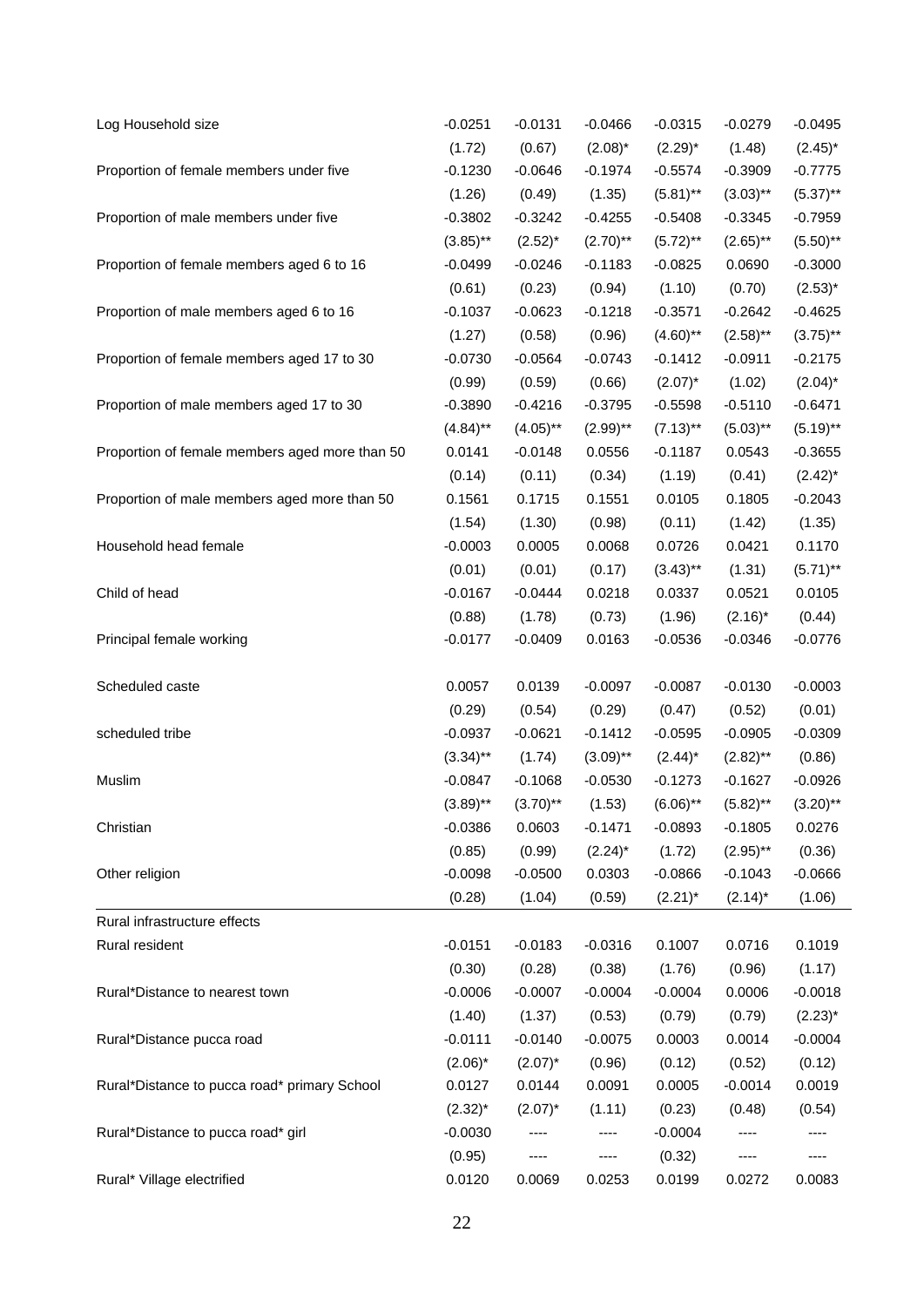|                                                       | (0.55)      | (0.25)     | (0.68)     | (0.98)       | (1.00)    | (0.27)    |
|-------------------------------------------------------|-------------|------------|------------|--------------|-----------|-----------|
| Rural* Primary School in village                      | 0.0094      | 0.0402     | $-0.0404$  | $-0.0332$    | $-0.0198$ | $-0.0376$ |
|                                                       | (0.32)      | (1.07)     | (0.80)     | (1.23)       | (0.54)    | (0.97)    |
| Rural* Middle School in village                       | 0.0014      | 0.0131     | $-0.0084$  | $-0.0028$    | $-0.0250$ | 0.0289    |
|                                                       | (0.07)      | (0.51)     | (0.27)     | (0.16)       | (1.08)    | (1.24)    |
| Rural* Secondary School in village                    | 0.0525      | 0.0629     | 0.0315     | 0.0321       | 0.0333    | 0.0288    |
|                                                       | $(2.58)$ ** | $(2.30)^*$ | (0.97)     | (1.70)       | (1.27)    | (1.10)    |
| Rural* Bank in village                                | 0.0251      | 0.0132     | 0.0463     | $-0.0216$    | $-0.0412$ | $-0.0063$ |
|                                                       | (1.16)      | (0.44)     | (1.45)     | (1.02)       | (1.39)    | (0.22)    |
| Rural* Post Office in village                         | $-0.0442$   | $-0.0611$  | $-0.0179$  | 0.0284       | 0.0290    | 0.0282    |
|                                                       | $(2.21)^*$  | $(2.31)^*$ | (0.57)     | (1.68)       | (1.25)    | (1.18)    |
| Rural*Number of TV sets in village per 1000 habitants | 0.0011      | 0.0009     | 0.0016     | 0.0000       | 0.0006    | 0.0000    |
|                                                       | $(2.82)$ ** | (1.83)     | $(2.18)^*$ | (0.33)       | (1.90)    | (0.11)    |
| Rural* missing number of TV sets                      | $-0.0799$   | $-0.0488$  | $-0.1264$  | -0.0336      | 0.0069    | $-0.0739$ |
|                                                       | (1.04)      | (0.49)     | (1.03)     | (0.82)       | (0.13)    | (1.15)    |
| State fixed effects                                   | yes         | yes        | yes        | yes          | yes       | yes       |
| Variables available only for 1998/99                  |             |            |            |              |           |           |
| <b>Other Backward Caste</b>                           |             | ----       | ----       | $-0.0086$    | $-0.0135$ | $-0.0059$ |
|                                                       | ----        | ----       | ----       | (0.52)       | (0.61)    | (0.24)    |
| Missing Caste                                         | ----        | ----       | ----       | $-0.0751$    | $-0.0700$ | $-0.0815$ |
|                                                       | ----        | ----       | ----       | $(2.32)^{*}$ | (1.67)    | (1.64)    |
| Missing religion                                      | ----        | ----       | ----       | $-0.0711$    | 0.2358    | $-0.0742$ |
|                                                       | ----        | ----       | ----       | (0.42)       | (0.89)    | (0.42)    |
| Mean dependent variable                               | 0.6530      | 0.6473     | 0.6612     | 0.6167       | 0.6156    | 0.6181    |
| Observations                                          | 10834       | 6175       | 4659       | 11659        | 6476      | 5183      |
| Pseudo R-squared                                      | 0.1608      | 0.1468     | 0.2000     | 0.2093       | 0.1951    | 0.2465    |
| Pseudo R-squared due to state fixed effects           | 0.0273      | 0.0243     | 0.0346     | 0.0519       | 0.0473    | 0.0628    |
| Log Pseudolikelihood                                  | -5868       | $-3419$    | $-2386$    | $-6136$      | $-3472$   | $-2596$   |
| Wald Chi2                                             | 1363**      | 765**      | 653**      | 1914**       | 1102**    | 921**     |
| F assets effects                                      | $107**$     | $58**$     | $53**$     | $75***$      | 40**      | $41**$    |
| F rural*assets effects                                | $37**$      | 28**       | 14         | 17           | 14        | 16        |
| F Village vars. Effects                               | $37**$      | $28**$     | 13         | 13           | 12        | 15        |
| F Household demographics                              | 218**       | 131**      | $123**$    | 435**        | 255**     | 221**     |
| F state effects                                       | 365**       | 200**      | 186**      | 647**        | 363**     | 326**     |

Notes: see Table 3.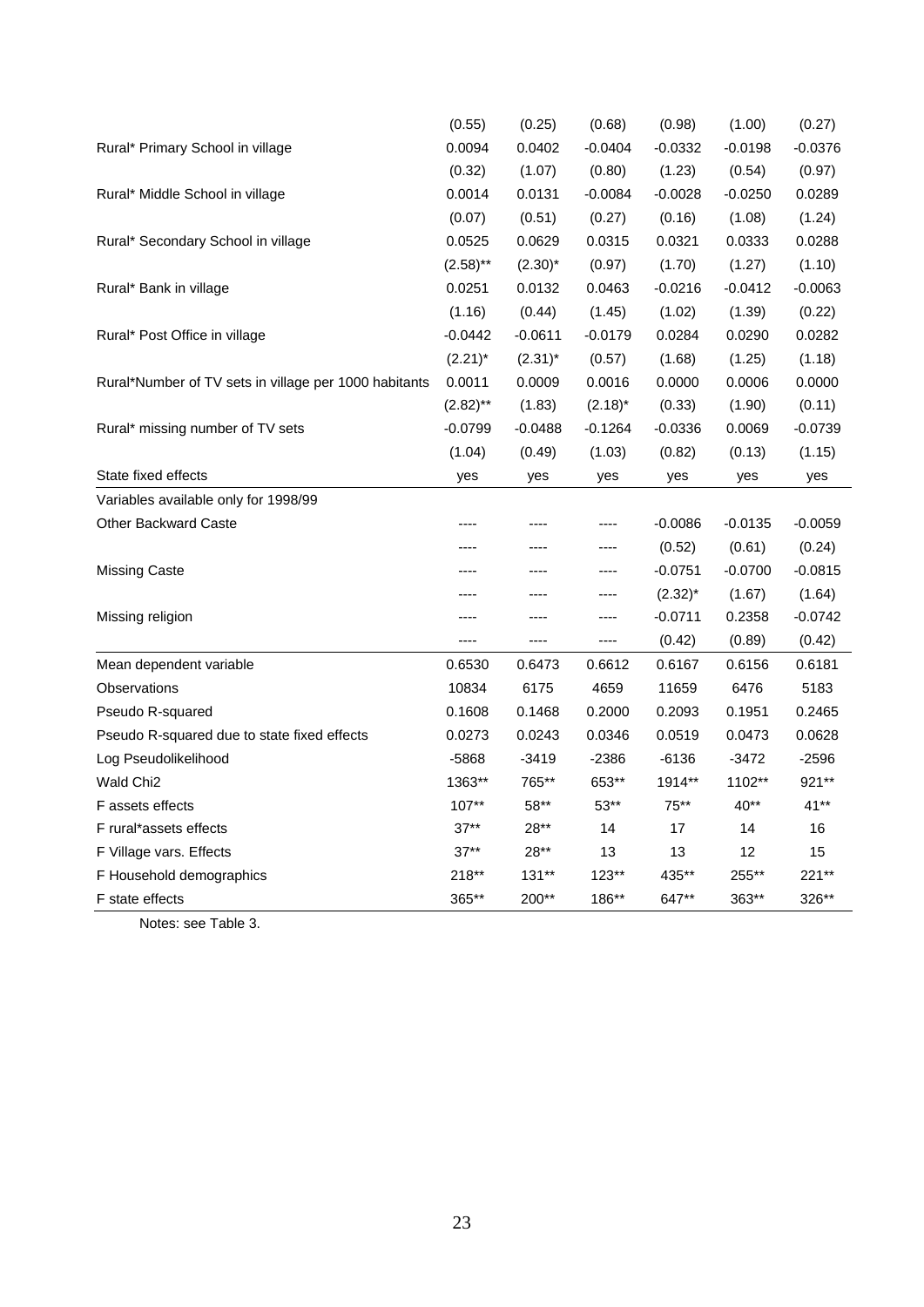#### Table 6 Stage-2 results

# Regression of the state fixed effects on state-level variables

|                                        |            | Attendance  |            |            | Completion  |            |
|----------------------------------------|------------|-------------|------------|------------|-------------|------------|
|                                        | All        | <b>Boys</b> | Girls      | All        | <b>Boys</b> | Girls      |
|                                        |            |             |            |            |             |            |
| log real GNP p.c.                      | 1.448**    | $1.240**$   | $1.637**$  | $-0.457$   | $-0.659$    | $-0.249$   |
|                                        | [4.70]     | [3.65]      | [5.21]     | [0.64]     | [0.93]      | [0.33]     |
| log (development expenditure/GNP)      | $0.667*$   | $0.677*$    | $0.694*$   | 1.274      | $1.445*$    | 1.141      |
|                                        | [2.32]     | [2.27]      | [2.21]     | [1.89]     | [2.14]      | [1.63]     |
| log (education expend/GNP)             | $1.450*$   | 1.257       | 1.598**    | $-1.038$   | $-1.376$    | $-0.733$   |
|                                        | [2.71]     | [2.12]      | [3.11]     | [1.07]     | [1.45]      | [0.71]     |
| rural poverty gap index                | $-0.009**$ | $-0.010**$  | $-0.008$   | $-0.004$   | $-0.004$    | $-0.004$   |
|                                        | [2.99]     | [3.55]      | [1.82]     | [0.54]     | [0.49]      | [0.50]     |
| urban poverty gap index                | 0.014      | $0.016*$    | 0.012      | 0.001      | $-0.005$    | 0.006      |
|                                        | [1.69]     | [2.27]      | [0.97]     | [0.07]     | [0.29]      | [0.32]     |
| rural/urban mean p.c. consumption      | $0.346**$  | $0.231*$    | $0.433**$  | 0.251      | 0.178       | 0.332      |
|                                        | [3.50]     | [2.19]      | [4.59]     | [1.09]     | [0.75]      | [1.57]     |
| female illiteracy rate                 | $-1.245**$ | $-0.495$    | $-1.969**$ | $-2.368**$ | $-2.303**$  | $-2.701**$ |
|                                        | [4.33]     | [1.38]      | [6.31]     | [3.36]     | [3.02]      | [4.11]     |
| female/male illiteracy rate            | 0.084      | 0.285       | $-0.091$   | $-0.232$   | $-0.164$    | $-0.399$   |
|                                        | [0.44]     | [1.40]      | [0.42]     | [0.68]     | [0.47]      | [1.15]     |
| female/male teachers in primary school | $0.004**$  | $0.005**$   | $0.004*$   | $-0.010**$ | $-0.009*$   | $-0.012**$ |
|                                        | [3.69]     | [3.97]      | [2.38]     | [3.03]     | [2.69]      | [3.56]     |
| number of elementary schools           | $0.000**$  | $0.000*$    | $0.000**$  | $-0.000$   | $-0.000$    | 0.000      |
|                                        | [3.82]     | [2.39]      | [4.44]     | [0.20]     | [0.43]      | [0.11]     |
| dummy for year 1998/9                  | $-0.590**$ | $-0.455**$  | $-0.705**$ | 0.345      | $0.457*$    | 0.205      |
|                                        | [5.00]     | [3.67]      | [5.74]     | [1.68]     | [2.36]      | [0.89]     |
| Constant                               | 2.475**    | $1.774**$   | $3.137**$  | 2.486*     | $2.219*$    | $3.053**$  |
|                                        | [4.37]     | [3.46]      | [4.26]     | [2.56]     | [2.12]      | [3.13]     |
| Observations                           | 28         | 28          | 28         | 28         | 28          | 28         |
| R-squared                              | 0.89       | 0.84        | 0.91       | 0.71       | 0.72        | 0.71       |

Notes: The state fixed effects are estimates from Tables 4 and 5. All reported standard errors are robust to heteroskedasticity. Year-1 is 1992/3 and year-2 is 1998/9; these refer to the two rounds of the NFHS survey. The regressors are, in each round, averages over the six years preceding the date of the survey.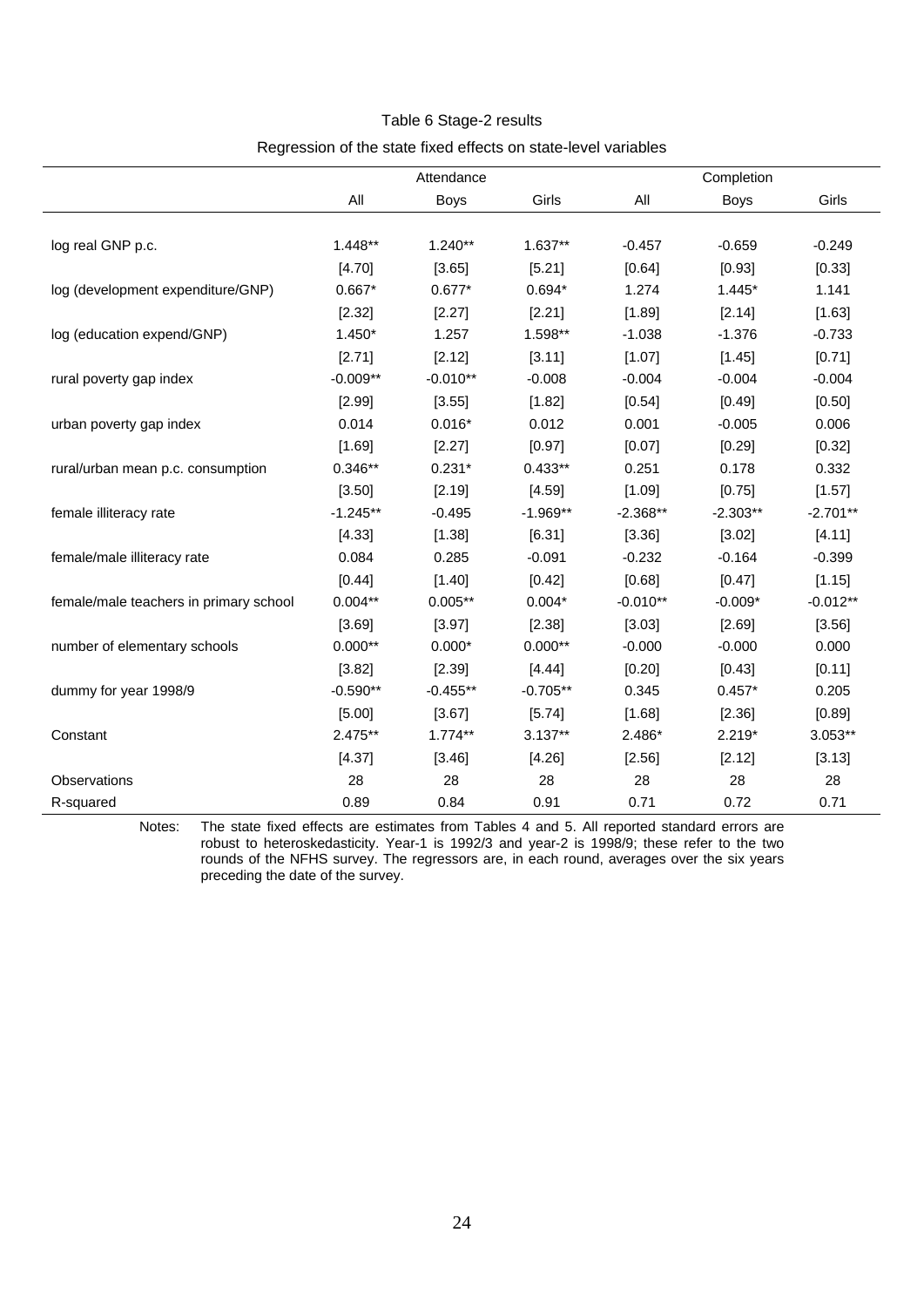|                                              |           | Attendance  |                          |                          | Completion  |           |
|----------------------------------------------|-----------|-------------|--------------------------|--------------------------|-------------|-----------|
|                                              | Total     | <b>Boys</b> | Girls                    | Total                    | <b>Boys</b> | Girls     |
| Predicted change between 1992/93 and 1998/99 | 13.10%    | 9.79%       | 16.66%                   | 4.05%                    | 3.40%       | 4.98%     |
|                                              | (0.0036)  | (0.0042)    | (0.0051)                 | (0.0084)                 | (0.0111)    | (0.0129)  |
| 1. Predicted change due to variables         | 9.32%     | 7.56%       | 11.17%                   | 3.06%                    | 2.16%       | 4.45%     |
|                                              | (0.0030)  | (0.0034)    | (0.0042)                 | (0.0067)                 | (0.0423)    | (0.0104)  |
| Decomposition of the change due to variables |           |             |                          |                          |             |           |
| 1.1. Child demographics (age and gender)     | $-0.004%$ | 0.011%      | $-0.048%$                | 0.132%                   |             |           |
|                                              | (0.0005)  | (0.0004)    | (0.0003)                 | (0.0005)                 |             |           |
| 1.2. Assets                                  | 0.285%    | 0.041%      | 0.556%                   | 0.540%                   | 0.279%      | 1.177%    |
|                                              | (0.0009)  | (0.0011)    | (0.0013)                 | (0.0024)                 | (0.0030)    | (0.0042)  |
| 1.3. Household adult education               | 0.682%    | 0.560%      | 0.805%                   | 0.732%                   | 0.146%      | 1.764%    |
|                                              | (0.0011)  | (0.0010)    | (0.0016)                 | (0.0017)                 | (0.0020)    | (0.0029)  |
| 1.4. Household demographics                  | 0.424%    | 0.317%      | 0.536%                   | $-0.481%$                | $-0.356%$   | $-0.326%$ |
|                                              | (0.0005)  | (0.0005)    | (0.0007)                 | (0.0011)                 | (0.0014)    | (0.0019)  |
| 1.5. Principal female working                | $-0.186%$ | $-0.181%$   | $-0.185%$                | 0.069%                   | 0.065%      | 0.063%    |
|                                              | (0.0003)  | (0.0003)    | (0.0004)                 | (0.0005)                 | (0.0006)    | (0.0008)  |
| 1.6. Ethnicity                               | $-0.143%$ | $-0.084%$   | $-0.202%$                | 0.179%                   | 0.128%      | 0.247%    |
|                                              | (0.0004)  | (0.0005)    | (0.0005)                 | (0.0010)                 | (0.0013)    | (0.0015)  |
| 1.7 Religion                                 | $-0.043%$ | $-0.060%$   | $-0.024%$                | 0.120%                   | 0.183%      | 0.051%    |
|                                              | (0.0002)  | (0.0003)    | (0.0002)                 | (0.0007)                 | (0.0010)    | (0.0008)  |
| 1.8. Rural villages supply                   | 0.467%    | 0.384%      | 0.580%                   | $-0.195%$                | $-0.396%$   | $-0.225%$ |
|                                              | (0.0007)  | (0.0009)    | (0.0011)                 | (0.0020)                 | (0.0029)    | (0.0036)  |
| 1.9. State variables                         | 7.840%    | 6.573%      | 9.147%                   | 1.961%                   | 2.108%      | 1.701%    |
|                                              | (0.0023)  | (0.0029)    | (0.0033)                 | (0.0057)                 | (0.0075)    | (0.0086)  |
| 2. Predicted Change due to coefficients      | 3.77%     | 2.23%       | 5.49%                    | 0.99%                    | 1.24%       | 0.53%     |
|                                              | (0.0017)  | (0.0021)    | (0.0024)                 | (0.0044)                 | (0.0423)    | (0.0066)  |
| Predicted Annual change due to variables     | 1.55%     | 1.26%       | 1.86%                    | 0.51%                    | 0.36%       | 0.74%     |
| Schooling level in 1998/99                   | 82.52%    | 86.03%      | 78.72%                   | 61.67%                   | 61.56%      | 61.81%    |
|                                              |           |             |                          | <b>Linear Prediction</b> |             |           |
| Predicted schooling level to 2015            | 100%      | 100%        | 100%                     | 69.82%                   | 67.31%      | 73.68%    |
|                                              |           |             | Compound rate prediction |                          |             |           |
| Predicted schooling level to 2015            | 100%      | 100%        | 100%                     | 66.89%                   | 65.20%      | 69.57%    |

#### Table 7 Decomposition and prediction based on the linear probability model

Notes: The changes are in percentages and the standard deviation in parenthesis. The linear probability models upon which the decomposition is based are reported in Appendix Tables 1 and 2. Row 1 shows the predicted total change. This total change is decomposed into the change attributable to included regressors or variables (1) and the change associated with changes in coefficients (2). The change due to variables is estimated as

$$
\left(\sum_{k} {X}_{98,k}{\boldsymbol{\beta}_{k}}^{*}\right)\!\!-\!\!\left(\sum_{k} {X}_{92,k}{\boldsymbol{\beta}_{k}}^{*}\right)
$$

where  $\beta^*$ <sub>k</sub> are the coefficients estimated by pooling the data for the two NFHS rounds, 1992/3 and 1998/99. This is further decomposed into the contribution of nine groups of variables. The 'predicted annual change due to variables' is simply the 'predicted change due to variables' divided by 6, this being the number of years between 1992/3 and 1998/9. Linear predictions to the year 2015 (strictly, to 2014/15) are made by adding to the 1998/99 schooling level the predicted change to 2015, which is the result of multiplying the annual changes by 16, the number of years between 1998/9 and 2014/15. Compound rate predictions to 2015 are made by multiplying the 1998/99 schooling level by  $(1+$ annual change)<sup>16</sup>.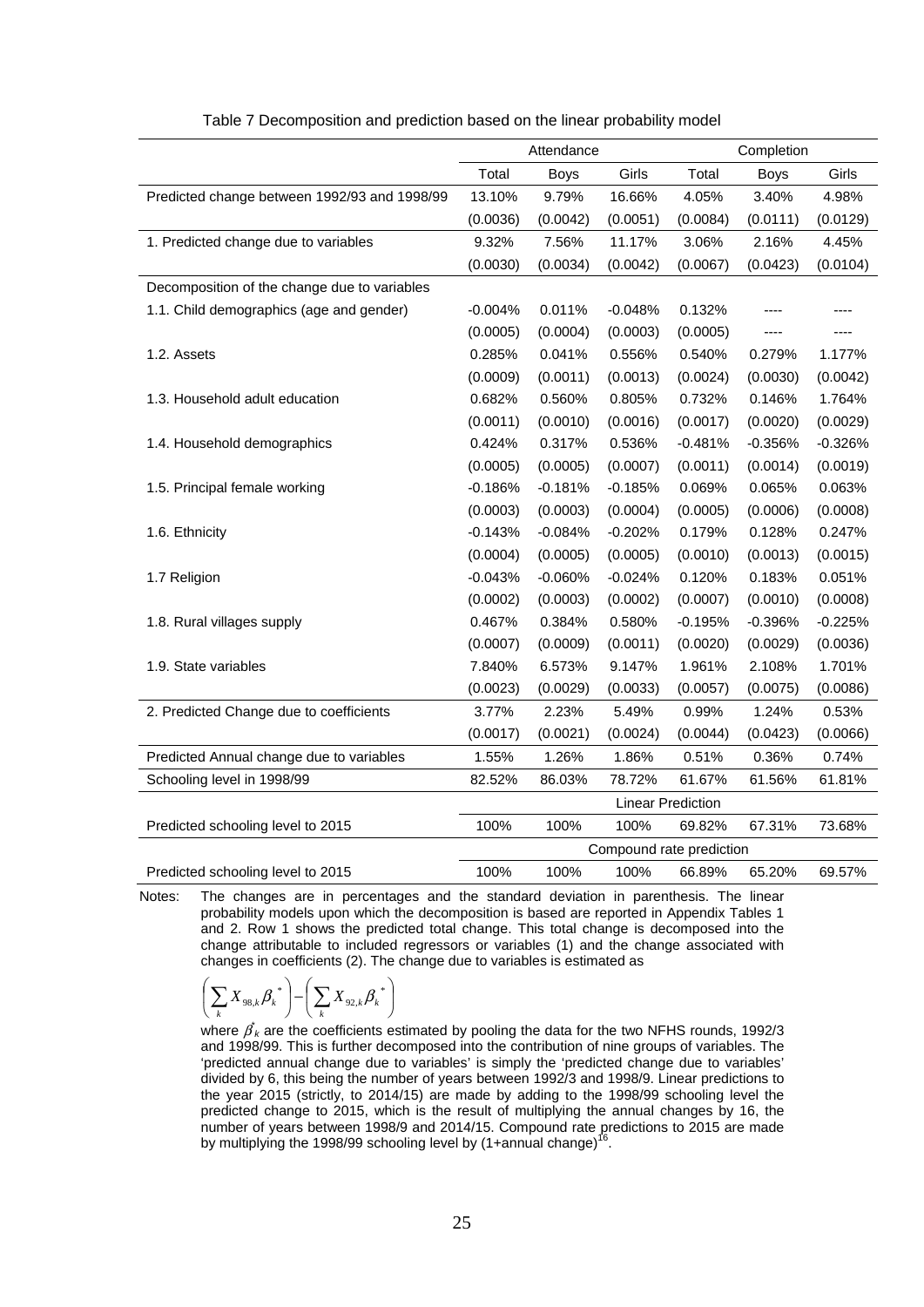|                                     |              | NFHS1992/93  |              | NFHS1998/99  |              |             |
|-------------------------------------|--------------|--------------|--------------|--------------|--------------|-------------|
|                                     | Total        | <b>Boys</b>  | Girls        | Total        | <b>Boys</b>  | Girls       |
| Age 7                               | 0.1193       | 0.1201       | 0.0878       | 0.0889       | 0.0904       | 0.0724      |
|                                     | $(12.54)$ ** | $(12.60)$ ** | $(9.12)$ **  | $(11.40)$ ** | $(11.64)$ ** | $(8.50)$ ** |
| Age 8                               | 0.1660       | 0.1672       | 0.0922       | 0.0946       | 0.0959       | 0.0681      |
|                                     | $(18.92)$ ** | $(19.04)$ ** | $(10.15)$ ** | $(13.14)$ ** | $(13.36)$ ** | $(8.48)$ ** |
| Age 9                               | 0.1664       | 0.1717       | 0.1048       | 0.1010       | 0.1074       | 0.0724      |
|                                     | $(17.80)$ ** | $(18.37)$ ** | $(10.67)$ ** | $(13.03)$ ** | $(13.89)$ ** | $(8.26)$ ** |
| Age 10                              | 0.1598       | 0.1618       | 0.0729       | 0.0830       | 0.0865       | 0.0251      |
|                                     | $(17.82)$ ** | $(18.01)$ ** | $(7.82)$ **  | $(11.02)$ ** | $(11.42)$ ** | $(2.95)$ ** |
| Age 11                              | 0.1537       | 0.1656       | 0.0494       | 0.0725       | 0.0823       | 0.0094      |
|                                     | $(15.98)$ ** | $(17.17)$ ** | $(4.66)$ **  | $(8.70)$ **  | $(9.84)$ **  | (0.97)      |
| female* Age 6                       | $-0.0874$    |              | ----         | $-0.0509$    | ----         | ----        |
|                                     | $(8.49)$ **  |              | ----         | $(5.61)$ **  | ----         | ----        |
| female* Age 7                       | $-0.1195$    |              |              | $-0.0671$    |              |             |
|                                     | $(12.01)$ ** |              |              | $(8.41)$ **  |              |             |
| female* Age 8                       | $-0.1617$    | ----         | ----         | $-0.0771$    | ---          | ----        |
|                                     | $(18.05)$ ** | ----         | ----         | $(10.40)$ ** | ----         | ----        |
| female* Age 9                       | $-0.1410$    | ----         | ----         | $-0.0743$    | ----         | ----        |
|                                     | $(14.28)$ ** | ----         | ----         | $(9.05)$ **  |              |             |
| female* Age 10                      | $-0.1696$    | ----         |              | $-0.1073$    | ----         | ----        |
|                                     | $(18.71)$ ** | ----         |              | $(13.76)$ ** |              |             |
| female* Age 11                      | $-0.1788$    | ----         | ----         | $-0.1048$    | ----         | ----        |
|                                     | $(16.89)$ ** | ----         | ----         | $(11.03)$ ** | ----         | ----        |
| Pucca house                         | 0.0152       | 0.0053       | 0.0307       | 0.0071       | 0.0051       | 0.0076      |
|                                     | (1.65)       | (0.48)       | $(2.34)^*$   | (0.90)       | (0.53)       | (0.69)      |
| Own flush toilet                    | $-0.0196$    | $-0.0055$    | $-0.0359$    | $-0.0110$    | $-0.0021$    | $-0.0226$   |
|                                     | $(2.24)^*$   | (0.54)       | $(2.80)$ **  | (1.59)       | (0.26)       | $(2.27)^*$  |
| Electricity                         | 0.0834       | 0.0776       | 0.0874       | 0.0849       | 0.0705       | 0.1007      |
|                                     | $(5.84)$ **  | $(4.46)$ **  | $(4.40)$ **  | $(5.09)$ **  | $(3.38)$ **  | $(4.37)$ ** |
| Potable water into the house        | 0.0008       | $-0.0054$    | 0.0072       | 0.0098       | 0.0040       | 0.0177      |
|                                     | (0.08)       | (0.47)       | (0.53)       | (1.29)       | (0.43)       | (1.67)      |
| Separate room for cooking           | 0.0052       | 0.0118       | 0.0001       | 0.0190       | 0.0181       | 0.0205      |
|                                     | (0.54)       | (1.03)       | (0.01)       | $(2.59)$ **  | $(2.12)^*$   | (1.92)      |
| Land owner                          | $-0.0213$    | $-0.0013$    | $-0.0455$    | 0.0105       | 0.0142       | 0.0096      |
|                                     | $(2.29)^*$   | (0.11)       | $(3.28)$ **  | (1.39)       | (1.58)       | (0.89)      |
| Livestock owner                     | 0.0041       | 0.0095       | $-0.0008$    | 0.0214       | 0.0238       | 0.0184      |
|                                     | (0.35)       | (0.70)       | (0.05)       | $(2.20)^*$   | $(2.09)^*$   | (1.35)      |
| Durables index                      | 0.0173       | 0.0134       | 0.0217       | 0.0030       | 0.0035       | 0.0026      |
|                                     | $(6.44)$ **  | $(4.16)$ **  | $(5.60)$ **  | (1.31)       | (1.18)       | (0.81)      |
| Rural* pucca house                  | 0.0084       | 0.0014       | 0.0110       | 0.0044       | $-0.0079$    | 0.0194      |
|                                     | (0.69)       | (0.10)       | (0.64)       | (0.46)       | (0.69)       | (1.45)      |
| Rural* own flush toilet             | $-0.0038$    | $-0.0112$    | $-0.0039$    | $-0.0111$    | $-0.0194$    | 0.0017      |
|                                     | (0.29)       | (0.77)       | (0.20)       | (1.13)       | (1.74)       | (0.12)      |
| Rural* electricity                  | $-0.0211$    | $-0.0336$    | $-0.0024$    | $-0.0622$    | $-0.0593$    | $-0.0634$   |
|                                     | (1.38)       | (1.79)       | (0.11)       | $(3.58)$ **  | $(2.74)$ **  | $(2.63)$ ** |
| Rural* potable water into the house | 0.0248       | 0.0311       | 0.0210       | $-0.0006$    | 0.0048       | $-0.0090$   |

Appendix Table 1 Linear probability model of school attendance for children aged 6-11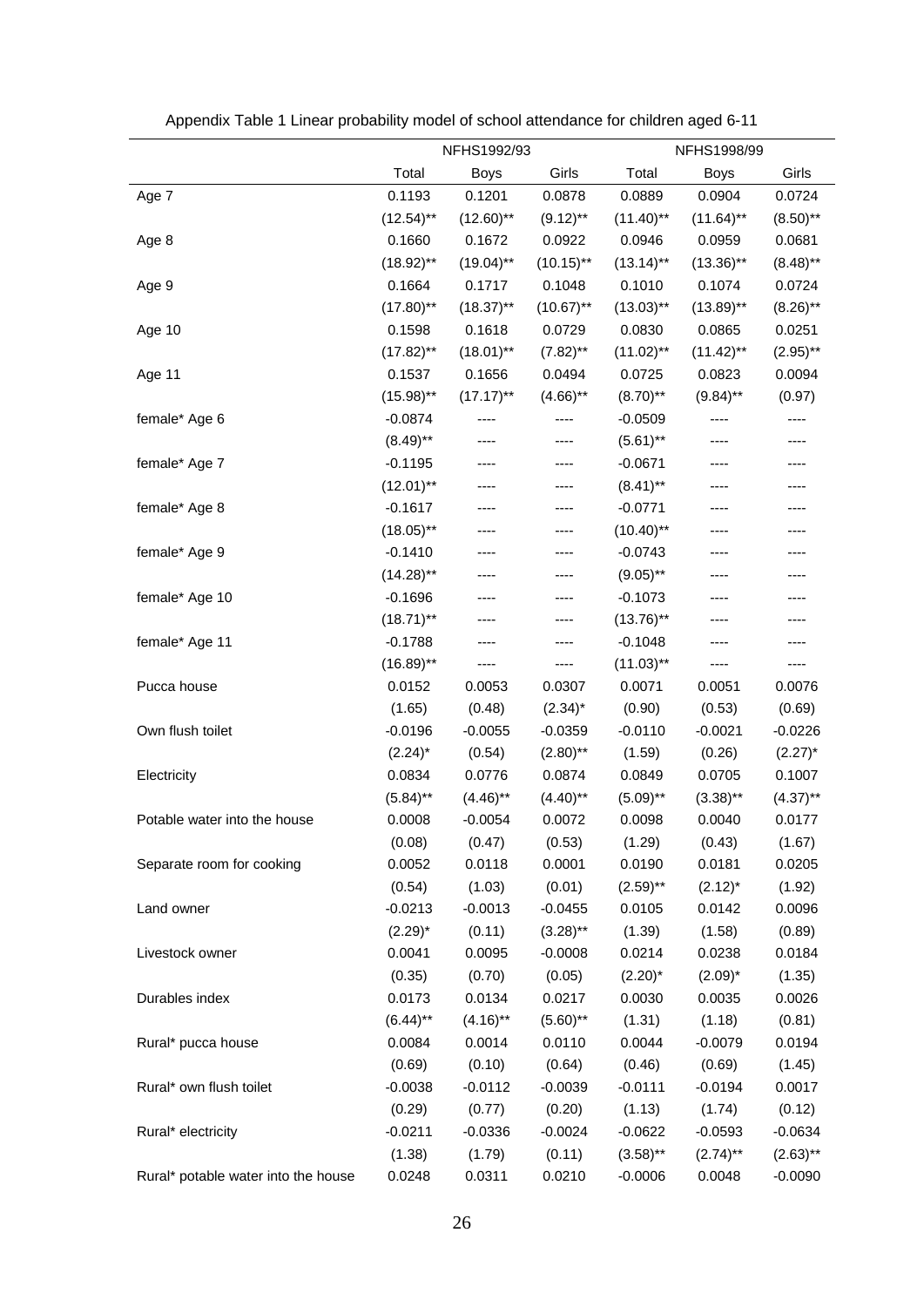|                                             | $(2.18)^*$   | $(2.25)^*$   | (1.31)       | (0.07)       | (0.43)       | (0.69)       |
|---------------------------------------------|--------------|--------------|--------------|--------------|--------------|--------------|
| Rural* separate room for cooking            | 0.0478       | 0.0375       | 0.0567       | 0.0110       | 0.0099       | 0.0113       |
|                                             | $(4.33)$ **  | $(2.79)$ **  | $(3.65)$ **  | (1.25)       | (0.96)       | (0.88)       |
| Rural* land owner                           | 0.0687       | 0.0662       | 0.0722       | 0.0267       | 0.0382       | 0.0113       |
|                                             | $(6.00)$ **  | $(4.72)$ **  | $(4.38)$ **  | $(2.82)$ **  | $(3.37)$ **  | (0.84)       |
| Rural* livestock owner                      | $-0.0191$    | $-0.0198$    | $-0.0216$    | $-0.0114$    | $-0.0201$    | $-0.0018$    |
|                                             | (1.43)       | (1.22)       | (1.14)       | (1.02)       | (1.52)       | (0.12)       |
| Rural*Durables index                        | 0.0119       | 0.0078       | 0.0161       | 0.0263       | 0.0224       | 0.0302       |
|                                             | $(2.85)$ **  | (1.58)       | $(2.61)$ **  | $(7.73)$ **  | $(5.28)$ **  | $(6.37)$ **  |
| Schooling years of highest educated         |              |              |              |              |              |              |
| adult                                       | 0.0215       | 0.0172       | 0.0262       | 0.0139       | 0.0111       | 0.0172       |
|                                             | $(31.26)$ ** | $(21.49)$ ** | $(26.20)$ ** | $(25.37)$ ** | $(16.86)$ ** | $(21.83)$ ** |
| Highest educated adult is female            | $-0.0440$    | $-0.0522$    | $-0.0339$    | $-0.0237$    | $-0.0236$    | $-0.0232$    |
|                                             | $(7.98)$ **  | $(7.78)$ **  | $(4.38)$ **  | $(5.39)$ **  | $(4.48)$ **  | $(3.62)$ **  |
| Log Household size                          | $-0.0352$    | $-0.0322$    | $-0.0454$    | $-0.0428$    | $-0.0455$    | $-0.0431$    |
|                                             | $(6.63)$ **  | $(4.62)$ **  | $(6.35)$ **  | $(8.79)$ **  | $(7.37)$ **  | $(6.38)$ **  |
| Proportion of female members                |              |              |              |              |              |              |
| under five                                  | $-0.1611$    | $-0.1186$    | $-0.2115$    | $-0.1779$    | $-0.0978$    | $-0.2572$    |
|                                             | $(4.92)$ **  | $(2.75)$ **  | $(4.72)$ **  | $(6.26)$ **  | $(2.70)$ **  | $(6.36)$ **  |
| Proportion of male members under<br>5       | $-0.1540$    | $-0.1093$    | $-0.2164$    | $-0.1845$    | $-0.1410$    | $-0.2332$    |
|                                             | $(4.68)$ **  | $(2.54)^*$   | $(4.81)$ **  | $(6.50)$ **  | $(3.92)$ **  | $(5.77)$ **  |
| Proportion of female members aged           |              |              |              |              |              |              |
| 6 to 16                                     | $-0.0088$    | 0.0188       | $-0.0596$    | $-0.0283$    | $-0.0158$    | $-0.0419$    |
|                                             | (0.29)       | (0.50)       | (1.35)       | (1.12)       | (0.52)       | (1.07)       |
| Proportion of male members aged 6           |              |              |              |              |              |              |
| to 16                                       | $-0.0502$    | $-0.1070$    | 0.0204       | $-0.1088$    | $-0.1335$    | $-0.0864$    |
|                                             | (1.62)       | $(2.62)$ **  | (0.48)       | $(4.11)$ **  | $(3.88)$ **  | $(2.32)^{*}$ |
| Proportion of female members aged           |              |              |              |              |              |              |
| 17 to 30                                    | 0.1595       | 0.1446       | 0.1721       | 0.1902       | 0.1703       | 0.2138       |
|                                             | $(6.22)$ **  | $(4.47)$ **  | $(4.78)$ **  | $(8.93)$ **  | $(6.65)$ **  | $(6.80)$ **  |
| Proportion of male members aged<br>17 to 30 | $-0.1734$    | $-0.1628$    | $-0.1963$    | $-0.1425$    | $-0.0952$    | $-0.2088$    |
|                                             | $(6.11)$ **  | $(4.51)$ **  | $(4.91)$ **  | $(5.87)$ **  | $(3.21)$ **  | $(5.88)$ **  |
| Proportion of female members aged           |              |              |              |              |              |              |
| more than 50                                | 0.0798       | 0.0296       | 0.1422       | 0.0193       | 0.0105       | 0.0127       |
|                                             | $(2.13)^*$   | (0.63)       | $(2.63)$ **  | (0.61)       | (0.26)       | (0.27)       |
| Proportion of male members aged             |              |              |              |              |              |              |
| more than 50                                | 0.0407       | 0.0159       | 0.0527       | $-0.0488$    | $-0.0704$    | $-0.0257$    |
|                                             | (0.99)       | (0.30)       | (0.91)       | (1.33)       | (1.54)       | (0.48)       |
| Household head female                       | 0.0416       | 0.0351       | 0.0491       | 0.0301       | 0.0108       | 0.0528       |
|                                             | $(4.12)$ **  | $(2.76)$ **  | $(3.57)$ **  | $(3.69)$ **  | (1.04)       | $(4.57)$ **  |
| Child of head                               | 0.0155       | 0.0153       | 0.0161       | 0.0104       | 0.0208       | 0.0009       |
|                                             | $(2.47)^*$   | (1.89)       | (1.82)       | (1.81)       | $(2.89)$ **  | (0.11)       |
| Principal female working                    | $-0.0400$    | $-0.0462$    | $-0.0336$    | $-0.0517$    | $-0.0427$    | $-0.0609$    |
|                                             | $(7.61)$ **  | $(6.90)$ **  | $(4.72)$ **  | $(10.60)$ ** | $(7.13)$ **  | $(8.80)$ **  |
| Rural resident                              | $-0.1132$    | $-0.0904$    | $-0.1370$    | $-0.0030$    | 0.0077       | $-0.0165$    |
|                                             | $(6.45)$ **  | $(4.04)$ **  | $(5.71)$ **  | (0.15)       | (0.30)       | (0.59)       |
| Scheduled caste                             | $-0.0252$    | $-0.0176$    | $-0.0337$    | $-0.0153$    | $-0.0106$    | $-0.0196$    |
|                                             | $(3.41)$ **  | (1.85)       | $(3.33)$ **  | $(2.80)$ **  | (1.58)       | $(2.50)^*$   |
| Scheduled tribe                             | $-0.0878$    | $-0.0950$    | $-0.0779$    | $-0.0863$    | $-0.0933$    | $-0.0777$    |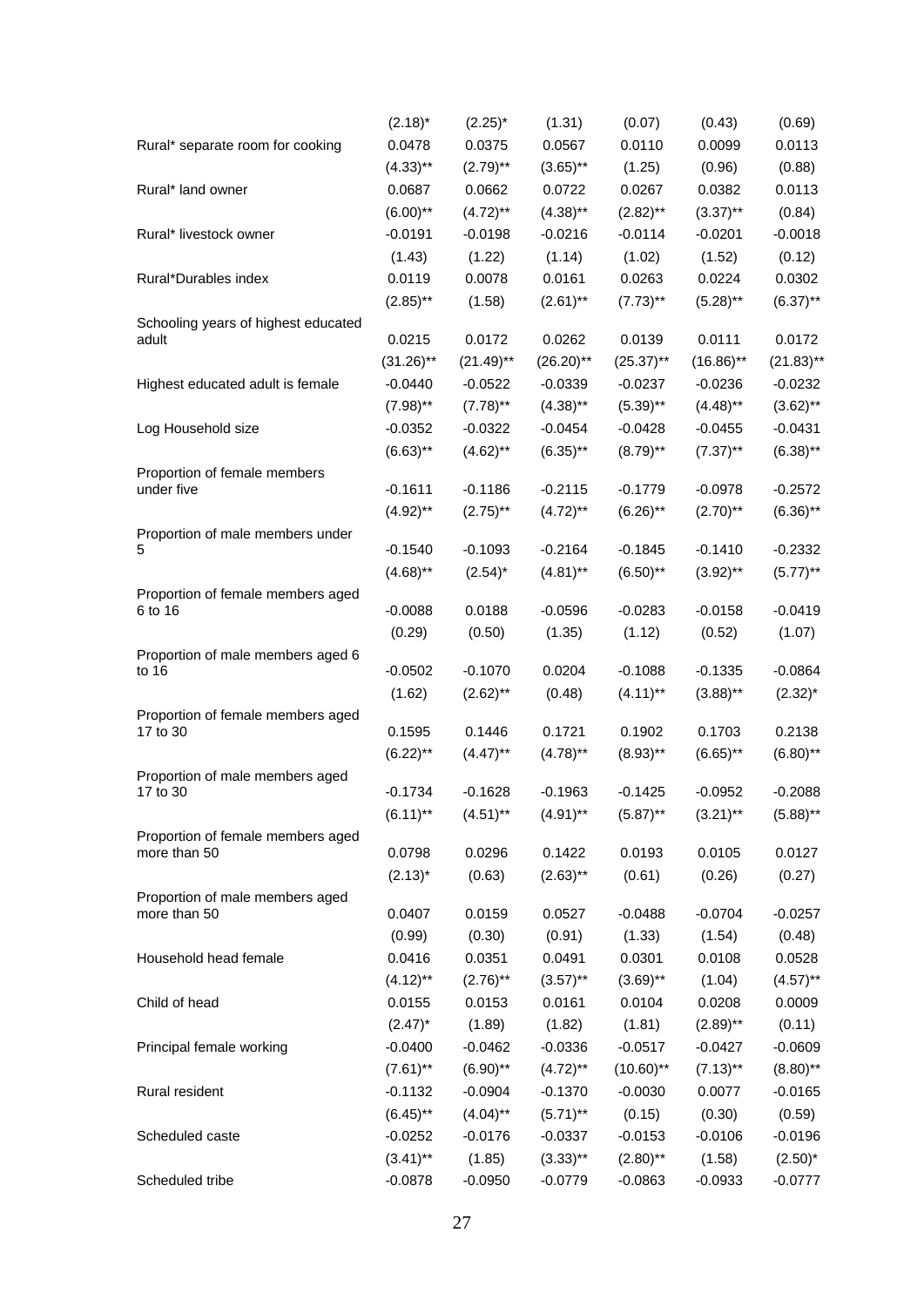|                                    | $(9.47)$ **  | $(7.97)$ **  | $(6.35)$ ** | $(10.37)$ ** | $(8.91)$ ** | $(6.60)$ **  |
|------------------------------------|--------------|--------------|-------------|--------------|-------------|--------------|
| Muslim                             | $-0.0668$    | $-0.0851$    | $-0.0479$   | $-0.0425$    | $-0.0625$   | $-0.0226$    |
|                                    | $(8.81)$ **  | $(8.72)$ **  | $(4.75)$ ** | $(6.36)$ **  | $(7.51)$ ** | $(2.51)^*$   |
| Christian                          | $-0.0181$    | $-0.0222$    | $-0.0255$   | 0.0306       | 0.0430      | 0.0177       |
|                                    | (1.36)       | (1.35)       | (1.33)      | $(2.28)^*$   | $(2.80)$ ** | (0.85)       |
| Other religion                     | $-0.0280$    | $-0.0293$    | $-0.0219$   | $-0.0418$    | $-0.0508$   | $-0.0244$    |
|                                    | $(2.50)^*$   | $(2.10)^*$   | (1.37)      | $(3.91)$ **  | $(3.80)$ ** | (1.68)       |
| Rural*Distance to nearest town     | $-0.0002$    | $-0.0001$    | $-0.0004$   | $-0.0006$    | $-0.0007$   | $-0.0005$    |
|                                    | (1.35)       | (0.48)       | (1.66)      | $(3.29)$ **  | $(3.02)$ ** | (1.79)       |
| Rural*Distance pucca road          | $-0.0012$    | $-0.0047$    | $-0.0014$   | 0.0032       | 0.0016      | 0.0041       |
|                                    | (0.61)       | (1.86)       | (0.60)      | $(3.27)$ **  | (1.29)      | $(3.21)$ **  |
| Rural*Distance to pucca road*      |              |              |             |              |             |              |
| primary school                     | 0.0008       | 0.0021       | 0.0001      | $-0.0023$    | $-0.0013$   | $-0.0034$    |
|                                    | (0.39)       | (0.81)       | (0.03)      | $(2.32)^{*}$ | (1.07)      | $(2.56)^*$   |
| Rural*Distance to pucca road* girl | $-0.0036$    | ----         | ----        | $-0.0008$    | ----        | ----         |
|                                    | $(3.94)$ **  | ----         | $\cdots$    | (1.91)       | ----        | ----         |
| Rural* Village electrified         | 0.0154       | 0.0208       | 0.0128      | 0.0397       | 0.0323      | 0.0454       |
|                                    | (1.96)       | $(2.07)^*$   | (1.22)      | $(5.23)$ **  | $(3.47)$ ** | $(4.28)$ **  |
| Rural* Primary School in village   | 0.0292       | 0.0422       | 0.0140      | 0.0246       | 0.0226      | 0.0301       |
|                                    | $(2.77)$ **  | $(3.10)$ **  | (0.99)      | $(2.51)^*$   | (1.89)      | $(2.20)^*$   |
| Rural* Middle School in village    | 0.0234       | 0.0082       | 0.0365      | $-0.0012$    | $-0.0014$   | 0.0007       |
|                                    | $(3.21)$ **  | (0.88)       | $(3.68)$ ** | (0.19)       | (0.19)      | (0.08)       |
| Rural* Secondary School in village | 0.0070       | 0.0010       | 0.0142      | 0.0081       | 0.0055      | 0.0092       |
|                                    | (0.91)       | (0.10)       | (1.32)      | (1.23)       | (0.68)      | (0.95)       |
| Rural* Bank in village             | 0.0064       | 0.0045       | 0.0087      | $-0.0013$    | 0.0035      | $-0.0061$    |
|                                    | (0.82)       | (0.47)       | (0.77)      | (0.19)       | (0.43)      | (0.61)       |
| Rural* Post Office in village      | $-0.0110$    | $-0.0130$    | $-0.0058$   | $-0.0106$    | $-0.0084$   | $-0.0121$    |
|                                    | (1.56)       | (1.45)       | (0.61)      | (1.78)       | (1.14)      | (1.43)       |
| Rural*Number of TV sets in village |              |              |             |              |             |              |
| per 1000 habitants                 | 0.0002       | $-0.0000$    | 0.0005      | 0.0000       | $-0.0000$   | 0.0000       |
|                                    | $(2.47)^*$   | (0.29)       | $(3.41)$ ** | (1.72)       | (0.13)      | $(7.72)$ **  |
| Rural* missing number of TV sets   | 0.0445       | 0.0231       | 0.0837      | $-0.0012$    | 0.0201      | $-0.0231$    |
|                                    | (1.53)       | (0.61)       | $(2.09)^*$  | (0.09)       | (1.34)      | (1.15)       |
| State-level variables              |              |              |             |              |             |              |
| log real GNP p.c.                  | 0.3546       | 0.3739       | 0.3321      | 0.0162       | 0.0841      | $-0.0578$    |
|                                    | $(13.88)$ ** | $(11.81)$ ** | $(9.29)$ ** | (1.11)       | $(4.84)$ ** | $(2.72)$ **  |
| log(development expenditure/GNP)   | 0.0460       | 0.0528       | 0.0357      | 0.0032       | 0.0497      | $-0.0482$    |
|                                    | (1.78)       | (1.65)       | (0.99)      | (0.15)       | (1.93)      | (1.57)       |
| log(education expenditure/GNP)     | 0.3416       | 0.3837       | 0.2984      | $-0.0916$    | $-0.0223$   | $-0.1684$    |
|                                    | $(9.01)$ **  | $(8.20)$ **  | $(5.65)$ ** | $(4.85)$ **  | (0.98)      | $(6.17)$ **  |
| rural poverty gap index            | $-0.0080$    | $-0.0051$    | $-0.0112$   | 0.0003       | $-0.0004$   | 0.0011       |
|                                    | $(8.99)$ **  | $(4.49)$ **  | $(9.05)$ ** | (1.14)       | (1.14)      | $(2.80)$ **  |
| urban poverty gap index            | 0.0049       | 0.0039       | 0.0063      | 0.0032       | 0.0014      | 0.0051       |
|                                    | $(2.89)$ **  | (1.87)       | $(2.65)$ ** | $(5.44)$ **  | $(1.96)^*$  | $(5.94)$ **  |
| rural/urban mean p.c. consumption  | $-0.2004$    | $-0.0035$    | $-0.4175$   | 0.0596       | 0.0288      | 0.0925       |
|                                    | $(4.64)$ **  | (0.06)       | $(6.84)$ ** | $(9.77)$ **  | $(3.78)$ ** | $(10.53)$ ** |
| female illiteracy rate             | 0.1214       | 0.2566       | $-0.0367$   | $-0.2342$    | $-0.0231$   | $-0.4667$    |
|                                    | $(2.08)^*$   | $(3.53)$ **  | (0.46)      | $(9.13)$ **  | (0.77)      | $(12.27)$ ** |
| female/male illiteracy rate        | 0.2040       | 0.2022       | 0.1964      | $-0.0512$    | 0.0164      | $-0.1229$    |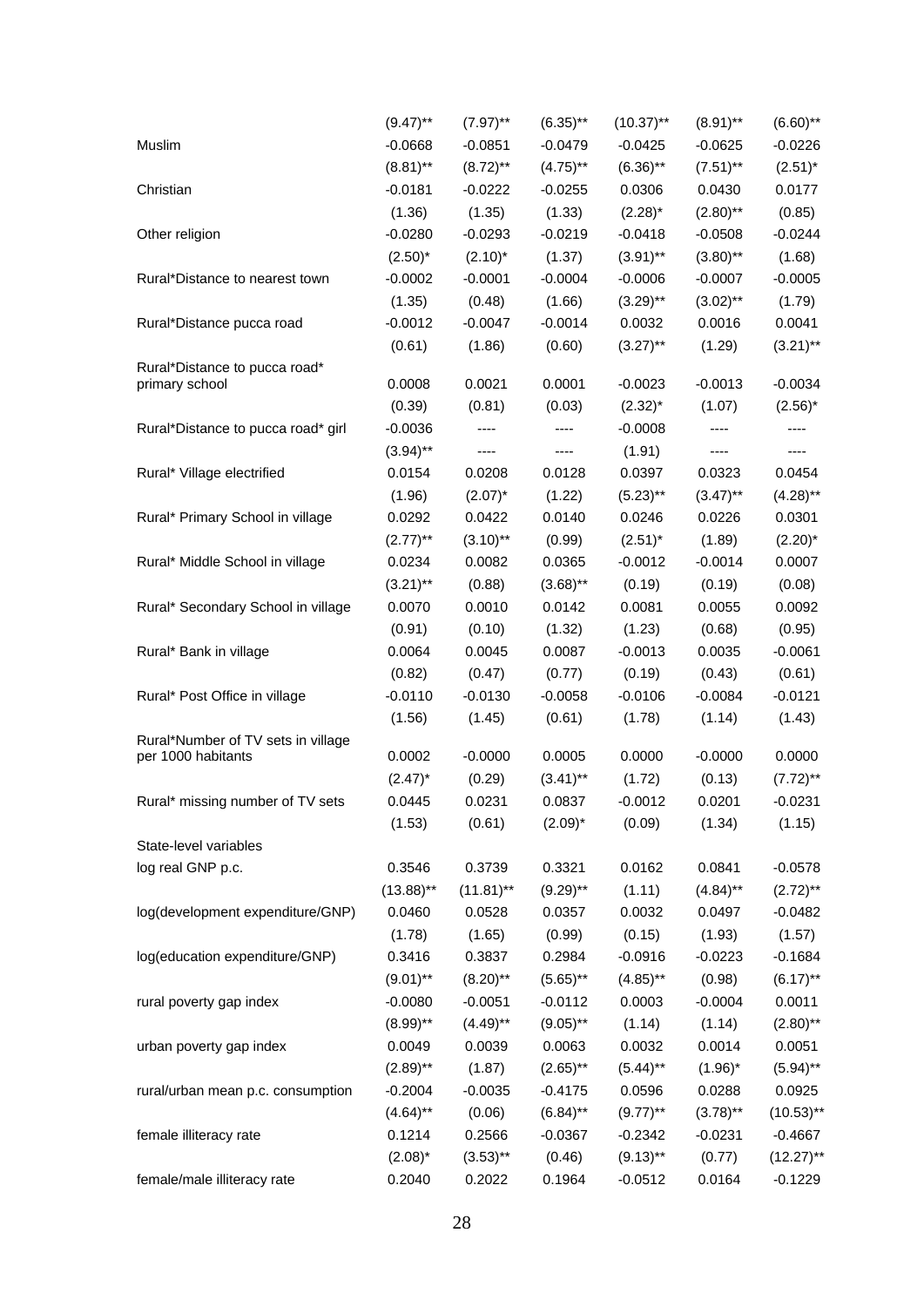|                                           | $(5.61)$ ** | $(4.45)$ ** | $(3.93)$ ** | $(4.22)$ **  | (1.12)      | $(7.00)$ ** |
|-------------------------------------------|-------------|-------------|-------------|--------------|-------------|-------------|
| female/male teachers in primary<br>school | $-0.0161$   | $-0.0070$   | $-0.0269$   | 0.0004       | 0.0004      | 0.0005      |
|                                           | $(4.61)$ ** | (1.61)      | $(5.50)$ ** | $(3.01)$ **  | $(2.01)^*$  | $(2.30)^*$  |
| Constant                                  | 0.6754      | 0.5345      | 0.8010      | 0.6001       | 0.5327      | 0.6231      |
|                                           | $(8.80)$ ** | $(5.57)$ ** | $(7.50)$ ** | $(11.31)$ ** | $(8.16)$ ** | $(8.38)$ ** |
|                                           |             |             |             |              |             |             |
| <b>Observations</b>                       | 57740       | 30159       | 27581       | 56201        | 29212       | 26989       |
| R-squared                                 | 0.28        | 0.22        | 0.33        | 0.18         | 0.15        | 0.21        |
|                                           |             |             |             |              |             |             |

Notes: Robust t statistics in parentheses. \* significant at 5%; \*\* significant at 1%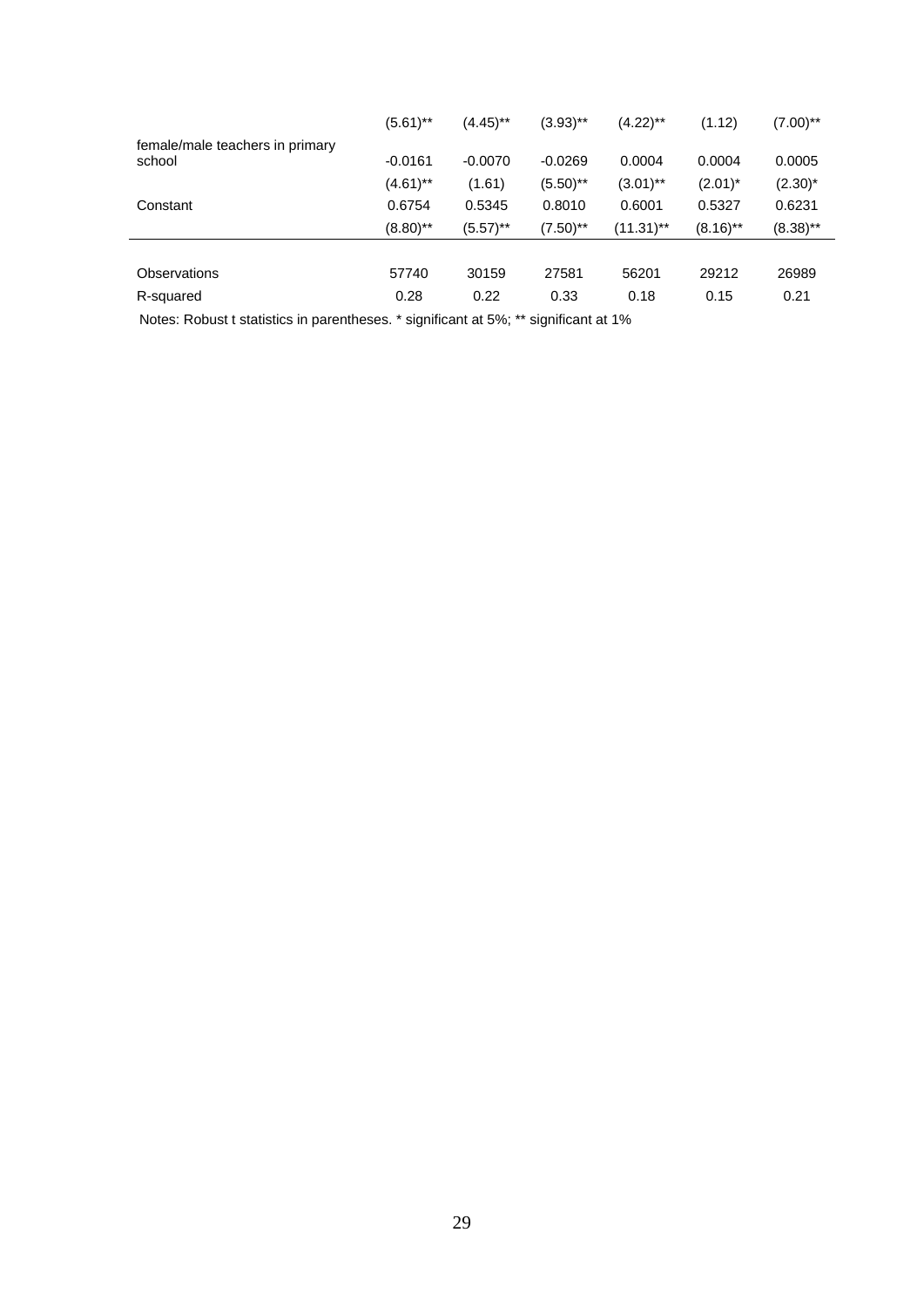|                                       |                     | NFHS1992/93 |             |              | NFHS1998/99 |             |
|---------------------------------------|---------------------|-------------|-------------|--------------|-------------|-------------|
|                                       | Total               | <b>Boys</b> | Girls       | Total        | <b>Boys</b> | Girls       |
| Female                                | $-0.0388$           | ---         | ---         | $-0.0514$    | ---         |             |
|                                       | $(2.62)$ **         |             |             | $(4.07)$ **  |             |             |
| Pucca house                           | 0.0266              | 0.0385      | 0.0031      | 0.0231       | 0.0418      | 0.0067      |
|                                       | (1.16)              | (1.25)      | (0.09)      | (1.08)       | (1.45)      | (0.21)      |
| Own flush toilet                      | $-0.0271$           | $-0.0442$   | $-0.0116$   | 0.0475       | 0.0517      | 0.0382      |
|                                       | (1.27)              | (1.51)      | (0.36)      | $(2.37)^*$   | (1.88)      | (1.32)      |
| Electricity                           | 0.1061              | 0.1299      | 0.0697      | 0.1214       | 0.0868      | 0.1674      |
|                                       | $(2.80)$ **         | $(2.64)$ ** | (1.17)      | $(2.90)$ **  | (1.64)      | $(2.53)^*$  |
| Potable water into the house          | 0.0030              | 0.0139      | $-0.0074$   | 0.0144       | 0.0143      | 0.0113      |
|                                       | (0.13)              | (0.42)      | (0.22)      | (0.70)       | (0.49)      | (0.38)      |
| Separate room for cooking             | 0.0425              | 0.0369      | 0.0535      | 0.0399       | 0.0485      | 0.0265      |
|                                       | (1.77)              | (1.11)      | (1.53)      | (1.89)       | (1.64)      | (0.89)      |
| Land owner                            | 0.0125              | 0.0115      | 0.0184      | $-0.0150$    | $-0.0097$   | $-0.0248$   |
|                                       | (0.52)              | (0.34)      | (0.55)      | (0.64)       | (0.29)      | (0.77)      |
| Livestock owner                       | $-0.0127$           | $-0.0116$   | $-0.0172$   | 0.0087       | 0.0381      | $-0.0248$   |
|                                       | (0.47)              | (0.32)      | (0.44)      | (0.34)       | (1.12)      | (0.66)      |
| Durables index                        | 0.0306              | 0.0265      | 0.0355      | 0.0061       | 0.0007      | 0.0139      |
|                                       | $(4.64)$ **         | $(2.91)$ ** | $(3.72)$ ** | (0.94)       | (0.08)      | (1.42)      |
| Rural* pucca house                    | $-0.0067$           | $-0.0107$   | 0.0115      | $-0.0007$    | $-0.0027$   | $-0.0077$   |
|                                       | (0.22)              | (0.26)      | (0.25)      | (0.03)       | (0.08)      | (0.19)      |
| Rural* own flush toilet               | 0.0162              | 0.0157      | 0.0173      | $-0.0231$    | $-0.0662$   | 0.0291      |
|                                       | (0.50)              | (0.35)      | (0.37)      | (0.77)       | (1.61)      | (0.66)      |
| Rural* electricity                    | $-0.0305$           | $-0.0550$   | 0.0136      | $-0.0692$    | $-0.0634$   | $-0.0845$   |
|                                       | (0.76)              | (1.05)      | (0.21)      | (1.58)       | (1.13)      | (1.22)      |
| Rural* potable water into the house   | 0.0088              | 0.0140      | $-0.0057$   | $-0.0273$    | $-0.0322$   | $-0.0136$   |
|                                       | (0.31)              | (0.36)      | (0.14)      | (1.13)       | (0.96)      | (0.39)      |
| Rural* separate room for cooking      | $-0.0084$           | $-0.0179$   | 0.0144      | $-0.0201$    | $-0.0278$   | $-0.0080$   |
|                                       | (0.30)              | (0.47)      | (0.34)      | (0.82)       | (0.82)      | (0.23)      |
| Rural* land owner                     | 0.0543              | 0.0596      | 0.0397      | 0.0271       | 0.0370      | 0.0304      |
|                                       | (1.84)              | (1.47)      | (0.93)      | (1.00)       | (0.97)      | (0.79)      |
| Rural* livestock owner                | $-0.0356$           | $-0.0096$   | $-0.0700$   | $-0.0068$    | $-0.0361$   | 0.0253      |
|                                       | (1.11)              | (0.22)      | (1.47)      | (0.23)       | (0.92)      | (0.59)      |
| Rural*Durables index                  | $-0.0108$<br>(1.05) | $-0.0099$   | $-0.0138$   | 0.0239       | 0.0331      | 0.0117      |
| Schooling years of highest educated   |                     | (0.70)      | (0.90)      | $(2.59)$ **  | $(2.68)$ ** | (0.85)      |
| adult                                 | 0.0175              | 0.0166      | 0.0199      | 0.0201       | 0.0202      | 0.0202      |
|                                       | $(10.28)$ **        | $(7.33)$ ** | $(7.72)$ ** | $(13.58)$ ** | $(9.99)$ ** | $(9.35)$ ** |
| Highest educated adult is female      | 0.0462              | 0.0412      | 0.0493      | 0.0347       | 0.0337      | 0.0336      |
|                                       | $(3.43)$ **         | $(2.35)^*$  | $(2.35)^*$  | $(2.92)$ **  | $(2.09)^*$  | (1.92)      |
| Log Household size                    | $-0.0220$           | $-0.0122$   | $-0.0363$   | $-0.0220$    | $-0.0178$   | $-0.0357$   |
|                                       | (1.60)              | (0.65)      | (1.73)      | (1.80)       | (1.08)      | $(1.97)^*$  |
| Proportion of female members          |                     |             |             |              |             |             |
| under five                            | $-0.0907$           | $-0.0178$   | $-0.1776$   | $-0.4848$    | $-0.3181$   | $-0.6738$   |
|                                       | (0.95)              | (0.14)      | (1.28)      | $(5.59)$ **  | $(2.68)$ ** | $(5.36)$ ** |
| Proportion of male members under<br>5 | $-0.3044$           | $-0.2244$   | $-0.4076$   | $-0.4751$    | $-0.2775$   | $-0.6948$   |

Appendix Table 2 Linear probability model of school completion for children aged 12 years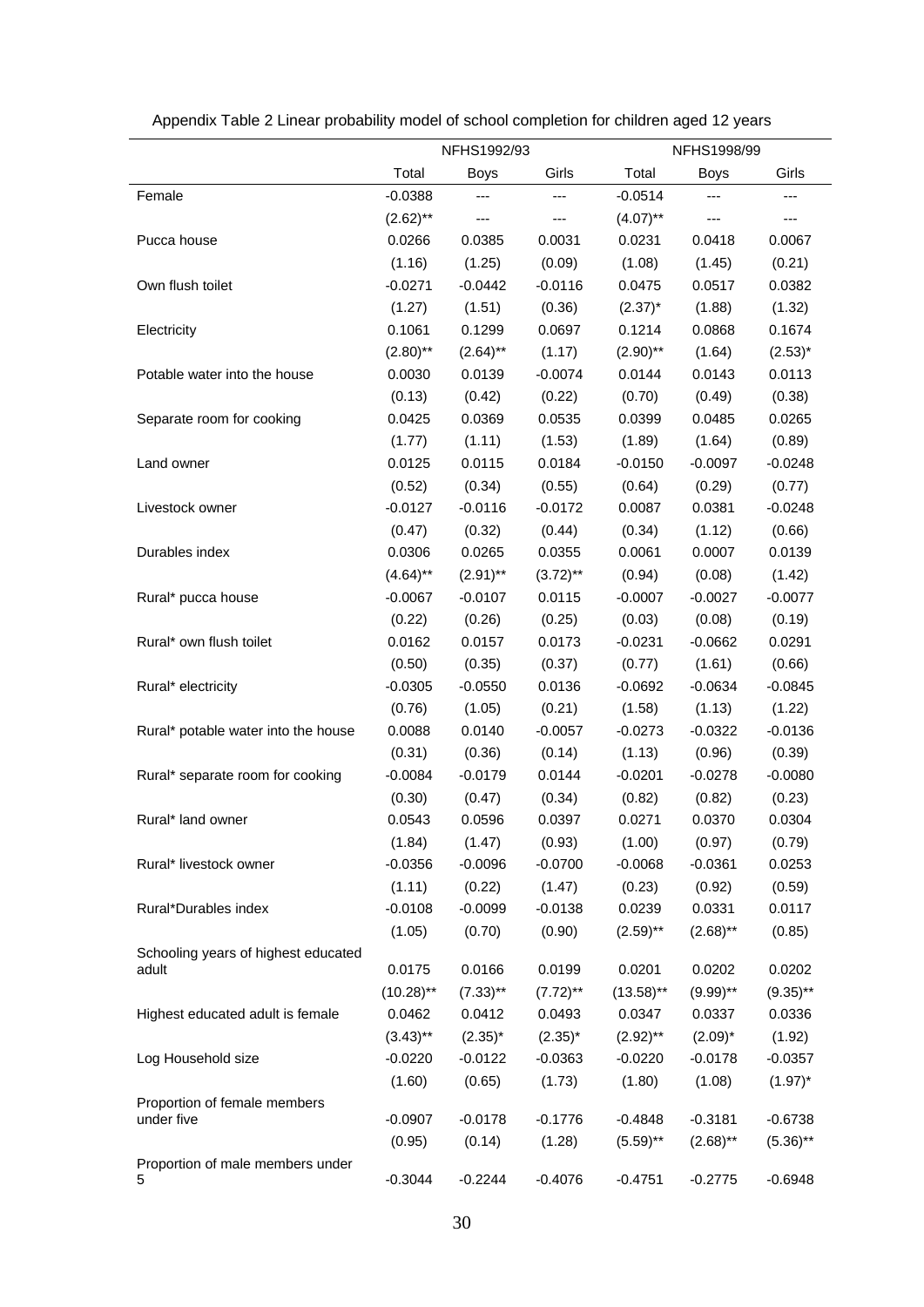|                                                 | $(3.12)$ ** | (1.75)      | $(2.68)$ ** | $(5.60)$ ** | $(2.41)^*$  | $(5.54)$ ** |
|-------------------------------------------------|-------------|-------------|-------------|-------------|-------------|-------------|
| Proportion of female members aged               |             |             |             |             |             |             |
| 6 to 16                                         | $-0.0063$   | 0.0185      | $-0.0738$   | $-0.0569$   | 0.0903      | $-0.2514$   |
|                                                 | (0.08)      | (0.18)      | (0.65)      | (0.90)      | (1.06)      | $(2.64)$ ** |
| Proportion of male members aged 6<br>to 16      | $-0.0573$   | $-0.0105$   | $-0.0882$   | $-0.2664$   | $-0.1686$   | $-0.3546$   |
|                                                 | (0.76)      | (0.10)      | (0.77)      | $(4.03)$ ** | (1.87)      | $(3.63)$ ** |
| Proportion of female members aged               |             |             |             |             |             |             |
| 17 to 30                                        | $-0.0178$   | $-0.0099$   | $-0.0140$   | $-0.0646$   | $-0.0318$   | $-0.1040$   |
|                                                 | (0.26)      | (0.11)      | (0.14)      | (1.12)      | (0.41)      | (1.19)      |
| Proportion of male members aged                 |             |             |             |             |             |             |
| 17 to 30                                        | $-0.2906$   | $-0.3358$   | $-0.2570$   | $-0.4379$   | $-0.3885$   | $-0.4980$   |
|                                                 | $(3.85)$ ** | $(3.39)$ ** | $(2.22)^*$  | $(6.57)$ ** | $(4.39)$ ** | $(4.94)$ ** |
| Proportion of female members aged               |             |             |             |             |             |             |
| more than 50                                    | 0.0389      | 0.0279      | 0.0613      | $-0.0751$   | 0.0801      | $-0.2744$   |
|                                                 | (0.41)      | (0.23)      | (0.41)      | (0.89)      | (0.71)      | $(2.21)^*$  |
| Proportion of male members aged<br>more than 50 | 0.1568      | 0.1938      | 0.1225      | 0.0049      | 0.1637      | $-0.1763$   |
|                                                 | (1.68)      | (1.60)      | (0.84)      | (0.06)      | (1.51)      | (1.41)      |
| Household head female                           | $-0.0051$   | 0.0046      | $-0.0117$   | 0.0565      | 0.0290      | 0.0913      |
|                                                 | (0.22)      | (0.14)      | (0.35)      | $(2.79)$ ** | (1.04)      | $(3.05)$ ** |
| Child of head                                   | $-0.0196$   | $-0.0445$   | 0.0161      | 0.0184      | 0.0355      | 0.0002      |
|                                                 | (1.22)      | $(2.13)^*$  | (0.65)      | (1.25)      | (1.81)      | (0.01)      |
| Principal female working                        | $-0.0104$   | $-0.0309$   | 0.0180      | $-0.0196$   | $-0.0008$   | $-0.0429$   |
|                                                 | (0.80)      | (1.81)      | (0.90)      | (1.62)      | (0.05)      | $(2.38)^*$  |
| Rural resident                                  | $-0.0106$   | $-0.0256$   | $-0.0174$   | 0.0690      | 0.0308      | 0.0853      |
|                                                 | (0.23)      | (0.42)      | (0.23)      | (1.37)      | (0.48)      | (1.08)      |
| Scheduled caste                                 | $-0.0010$   | 0.0121      | $-0.0250$   | $-0.0078$   | $-0.0064$   | $-0.0051$   |
|                                                 | (0.06)      | (0.50)      | (0.80)      | (0.56)      | (0.34)      | (0.24)      |
| Scheduled tribe                                 | $-0.1090$   | $-0.0701$   | $-0.1631$   | $-0.0674$   | $-0.0891$   | $-0.0420$   |
|                                                 | $(4.26)$ ** | $(2.13)^*$  | $(4.08)$ ** | $(3.43)$ ** | $(3.41)$ ** | (1.40)      |
| Muslim                                          | $-0.0714$   | $-0.0883$   | $-0.0478$   | $-0.1054$   | $-0.1338$   | $-0.0760$   |
|                                                 | $(3.81)$ ** | $(3.49)$ ** | (1.71)      | $(6.72)$ ** | $(6.25)$ ** | $(3.36)$ ** |
| Christian                                       | $-0.0158$   | 0.0606      | $-0.1023$   | $-0.0794$   | $-0.1255$   | $-0.0186$   |
|                                                 | (0.49)      | (1.47)      | $(2.23)^*$  | $(2.23)^*$  | $(2.67)$ ** | (0.34)      |
| Other religion                                  | $-0.0679$   | $-0.1046$   | $-0.0257$   | $-0.1075$   | $-0.1225$   | $-0.0968$   |
|                                                 | $(2.50)^*$  | $(2.78)$ ** | (0.66)      | $(3.46)$ ** | $(2.97)$ ** | $(2.11)^*$  |
| Rural*Distance to nearest town                  | $-0.0007$   | $-0.0010$   | $-0.0002$   | $-0.0005$   | 0.0005      | $-0.0017$   |
|                                                 | (1.45)      | (1.67)      | (0.32)      | (0.97)      | (0.81)      | $(2.43)^*$  |
| Rural*Distance pucca road                       | $-0.0155$   | $-0.0150$   | $-0.0158$   | $-0.0002$   | 0.0006      | $-0.0003$   |
|                                                 | $(2.64)$ ** |             | (1.24)      | (0.09)      | (0.18)      | (0.09)      |
| Distance to pucca road* primary                 |             | $(2.37)^*$  |             |             |             |             |
| school                                          | 0.0166      | 0.0150      | 0.0169      | 0.0007      | $-0.0006$   | 0.0012      |
|                                                 | $(2.77)$ ** | $(2.27)^*$  | (1.30)      | (0.29)      | (0.19)      | (0.34)      |
| Distance to pucca road* girl                    | $-0.0035$   |             |             | $-0.0004$   |             |             |
|                                                 | (1.04)      | ---         | ---         | (0.31)      | ---         |             |
| Rural* Village electrified                      | 0.0183      | 0.0091      | 0.0378      | 0.0295      | 0.0317      | 0.0251      |
|                                                 | (0.87)      | (0.34)      | (1.08)      | (1.63)      | (1.33)      | (0.89)      |
| Rural* Primary school in village                | 0.0020      | 0.0390      | $-0.0538$   | $-0.0405$   | $-0.0245$   | $-0.0475$   |
|                                                 | (0.07)      | (1.08)      | (1.08)      | (1.66)      | (0.76)      | (1.29)      |
|                                                 |             |             |             |             |             |             |